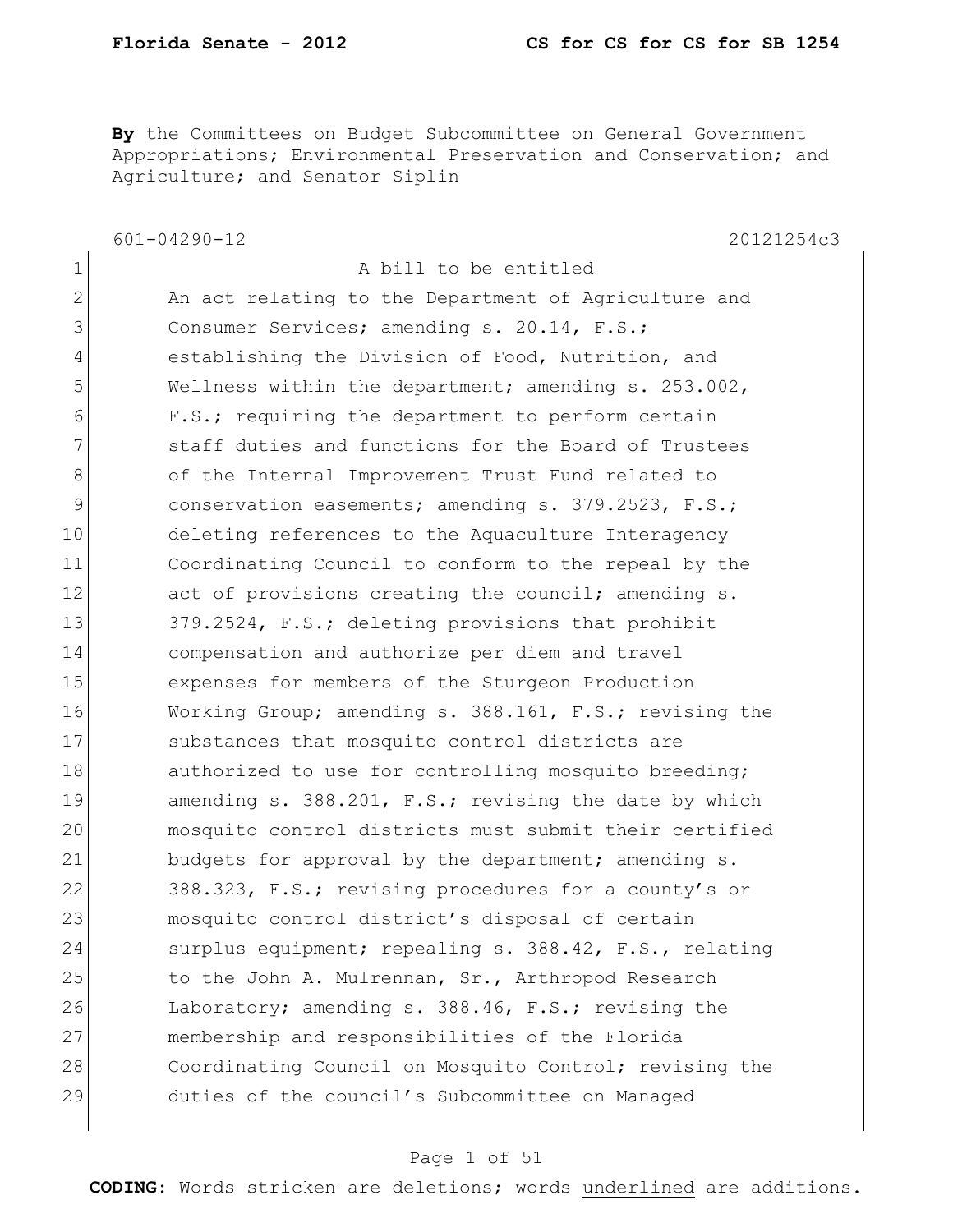601-04290-12 20121254c3 30 Marshes; amending s. 493.6104, F.S.; deleting 31 provisions that prohibit compensation and authorize 32 per diem and travel expenses for members of the 33 Private Investigation, Recovery, and Security Advisory 34 Council; amending s. 500.09, F.S.; authorizing the 35 department to adopt rules incorporating by reference 36 the federal model Food Code; amending ss. 500.147 and 37 502.014, F.S.; deleting provisions for a food safety 38 pilot program and a permitting program for persons who 39 test milk or milk products; amending s. 502.053, F.S.; 40 deleting requirements for milkfat tester licenses; 41 amending s. 570.0705, F.S.; prohibiting members of 42 certain advisory bodies from receiving per diem or 43 1 travel expenses except under certain circumstances; 44 deleting a provision that prohibits members from 45 receiving compensation for their services; repealing 46 s. 570.071, F.S., relating to the Florida Agricultural 47 Exposition and the receipt and expenditure of funds 48 for the exposition; amending s. 570.074, F.S.; 49 renaming and revising the policy jurisdiction of the 50 department's Office of Energy and Water; amending s. 51 570.18, F.S.; conforming cross-references; repealing 52 s. 570.29, F.S., relating to divisions of the 53 Department of Agriculture and Consumer Services; 54 repealing s. 570.34, F.S., relating to the Plant 55 Industry Technical Council; creating s. 570.451, F.S.; 56 creating the Agricultural Feed, Seed, and Fertilizer 57 Advisory Council; providing for the council's powers 58 and duties and the appointment of council members;

#### Page 2 of 51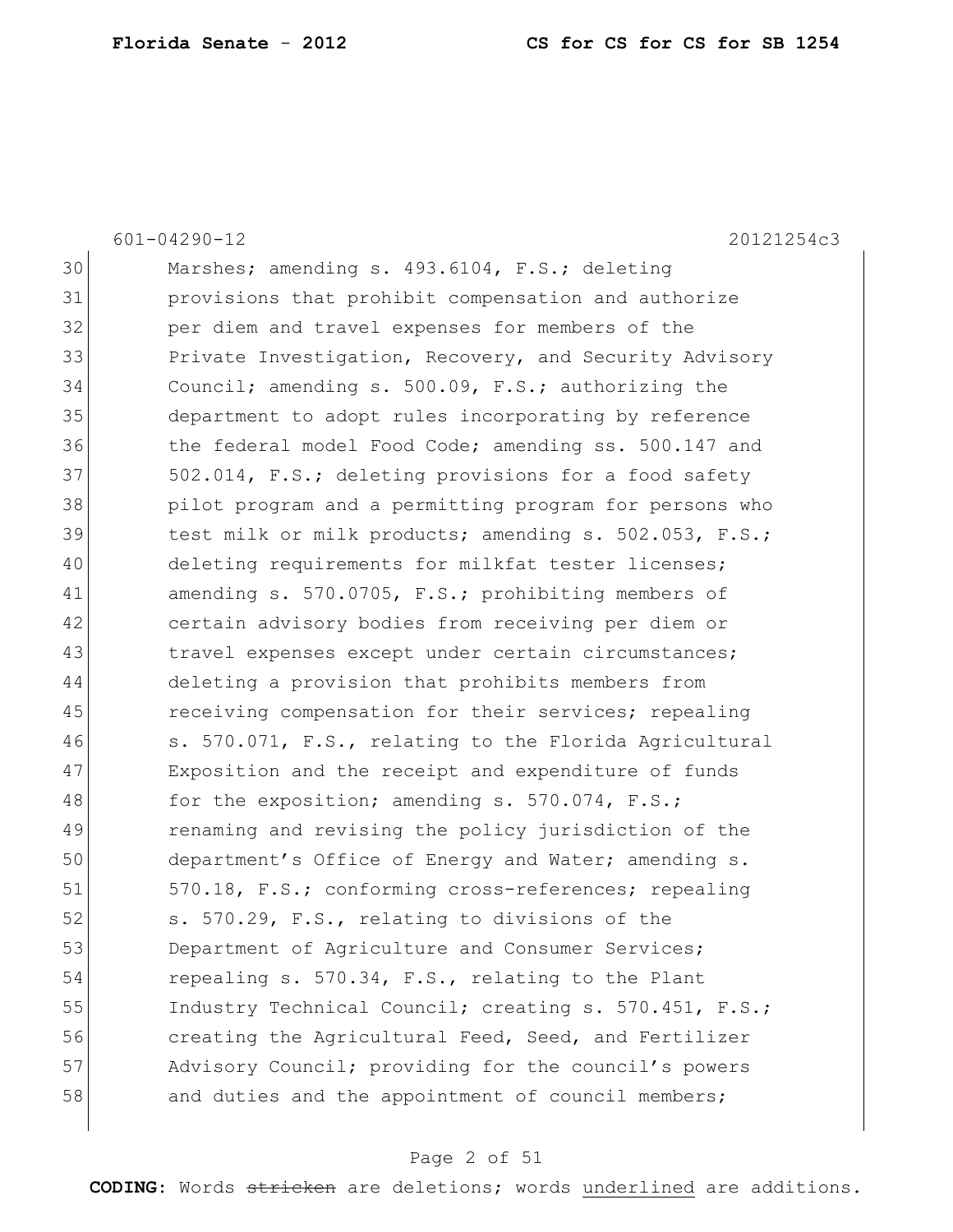601-04290-12 20121254c3

 $59$  amending ss. 570.53 and 570.54, F.S.; conforming 60 cross-references; amending s. 573.112, F.S.; providing 61 bhat members of the Citrus Research and Development 62 Foundation's board of directors are entitled to 63 **reimbursement for per diem and travel expenses;** 64 amending s. 573.118, F.S.; revising requirements for 65 the accounting and review of collections and 66 expenditures from agricultural commodity marketing 67 order assessments; deleting requirements for the audit 68 of such accounts; amending s. 576.045, F.S.; revising 69 the expiration dates of certain provisions regulating 70 **fertilizers** containing nitrogen or phosphorous; 71 amending s. 576.071, F.S.; deleting a reference to the 72 Fertilizer Technical Council to conform to the repeal 73 by the act of provisions creating the council; 74 repealing ss. 576.091 and 578.30, F.S., relating to 75 the Fertilizer Technical Council and Seed Technical 76 Council; amending s. 580.041, F.S.; revising the 77 reporting requirements and penalties for violations by 78 distributors of commercial feed; amending s. 580.131, 79 F.S.; revising requirements for the assessment of 80 **penalties and enforcement of violations by** 81 manufacturers and distributors of commercial feed or 82 **feedstuff;** authorizing the department to assess 83 benalties; requiring registered distributors of 84 commercial feed to pay such penalties to consumers 85 within a specified period; imposing additional 86 **penalties for nonpayment;** providing for the deposit 87 and use of certain funds paid to the department;

#### Page 3 of 51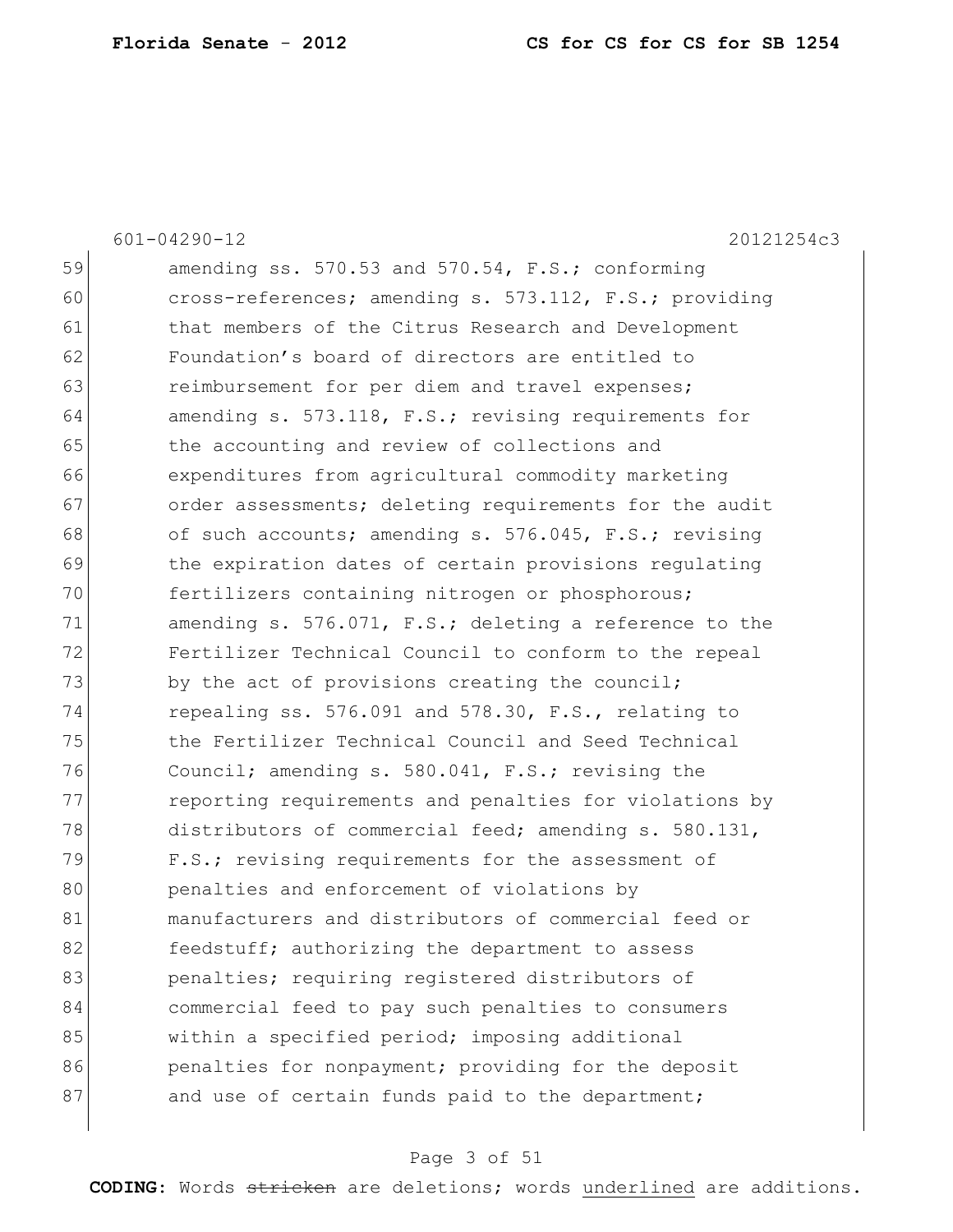|     | $601 - 04290 - 12$<br>20121254c3                       |
|-----|--------------------------------------------------------|
| 88  | repealing s. 580.151, F.S., relating to the Commercial |
| 89  | Feed Technical Council; amending s. 581.011, F.S.;     |
| 90  | conforming provisions; amending s. 581.145, F.S.;      |
| 91  | revising requirements for the issuance of permits to   |
| 92  | aquaculture producers for the transport and sale of    |
| 93  | water hyacinths to other states and countries;         |
| 94  | amending s. 582.06, F.S.; revising requirements for    |
| 95  | the composition and appointment of members of the Soil |
| 96  | and Water Conservation Council and the reimbursement   |
| 97  | of members for per diem and travel expenses; amending  |
| 98  | ss. 582.20 and 582.29, F.S.; revising the geographic   |
| 99  | jurisdiction of soil and water conservation districts  |
| 100 | to include certain territory outside of the districts' |
| 101 | boundaries; amending s. 582.30, F.S.; revising         |
| 102 | requirements and procedures for the dissolution or     |
| 103 | discontinuance of soil and water conservation          |
| 104 | districts; revising notice requirements for such       |
| 105 | proposed dissolution or discontinuance; amending s.    |
| 106 | 582.31, F.S.; revising requirements for payment of the |
| 107 | proceeds from the sale of property of a dissolving     |
| 108 | soil and water conservation district to the State      |
| 109 | Treasury; amending s. 582.32, F.S.; revising the       |
| 110 | procedures on continuing existing contracts; repealing |
| 111 | s. 585.155, F.S., relating to the inspection and       |
| 112 | vaccination of cattle for brucellosis; repealing s.    |
| 113 | 589.03, F.S., relating to the compensation and         |
| 114 | reimbursement for per diem and travel expenses of      |
| 115 | members of the Florida Forestry Council; amending s.   |
| 116 | 589.19, F.S.; renaming the "Wounded Warrior Special    |
|     |                                                        |

# Page 4 of 51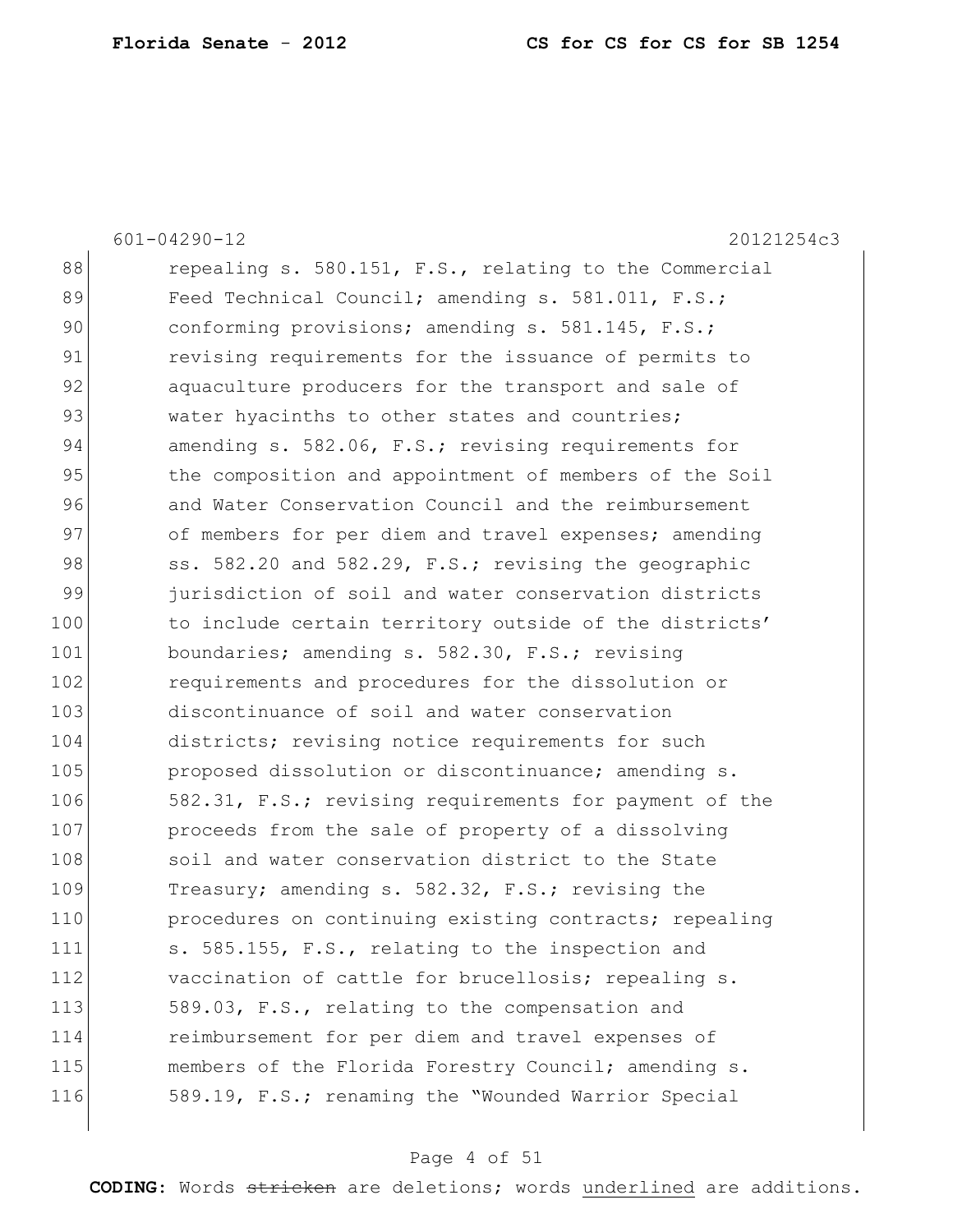601-04290-12 20121254c3

|     | し コ ム ノ い<br>4 0 1 4 1 4 0                             |
|-----|--------------------------------------------------------|
| 117 | Hunt Areas" of the state forests; conforming obsolete  |
| 118 | references to the former Division of Forestry;         |
| 119 | amending s. 589.277, F.S.; revising requirements for   |
| 120 | the deposit of contributions for tree planting         |
| 121 | programs; conforming obsolete references to the former |
| 122 | Division of Forestry; amending s. 590.02, F.S.;        |
| 123 | specifying that state and local government agencies    |
| 124 | other than the Florida Forest Service may not enforce  |
| 125 | regulations of broadcast burning or agricultural and   |
| 126 | silvicultural pile burning except under certain        |
| 127 | circumstances; conforming obsolete references to the   |
| 128 | former Division of Forestry; amending ss. 597.0021 and |
| 129 | 597.003, F.S.; deleting references to the Aquaculture  |
| 130 | Interagency Coordinating Council to conform to the     |
| 131 | repeal by the act of provisions creating the council;  |
| 132 | amending s. 597.004, F.S.; authorizing the waiver of   |
| 133 | aquaculture registration fees for certain schools;     |
| 134 | amending s. 597.005, F.S.; revising the composition of |
| 135 | the Aquaculture Review Council to conform to the       |
| 136 | repeal by the act of provisions creating the           |
| 137 | Aquaculture Interagency Coordinating Council; revising |
| 138 | the legislative committees to whom the Aquaculture     |
| 139 | Review Council must provide analyses of unresolved     |
| 140 | industry issues; repealing s. 597.006, F.S., relating  |
| 141 | to the Aquaculture Interagency Coordinating Council;   |
| 142 | amending s. 604.21, F.S.; authorizing the Commissioner |
| 143 | of Agriculture to act as trustee on bonds posted by    |
| 144 | the United States Department of Agriculture under      |
| 145 | certain circumstances; authorizing the Commissioner of |
|     |                                                        |

# Page 5 of 51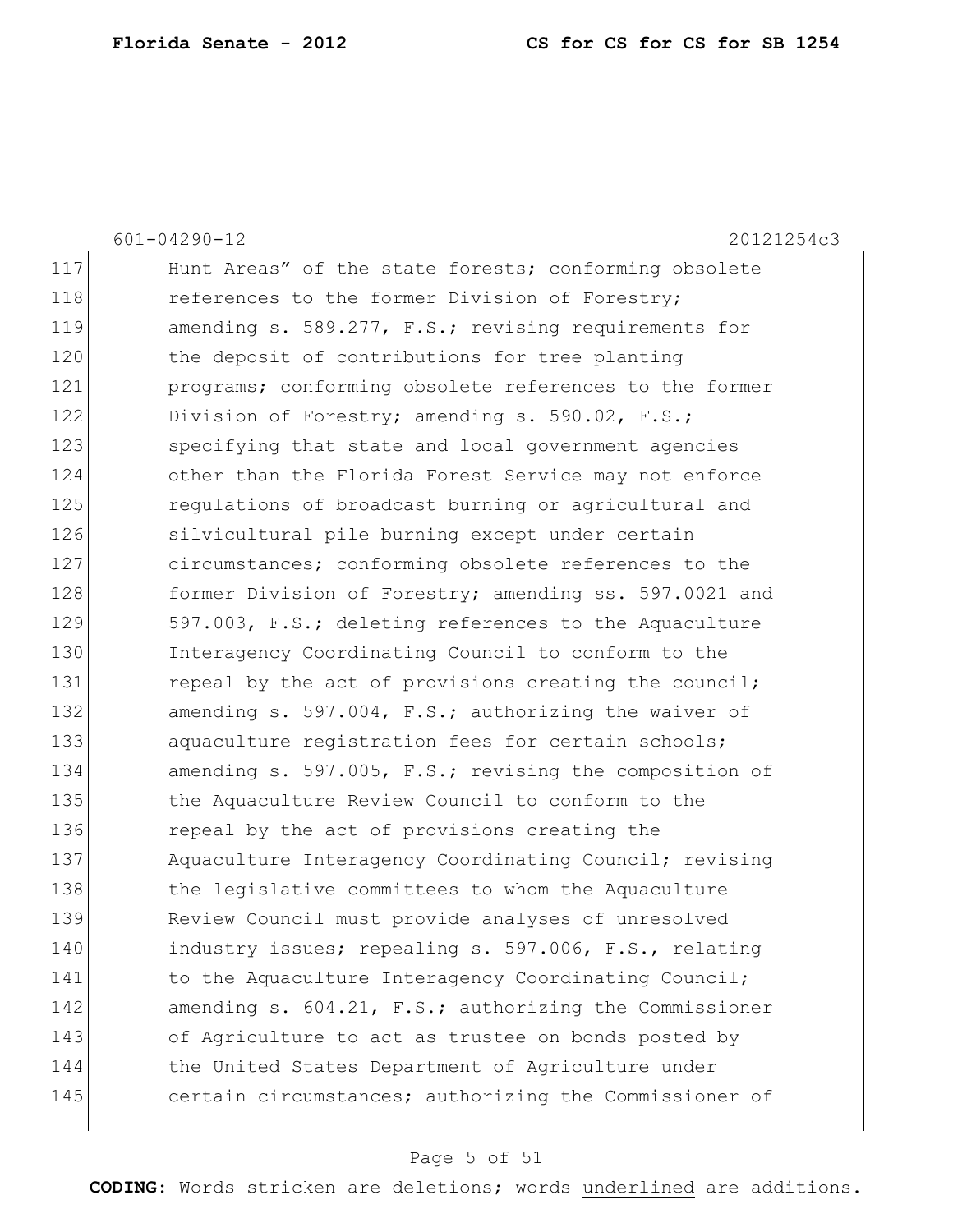|     | $601 - 04290 - 12$<br>20121254c3                                 |
|-----|------------------------------------------------------------------|
| 146 | Agriculture to enter into agreements with the United             |
| 147 | States Department of Agriculture; amending s. 616.252,           |
| 148 | F.S.; providing for the reimbursement of members of              |
| 149 | the Florida State Fair Authority for per diem and                |
| 150 | travel expenses; providing an effective date.                    |
| 151 |                                                                  |
| 152 | Be It Enacted by the Legislature of the State of Florida:        |
| 153 |                                                                  |
| 154 | Section 1. Paragraph (m) is added to subsection (2) of           |
| 155 | section 20.14, Florida Statutes, to read:                        |
| 156 | 20.14 Department of Agriculture and Consumer Services.-          |
| 157 | There is created a Department of Agriculture and Consumer        |
| 158 | Services.                                                        |
| 159 | (2) The following divisions of the Department of                 |
| 160 | Agriculture and Consumer Services are established:               |
| 161 | (m) Food, Nutrition, and Wellness.                               |
| 162 | Section 2. Subsection (1) of section 253.002, Florida            |
| 163 | Statutes, is amended to read:                                    |
| 164 | 253.002 Department of Environmental Protection, water            |
| 165 | management districts, Fish and Wildlife Conservation Commission, |
| 166 | and Department of Agriculture and Consumer Services; duties with |
| 167 | respect to state lands.-                                         |
| 168 | (1) The Department of Environmental Protection shall             |
| 169 | perform all staff duties and functions related to the            |
| 170 | acquisition, administration, and disposition of state lands,     |
| 171 | title to which is or will be vested in the Board of Trustees of  |
| 172 | the Internal Improvement Trust Fund. However, upon the effective |
| 173 | date of rules adopted pursuant to s. 373.427, a water management |
| 174 | district created under s. 373.069 shall perform the staff duties |
|     |                                                                  |

# Page 6 of 51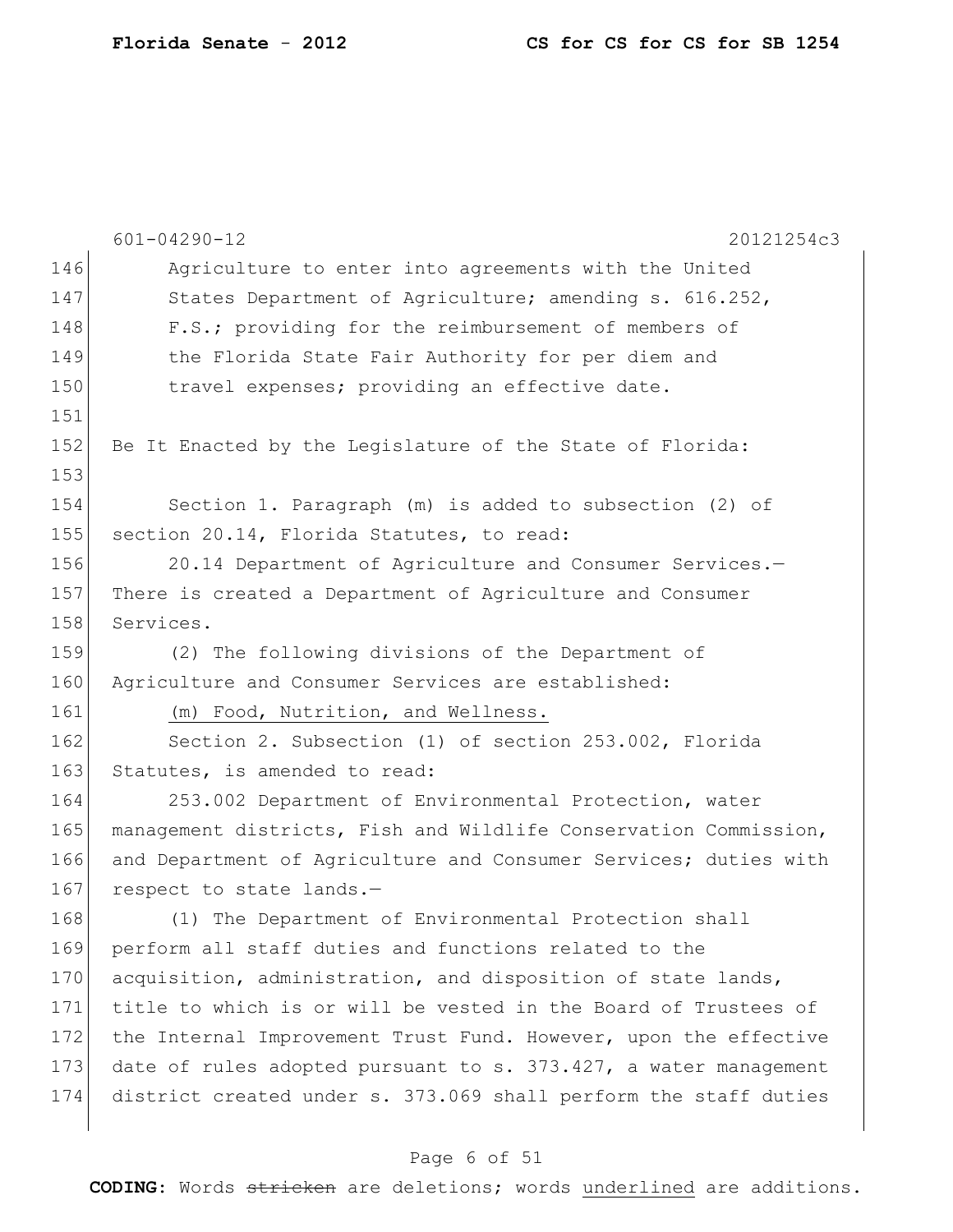601-04290-12 20121254c3 175 and functions related to the review of any application for 176 authorization to use board of trustees-owned submerged lands 177 necessary for an activity regulated under part IV of chapter 373 178 for which the water management district has permitting 179 responsibility as set forth in an operating agreement adopted 180 pursuant to s.  $373.046(4)$ .  $\div$  and The Department of Agriculture 181 and Consumer Services shall perform the staff duties and 182 functions related to the review of applications and compliance 183 with conditions for use of board of trustees-owned submerged 184 lands under authorizations or leases issued pursuant to ss. 185 253.67-253.75 and 597.010 and the acquisition, administration, 186 and disposition of conservation easements pursuant to s. 570.71. 187 Unless expressly prohibited by law, the board of trustees may 188 delegate to the department any statutory duty or obligation 189 relating to the acquisition, administration, or disposition of 190 lands, title to which is or will be vested in the board of 191 trustees. The board of trustees may also delegate to any water 192 management district created under s. 373.069 the authority to 193 take final agency action, without any action on behalf of the 194 board, on applications for authorization to use board of 195 trustees-owned submerged lands for any activity regulated under 196 part IV of chapter 373 for which the water management district 197 has permitting responsibility as set forth in an operating 198 agreement adopted pursuant to s. 373.046(4). This water 199 management district responsibility under this subsection shall 200 be subject to the department's general supervisory authority 201 pursuant to s.  $373.026(7)$ . The board of trustees may also 202 delegate to the Department of Agriculture and Consumer Services 203 the authority to take final agency action on behalf of the board

#### Page 7 of 51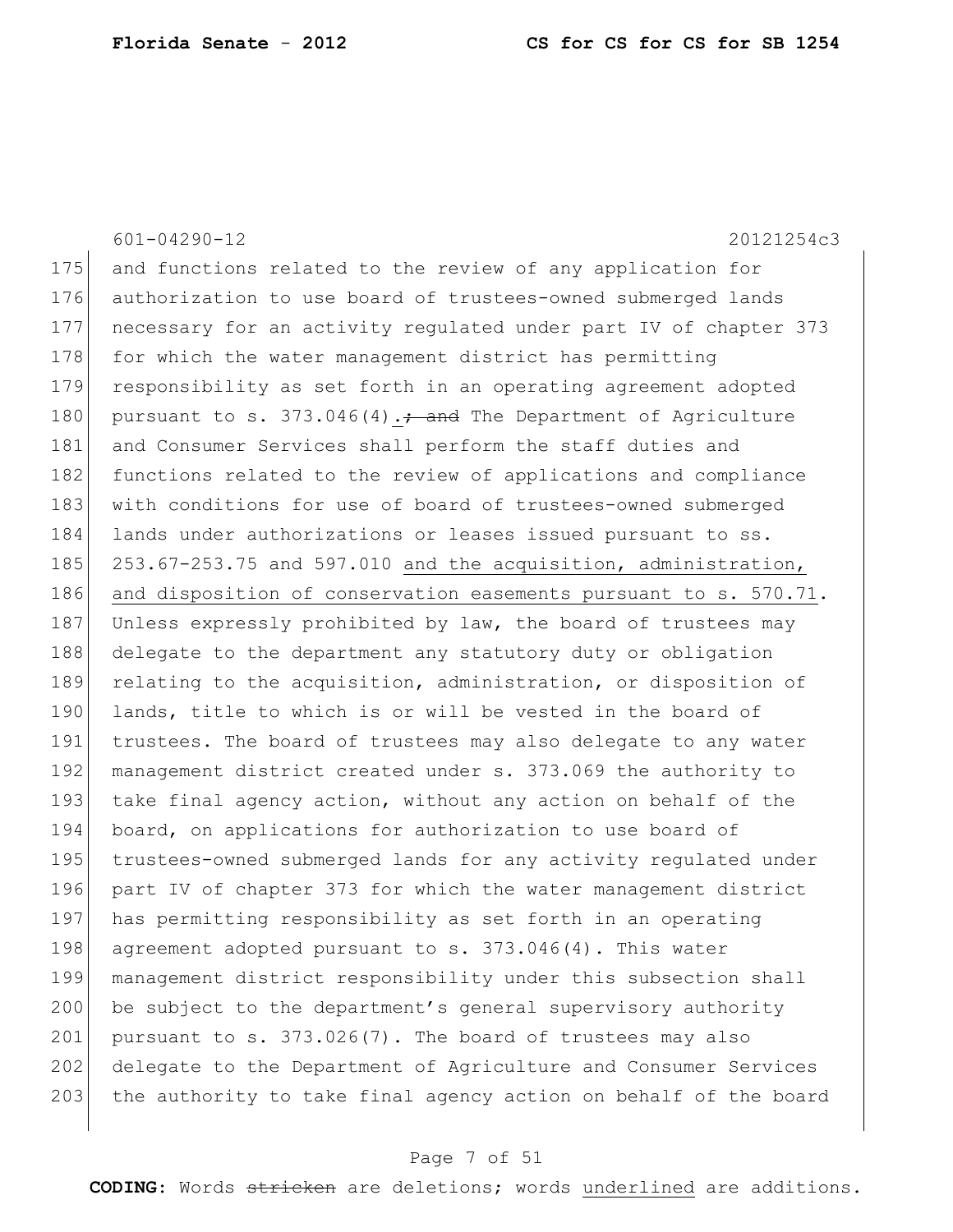|     | $601 - 04290 - 12$<br>20121254c3                                                                                                                    |
|-----|-----------------------------------------------------------------------------------------------------------------------------------------------------|
| 204 |                                                                                                                                                     |
|     | on applications to use board of trustees-owned submerged lands                                                                                      |
| 205 | for any activity for which that department has responsibility                                                                                       |
| 206 | pursuant to ss. 253.67-253.75, 369.25, 369.251, and 597.010.                                                                                        |
| 207 | However, the board of trustees shall retain the authority to                                                                                        |
| 208 | take final agency action on establishing any areas for leasing,                                                                                     |
| 209 | new leases, expanding existing lease areas, or changing the type                                                                                    |
| 210 | of lease activity in existing leases. Upon issuance of an                                                                                           |
| 211 | aquaculture lease or other real property transaction relating to                                                                                    |
| 212 | aquaculture, the Department of Agriculture and Consumer Services                                                                                    |
| 213 | must send a copy of the document and the accompanying survey to                                                                                     |
| 214 | the Department of Environmental Protection. The board of                                                                                            |
| 215 | trustees may also delegate to the Fish and Wildlife Conservation                                                                                    |
| 216 | Commission the authority to take final agency action, without                                                                                       |
| 217 | any action on behalf of the board, on applications for                                                                                              |
| 218 | authorization to use board of trustees-owned submerged lands for                                                                                    |
| 219 | any activity regulated under ss. 369.20 and 369.22.                                                                                                 |
| 220 | Section 3. Paragraph (a) of subsection (5) and paragraph                                                                                            |
| 221 | (b) of subsection (6) of section 379.2523, Florida Statutes, are                                                                                    |
| 222 | amended to read:                                                                                                                                    |
| 223 | 379.2523 Aquaculture definitions; marine aquaculture                                                                                                |
| 224 | products, producers, and facilities.-                                                                                                               |
| 225 | (5) The department shall:                                                                                                                           |
| 226 | (a) Coordinate with the Aquaculture Review Council $\tau$ the                                                                                       |
| 227 | Aquaculture Interagency Coordinating Council, and the Department                                                                                    |
| 228 | of Agriculture and Consumer Services when developing criteria                                                                                       |
| 229 | for aquaculture general permits.                                                                                                                    |
| 230 | (6) The Fish and Wildlife Conservation Commission shall                                                                                             |
| つつ1 | the development of $\alpha$ $\alpha$ $\beta$ $\beta$ $\beta$ $\gamma$ $\beta$ $\gamma$ $\beta$ $\gamma$ $\beta$ $\gamma$ $\gamma$ $\gamma$ $\gamma$ |

231 encourage the development of aquaculture in the state through 232 the following:

# Page 8 of 51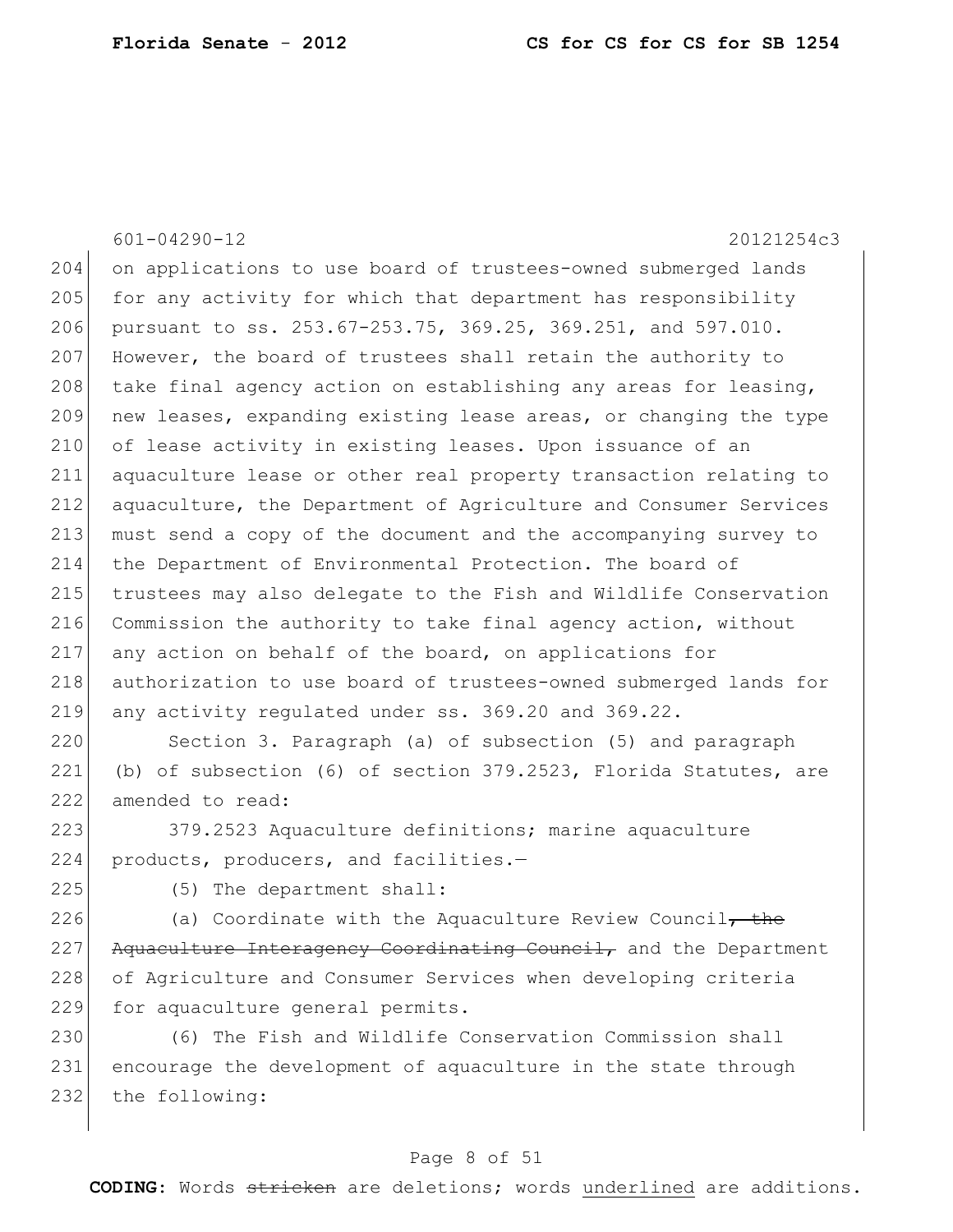601-04290-12 20121254c3

233 (b) Facilitating aquaculture research on life histories, 234 stock enhancement, and alternative species, and providing 235 research results that would assist in the evaluation, 236 development, and commercial production of candidate species for 237 aquaculture, including:

238 1. Providing eggs, larvae, fry, and fingerlings to 239 aquaculturists when excess cultured stocks are available from 240 the commission's facilities and the culture activities are 241 consistent with the commission's stock enhancement projects. 242 Such stocks may be obtained by reimbursing the commission for 243 the cost of production on a per-unit basis. Revenues resulting 244 from the sale of stocks shall be deposited into the trust fund 245 used to support the production of such stocks.

246 2. Conducting research programs to evaluate candidate 247 species when funding and staff are available.

248 3. Encouraging the private production of marine fish and 249 shellfish stocks for the purpose of providing such stocks for 250 statewide stock enhancement programs. When such stocks become 251 available, the commission shall reduce or eliminate duplicative 252 production practices that would result in direct competition 253 with private commercial producers.

254 4. Developing a working group, in cooperation with the 255 Department of Agriculture and Consumer Services and the 256 Aquaculture Review Council, and the Aquaculture Interagency  $257$  Coordinating Council, to plan and facilitate the development of 258 private marine fish and nonfish hatcheries and to encourage 259 private/public partnerships to promote the production of marine 260 aquaculture products.

261 Section 4. Paragraph (c) of subsection (3) of section

## Page 9 of 51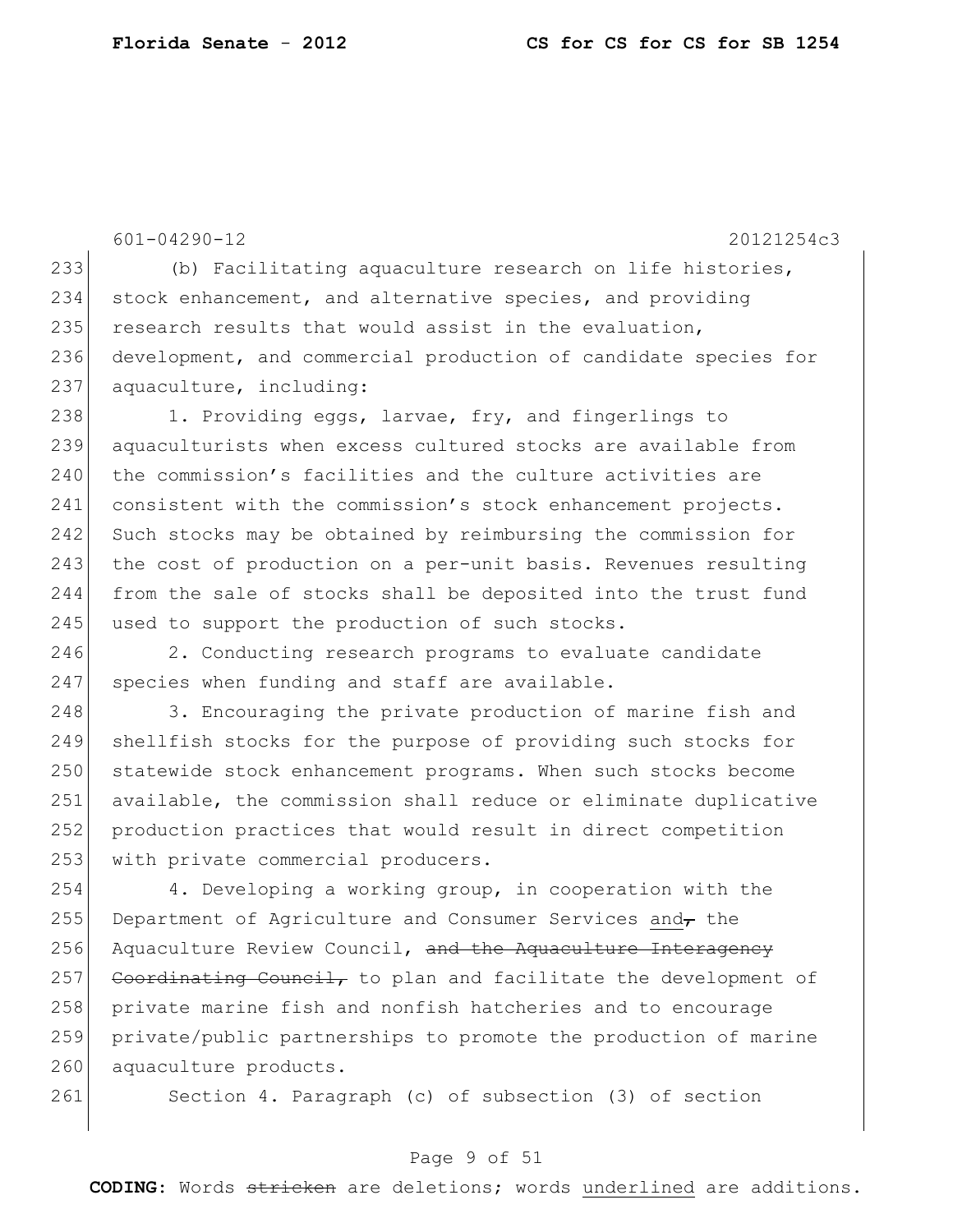|     | $601 - 04290 - 12$<br>20121254c3                                 |
|-----|------------------------------------------------------------------|
| 262 | 379.2524, Florida Statutes, is amended to read:                  |
| 263 | 379.2524 Commercial production of sturgeon.-                     |
| 264 | (3) MEETINGS; PROCEDURES; RECORDS. The working group shall       |
| 265 | meet at least twice a year and elect, by a quorum, a chair and   |
| 266 | vice chair.                                                      |
| 267 | (c) A quorum shall consist of a majority of the group            |
| 268 | members. Members of the group shall not receive compensation,    |
| 269 | but shall be entitled to per diem and travel expenses, including |
| 270 | attendance at meetings, as allowed public officers and employees |
| 271 | pursuant to s. 112.061.                                          |
| 272 | Section 5. Subsection (1) of section 388.161, Florida            |
| 273 | Statutes, is amended to read:                                    |
| 274 | 388.161 District boards of commissioners; powers and             |
| 275 | $duties. -$                                                      |
| 276 | (1) The board of commissioners may do any and all things         |
| 277 | necessary for the control and elimination of all species of      |
| 278 | mosquitoes and other arthropods of public health importance and  |
| 279 | the board of commissioners is specifically authorized to provide |
| 280 | for the construction and maintenance of canals, ditches, drains, |
| 281 | dikes, fills, and other necessary works and to install and       |
| 282 | maintain pumps, excavators, and other machinery and equipment,   |
| 283 | to use pesticides registered oil, larvicide paris green, or any  |
| 284 | other chemicals approved by the department but only in such      |
| 285 | quantities as may be necessary to control mosquito breeding and  |
| 286 | not be detrimental to fish life.                                 |
| 287 | Section 6. Subsection (4) of section 388.201, Florida            |
| 288 | Statutes, is amended to read:                                    |
| 289 | 388.201 District budgets; hearing.-                              |
| 290 | (4) The governing board:                                         |
|     |                                                                  |

# Page 10 of 51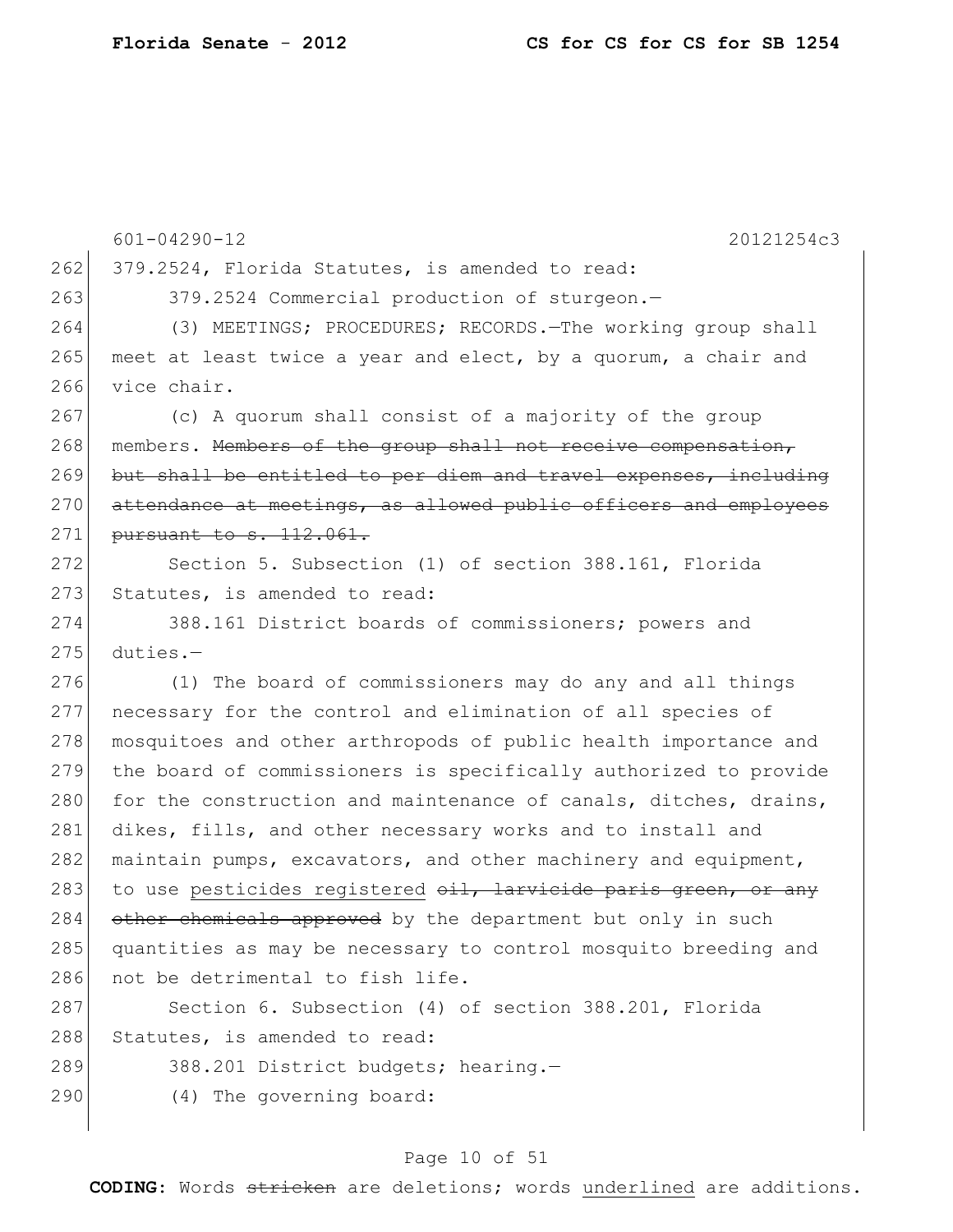601-04290-12 20121254c3 291 (a) Shall consider give consideration to objections filed 292 against adoption of the tentative detailed work plan budget and 293 in its discretion may amend, modify, or change such budget; and 294 (b) Shall by September 30 <del>15 following</del> adopt and execute on 295 a form furnished by the department a certified budget for the 296 district which shall be the operating and fiscal guide for the 297 district. Certified copies of this budget shall be submitted by 298 September 30  $\pm$ 5 to the department for approval. 299 Section 7. Subsections (1) and (2) of section 388.323, 300 Florida Statutes, are amended to read: 301 388.323 Disposal of surplus property.—Surplus property 302 shall be disposed of according to the provisions set forth in s. 303 274.05 with the following exceptions: 304 (1) Serviceable equipment no longer needed by a county or 305 district shall first be offered to any or all other counties or 306 districts engaged in arthropod control at a price established by 307 the board of commissioners owning the equipment.  $\pm f$  no 308 acceptable offer is received within a reasonable time, the 309 equipment shall be offered to such other governmental units or 310 private nonprofit agencies as provided in s. 274.05. 311 (2) The alternative procedure for disposal of surplus 312 property, as prescribed in s. 274.06, shall be followed if it is 313 has been determined that no other county or $_{\tau}$  district engaged in  $314$  arthropod control, governmental unit, or private nonprofit  $315$  ageney has need for the equipment. 316 Section 8. Section 388.42, Florida Statutes, is repealed. 317 Section 9. Subsection (2) of section 388.46, Florida 318 Statutes, is amended to read: 319 388.46 Florida Coordinating Council on Mosquito Control;

#### Page 11 of 51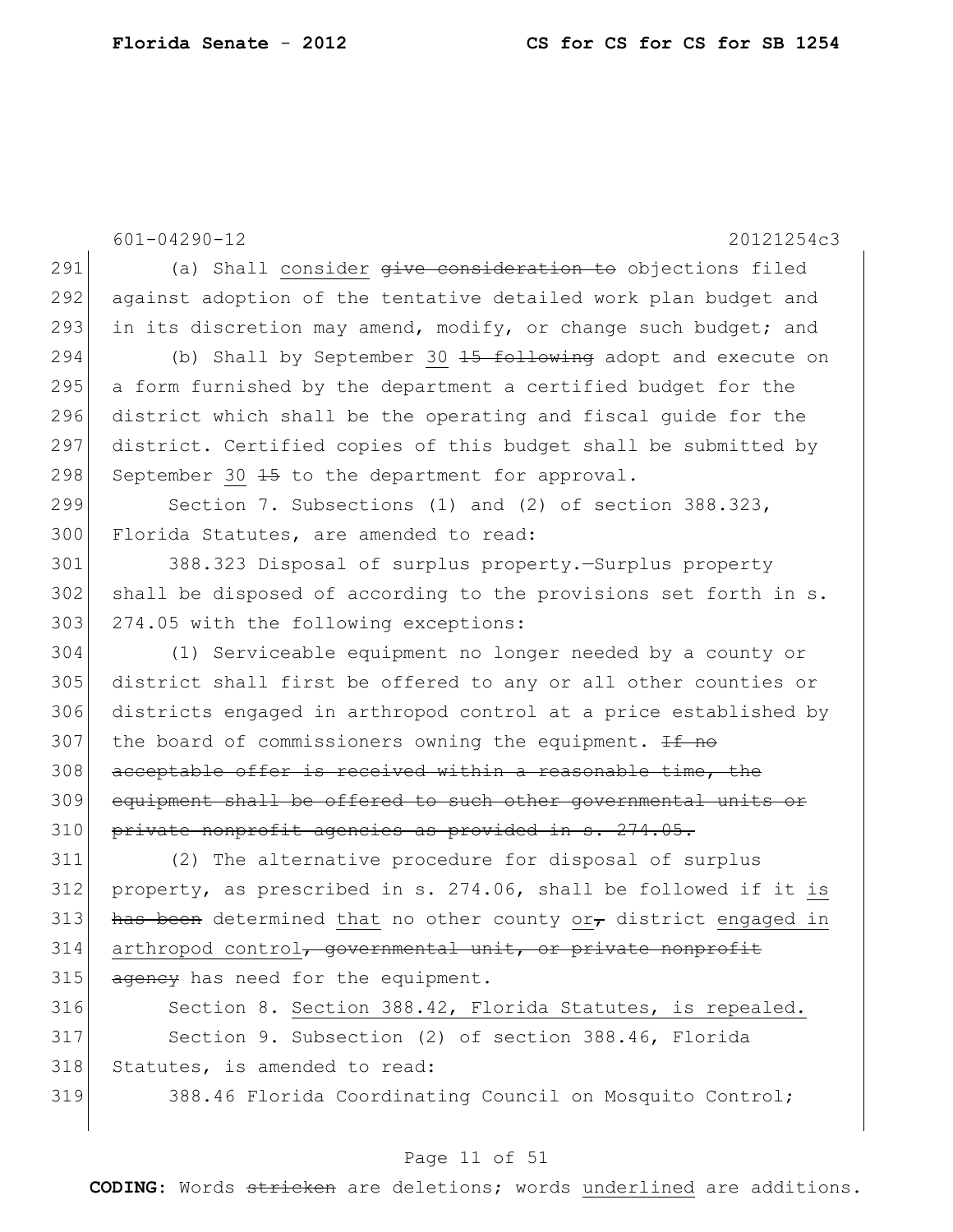|     | $601 - 04290 - 12$<br>20121254c3                                      |
|-----|-----------------------------------------------------------------------|
| 320 | establishment; membership; organization; responsibilities.-           |
| 321 | (2) MEMBERSHIP, ORGANIZATION, AND RESPONSIBILITIES.-                  |
| 322 | (a) Membership. The Florida Coordinating Council on                   |
| 323 | Mosquito Control shall be comprised of the following                  |
| 324 | representatives or their authorized designees:                        |
| 325 | 1. The Secretary of Environmental Protection. and                     |
| 326 | 2. The State Surgeon General.+                                        |
| 327 | 3.2. The executive director of the Fish and Wildlife                  |
| 328 | Conservation Commission.+                                             |
| 329 | 4.3. The state epidemiologist.;                                       |
| 330 | 5.4. The Commissioner of Agriculture.; and                            |
| 331 | 6. The Board of Trustees of the Internal Improvement Trust            |
| 332 | Fund.                                                                 |
| 333 | 7.5. Representatives from:                                            |
| 334 | a. The University of Florida, Institute of Food and                   |
| 335 | Agricultural Sciences, Florida Medical Entomological Research         |
| 336 | Laboratory. $\div$                                                    |
| 337 | b. Florida Agricultural and Mechanical University;                    |
| 338 | b.e. The United States Environmental Protection Agency.+              |
| 339 | c. <del>d.</del> The United States Department of Agriculture, Insects |
| 340 | Affecting Man Laboratory.+                                            |
| 341 | d.e. The United States Fish and Wildlife Service.+                    |
| 342 | 8.f. Two mosquito control directors to be nominated by the            |
| 343 | Florida Mosquito Control Association, two representatives of          |
| 344 | Florida environmental groups, and two private citizens who are        |
| 345 | property owners whose lands are regularly subject to mosquito         |
| 346 | control operations, to be appointed to 4-year terms by the            |
| 347 | Commissioner of Agriculture; and                                      |
| 348 | g. The Board of Trustees of the Internal Improvement Trust            |
|     |                                                                       |

# Page 12 of 51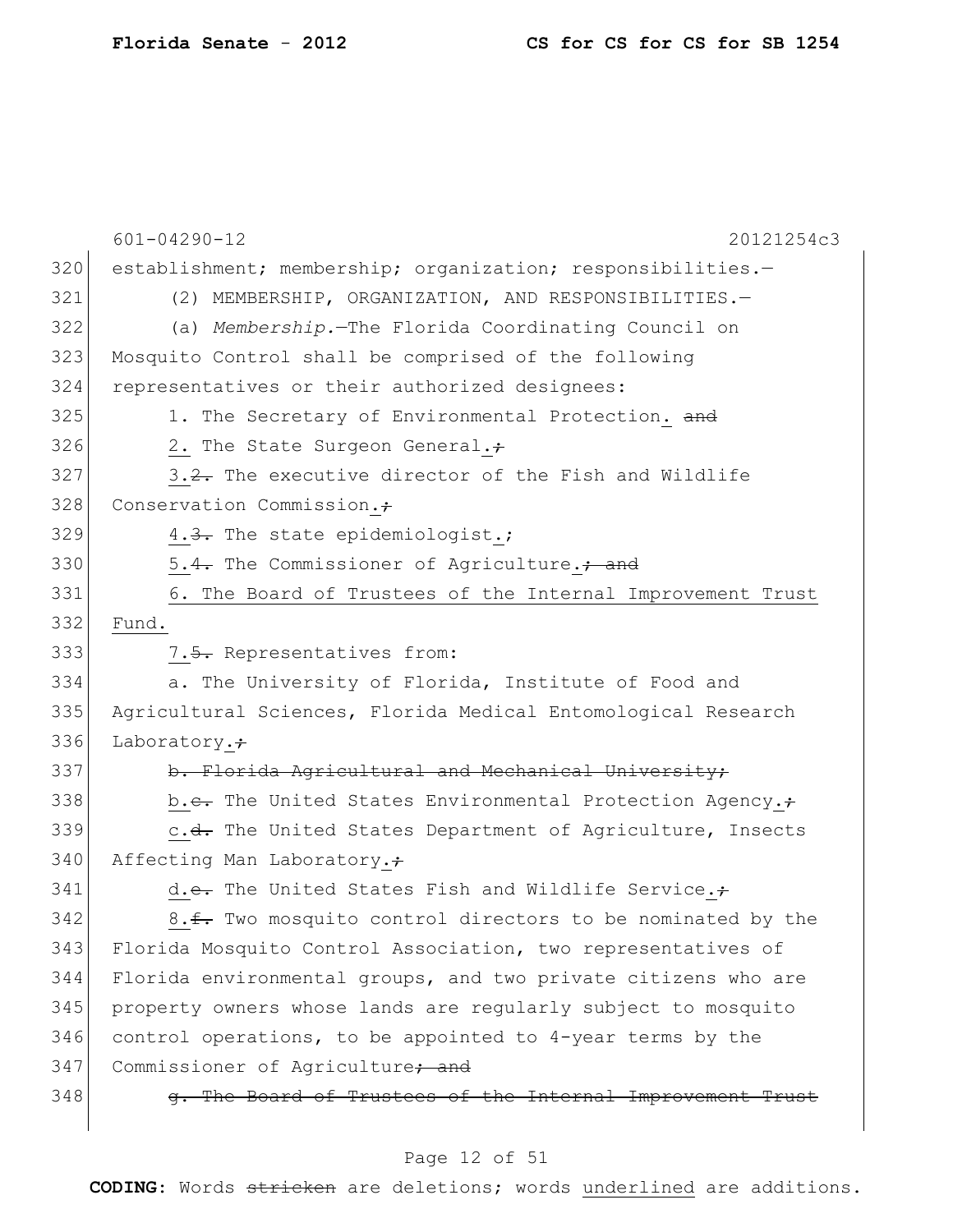601-04290-12 20121254c3

 $349$  Fund.

 (b) *Organization.*—The council shall be chaired by the Commissioner of Agriculture or the commissioner's authorized designee. A majority of the membership of the council shall constitute a quorum for the conduct of business. The chair shall be responsible for recording and distributing to the members a summary of the proceedings of all council meetings. The council 356 shall meet at least three times each year, or as needed. The council may designate subcommittees from time to time to assist 358 in carrying out its responsibilities, provided that the Subcommittee on Managed Marshes shall be the first subcommittee 360 appointed by the council. The subcommittee shall continue to 361 provide technical assistance and quidance on saltmarsh mosquito 362 impoundment management plans and develop and review research proposals, taking into account the mosquito control source reduction implications and natural resource interests in these 365 habitats for mosquito source reduction techniques.

366 (c) *Responsibilities.*—The council shall:

367 1. Develop and implement guidelines to assist the 368 department in resolving disputes arising over the control of 369 arthropods on publicly owned lands.

 $370$  2. Identify and recommend to Florida Agricultural and 371 Mechanical University research priorities for arthropod control 372 practices and technologies.

373 2.3. Develop and recommend to the department a request for 374 proposal process for arthropod control research.

375 3.4. Identify potential funding sources for research or 376 implementation projects and evaluate and prioritize proposals 377 upon request by the funding source.

### Page 13 of 51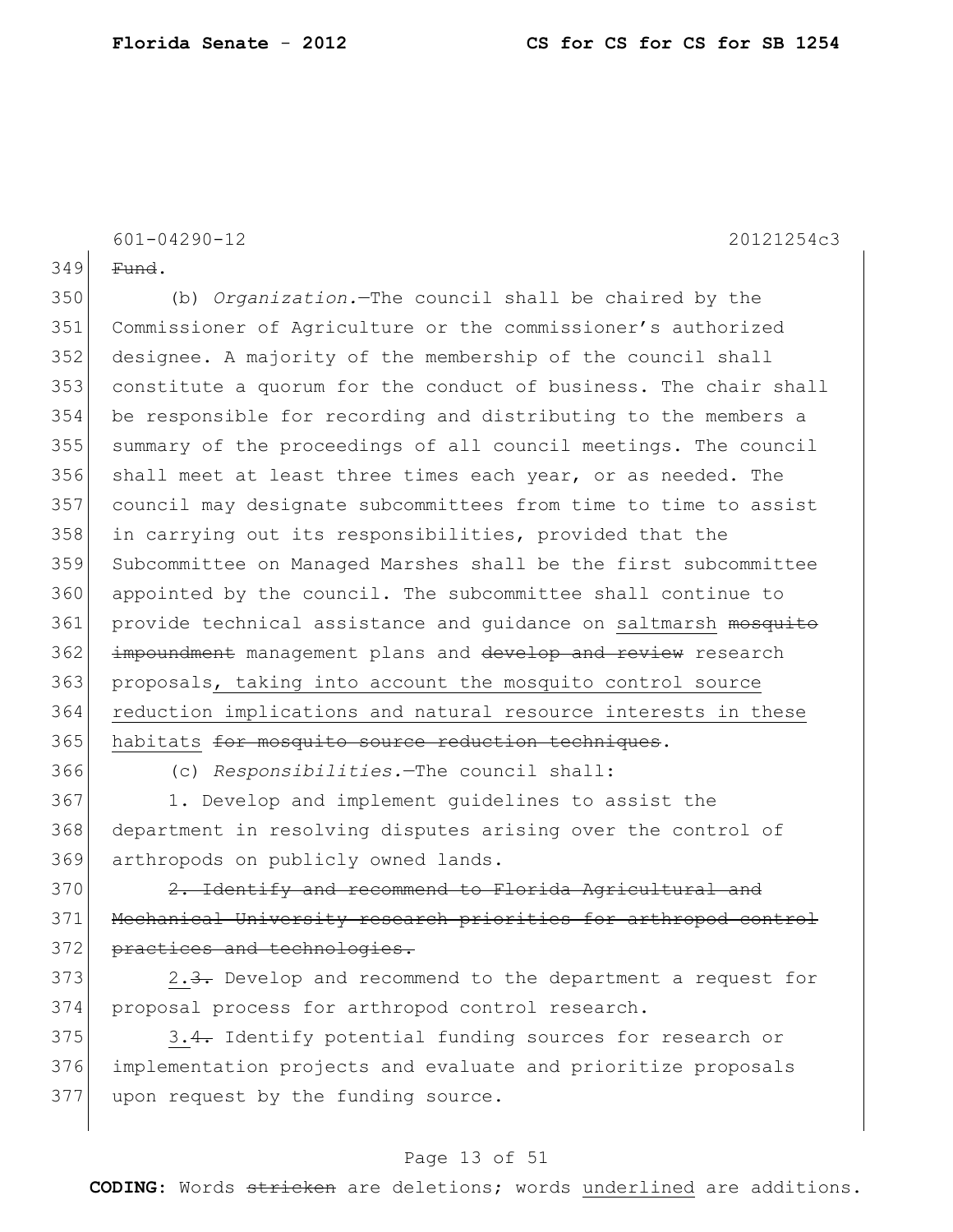601-04290-12 20121254c3 378 4.5. Prepare and present reports, as needed, on arthropod 379 control activities in the state to the Pesticide Review Council $_{\mathcal{T}}$ 380 the Florida Coastal Management Program Interagency Management 381 Committee, and other governmental organizations, as appropriate. 382 Section 10. Subsections (7) and (8) of section 493.6104, 383 Florida Statutes, are renumbered as subsections (6) and  $(7)$ , 384 respectively, and present subsection (6) of that section is 385 amended to read: 386 493.6104 Advisory council.—  $387$  (6) Council members shall serve without pay; however, state 388 per diem and travel allowances may be claimed for attendance at 389 officially called meetings as provided by s. 112.061. 390 Section 11. Subsection (3) of section 500.09, Florida 391 Statutes, is amended to read: 392 500.09 Rulemaking; analytical work.-393 (3) The department may adopt rules necessary for the 394 efficient enforcement of this chapter. Such rules must be 395 consistent with those adopted under the federal act in regard to 396 food and, to this end, may adopt by reference those rules and 397 the current edition of the model Food Code issued by the Food 398 and Drug Administration and Public Health Service of the United 399 States Department of Health and Human Services, when applicable 400 and practicable. 401 Section 12. Subsection (6) of section 500.147, Florida 402 Statutes, is amended to read: 403 500.147 Inspection of food establishments and vehicles. 404 food safety pilot program.- $405$  (6) The department is authorized to initiate a food safety 406 pilot program establishing a special, documented food inspection

#### Page 14 of 51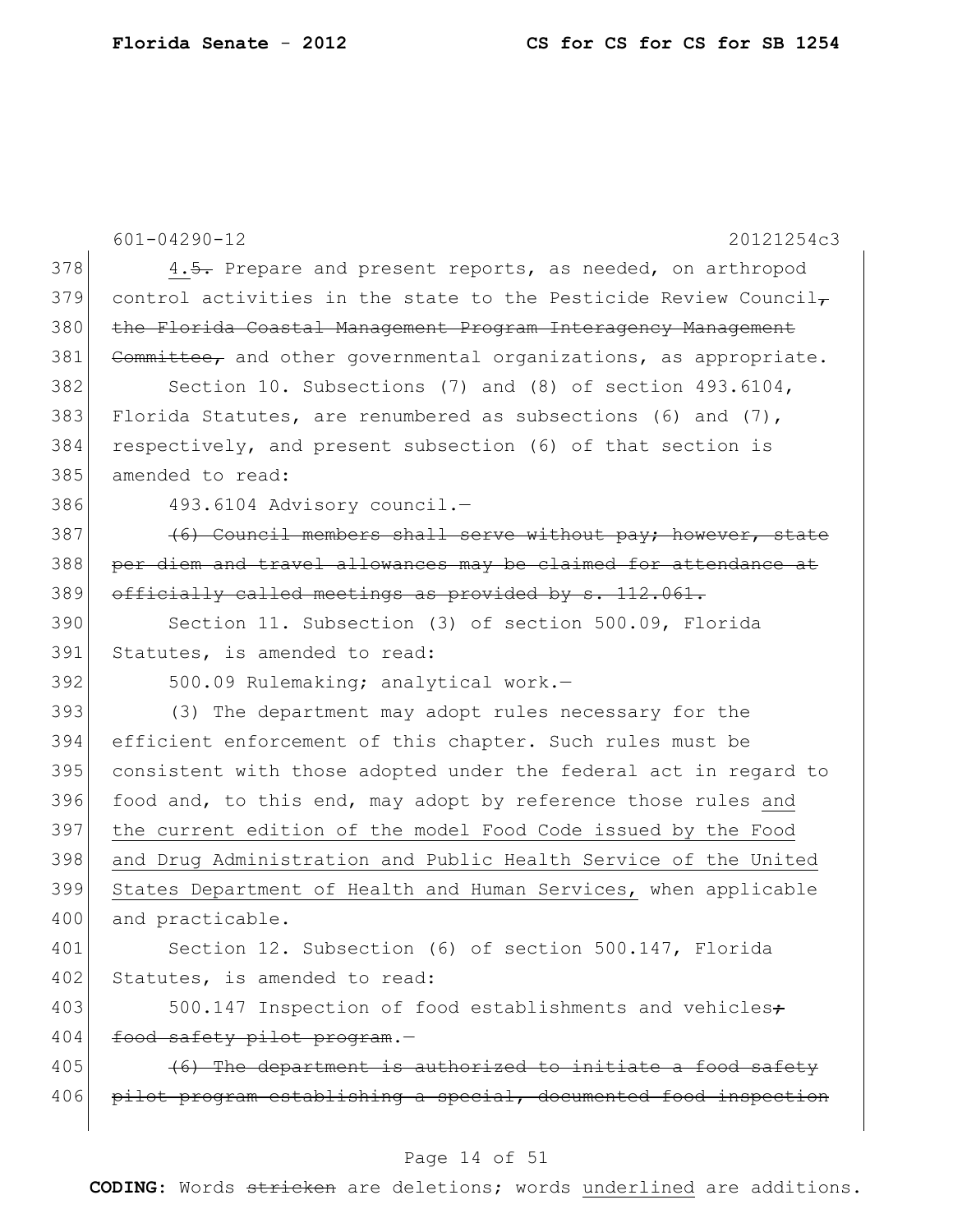|     | $601 - 04290 - 12$<br>20121254c3                                    |
|-----|---------------------------------------------------------------------|
| 407 | program based on sound science principles of the Hazard Analysis    |
| 408 | Critical Control Point (HACCP) system and involving cooperative     |
| 409 | compliance efforts of both the department and the food              |
| 410 | establishment to assure consumers a safe, wholesome, and            |
| 411 | properly labeled food supply. A food establishment shall be         |
| 412 | eligible for such a pilot program only if program criteria are      |
| 413 | met. Criteria used to establish this special program include,       |
| 414 | but are not limited to, the following:                              |
| 415 | (a) A good inspection history over a specified time period.         |
| 416 | (b) Certified food manager activities demonstrated to be            |
| 417 | effective in assessing food safety practices and correcting         |
| 418 | deficiencies at the food establishment.                             |
| 419 | (c) An active food training program in place for employees.         |
| 420 | (d) "Self inspection" records of the food establishment             |
| 421 | made available for review by the department.                        |
| 422 | (e) Written sanitation standard operation procedures in             |
| 423 | place and the food establishment's verification records made        |
| 424 | available for review by the department.                             |
| 425 | (f) Freezer/refrigeration units and hot-cold temperature            |
| 426 | logs or recording charts made available for review by the           |
| 427 | department.                                                         |
| 428 | (q) Records of corrective action to resolve food safety             |
| 429 | deficiencies made available for review by the department.           |
| 430 | Section 13. Subsections (4) through (7) of section 502.014,         |
| 431 | Florida Statutes, are renumbered as subsections (3) through $(6)$ , |
| 432 | respectively, and present subsection (3) of that section is         |
| 433 | amended to read:                                                    |
| 434 | 502.014 Powers and duties.-                                         |
| 435 | (3) The department shall manage a program to issue permits          |
|     |                                                                     |

# Page 15 of 51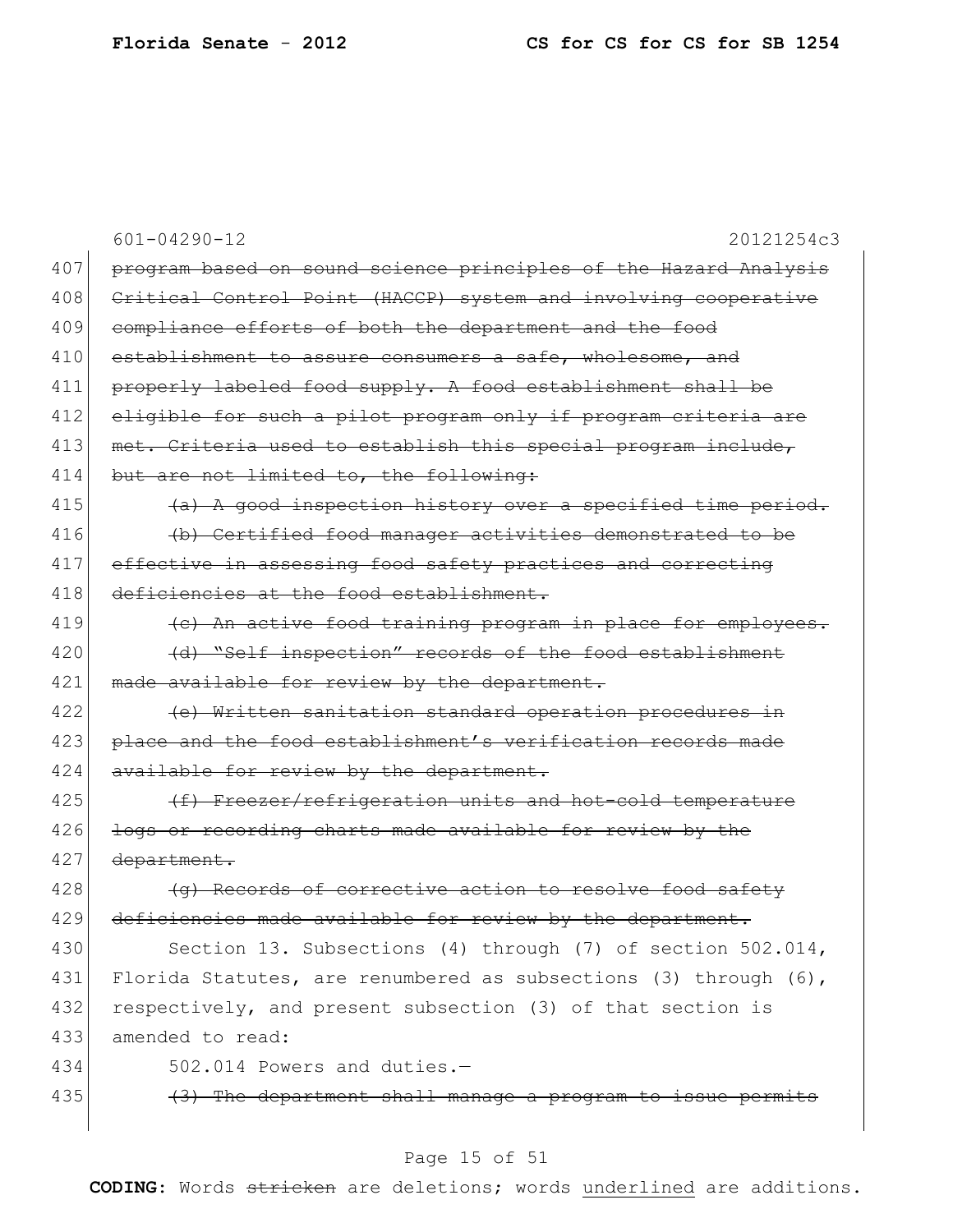601-04290-12 20121254c3 436 to persons who test milk or milk products for milkfat content by 437 weight, volume, chemical, electronic, or other means when the 438 result of such test is used as a basis for payment for the milk 439 or milk products. 440 Section 14. Subsections (1) and (2) and paragraphs (a) and 441 (e) of subsection (3) of section 502.053, Florida Statutes, are 442 amended to read: 443 502.053 Permits and <del>licenses;</del> fees; requirements; 444 exemptions; temporary permits.-445 (1) PERMITS AND LICENSES.-446 (a) Each Grade "A" milk plant, whether located in the state 447 or outside the state, and each manufacturing milk plant, milk 448 producer, milk hauler, milk hauling service, washing station 449 operator, milk plant operator, milk distributor, single-service-450 container manufacturer, receiving station, and transfer station 451 in the state shall apply to the department for a permit to 452 operate. The application shall be on forms developed by the 453 department. 454 (b) Each frozen dessert plant, whether located in the state 455 or outside the state, that manufactures frozen desserts or other 456 products defined in this chapter and offers these products for 457 sale in this state must apply to the department for a permit to 458 operate. The application must be submitted on forms prescribed 459 by the department. All frozen dessert permits expire on June 30 460 of each year.  $461$  (c) Any person who tests milk or milk products for milkfat

462 content by weight, volume, chemical, electronic, or other method 463 when the result of such test is used as a basis for payment for  $464$  the milk or milk products must apply to the department for a

### Page 16 of 51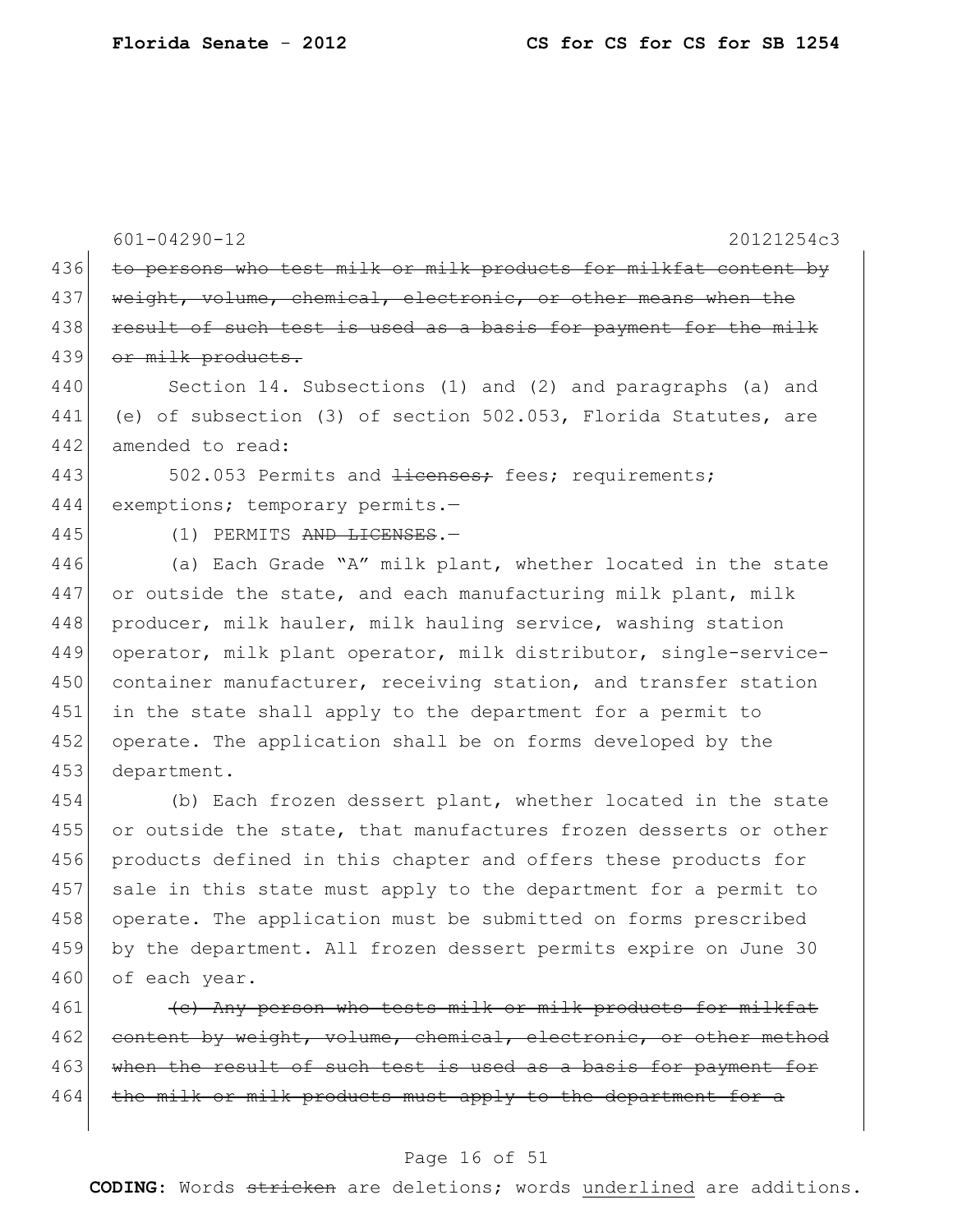|     | $601 - 04290 - 12$<br>20121254c3                                             |
|-----|------------------------------------------------------------------------------|
| 465 | license. To qualify for a license, the applicant must                        |
| 466 | demonstrate a sufficiency of knowledge, ability, and equipment               |
| 467 | to adequately perform milkfat tests. The license shall be issued             |
| 468 | for a period of 2 years after the date of first issuance upon                |
| 469 | application to the department on forms prescribed by the                     |
| 470 | department.                                                                  |
| 471 | (c) (d) Permits and licenses are nontransferable between                     |
| 472 | persons or locations and are subject to suspension or revocation             |
| 473 | as provided in this chapter.                                                 |
| 474 | $(2)$ FEES.-                                                                 |
| 475 | (a) The initial application for a frozen dessert plant                       |
| 476 | permit must be accompanied by a permit fee of \$200. The annual              |
| 477 | permit renewal fee is \$100.                                                 |
| 478 | (b) The department shall charge each applicant for a                         |
| 479 | milkfat tester's license a fee not to exceed \$125.                          |
| 480 | (3) REQUIREMENTS.-                                                           |
| 481 | (a) To obtain a <del>frozen dessert plant</del> permit <del>or milkfat</del> |
| 482 | tester's license, an applicant must satisfy all requirements                 |
| 483 | that are defined by the department in rule and must agree to                 |
| 484 | comply with the applicable provisions of this chapter and rules              |
| 485 | adopted under this chapter. The department shall mail a copy of              |
| 486 | the permit or license to the applicant to signify that                       |
| 487 | administrative requirements have been met.                                   |
| 488 | (e) Each licensed milkfat tester shall keep records of                       |
| 489 | milkfat tests conducted by him or her for a period of 1 year,                |
| 490 | and such records must be available for inspection by the                     |
| 491 | department at all reasonable hours.                                          |
| 492 | Section 15. Subsection (9) of section 570.0705, Florida                      |
| 493 | Statutes, is amended to read:                                                |
|     |                                                                              |

# Page 17 of 51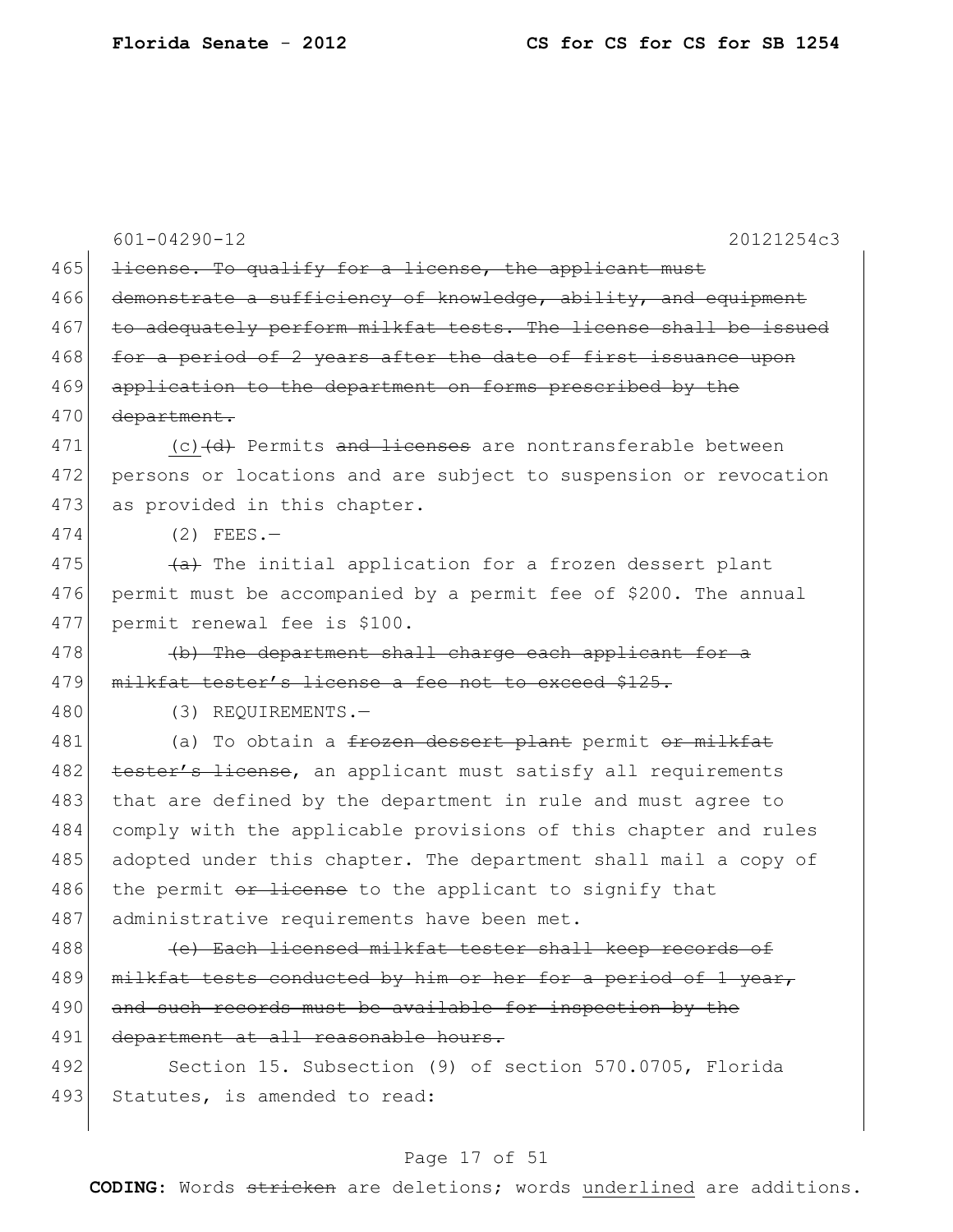|     | $601 - 04290 - 12$<br>20121254c3                                                               |
|-----|------------------------------------------------------------------------------------------------|
| 494 | 570.0705 Advisory committees.-From time to time the                                            |
| 495 | commissioner may appoint any advisory committee to assist the                                  |
| 496 | department with its duties and responsibilities.                                               |
| 497 | (9) Notwithstanding s. $20.052(4)(d)$ , members of each                                        |
| 498 | advisory committee, council, board, working group, task force,                                 |
| 499 | or other advisory body created by law within the department or                                 |
| 500 | created by the department under this section may not be                                        |
| 501 | reimbursed for per diem or travel expenses as provided in s.                                   |
| 502 | 112.061 shall receive no compensation for their services.                                      |
| 503 | Section 16. Section 570.071, Florida Statutes, is repealed.                                    |
| 504 | Section 17. Section 570.074, Florida Statutes, is amended                                      |
| 505 | to read:                                                                                       |
| 506 | 570.074 Department of Agriculture and Consumer Services;                                       |
| 507 | energy and water policy. The commissioner may create an Office                                 |
| 508 | of Agricultural Energy and Water Policy under the supervision of                               |
| 509 | a senior manager exempt under s. 110.205 in the Senior                                         |
| 510 | Management Service. The commissioner may designate the bureaus                                 |
| 511 | and positions in the various organizational divisions of the                                   |
| 512 | department that report to this office relating to any matter                                   |
| 513 | over which the department has jurisdiction in matters relating                                 |
| 514 | to energy and water policy affecting agriculture, application of                               |
| 515 | such policies, and coordination of such matters with state and                                 |
| 516 | federal agencies.                                                                              |
| E17 | $0$ costing $10$ $0$ costing $570$ $10$ $\text{F1}$ cride $0+$ the $10$ $\text{F2}$ created to |

517 Section 18. Section 570.18, Florida Statutes, is amended to 518 read:

519 570.18 Organization of departmental work.—In the assignment 520 of functions to the divisions of the department created in s. 521 20.14 570.29, the department shall retain within the Division of 522 Administration, in addition to executive functions, those powers

## Page 18 of 51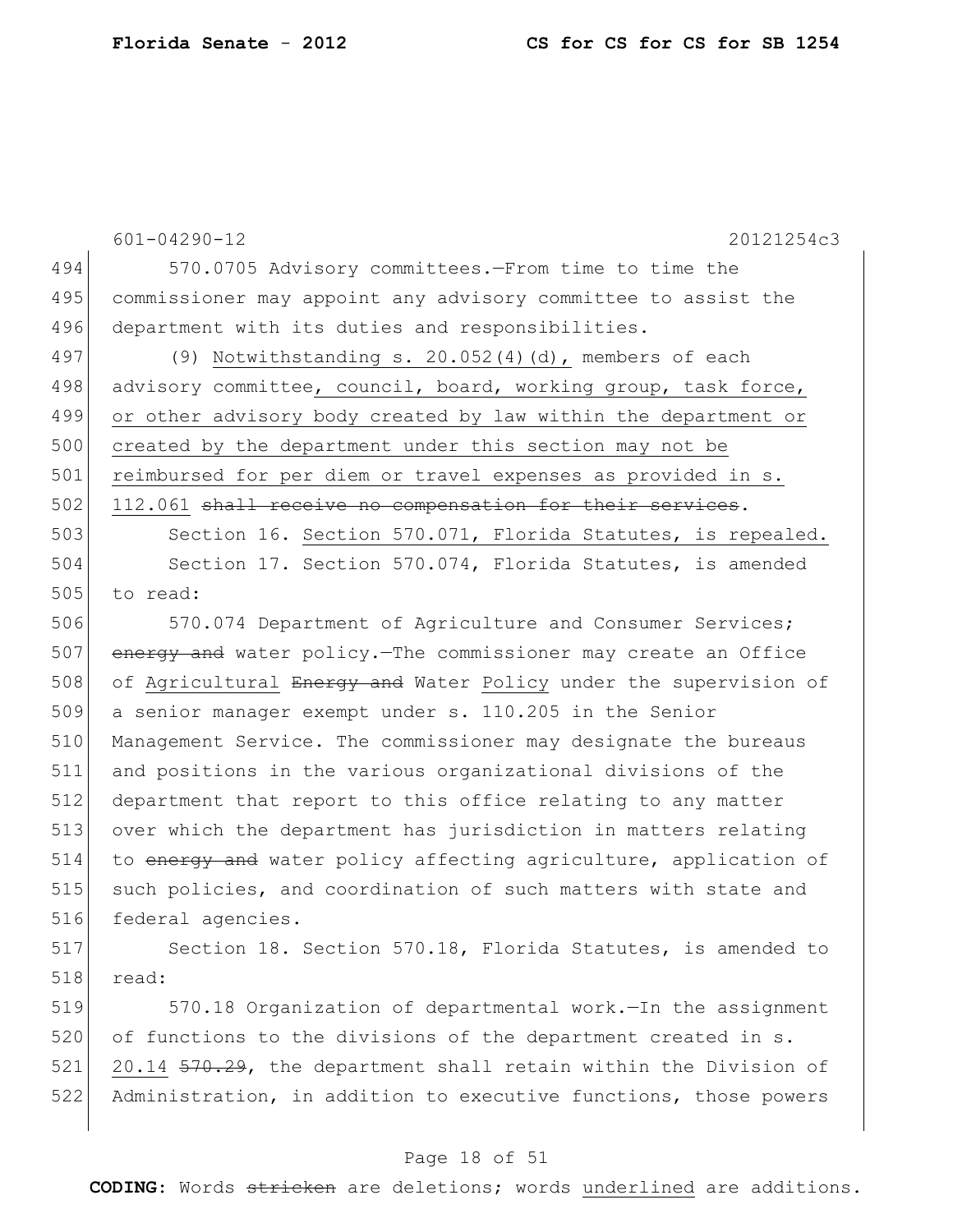|     | $601 - 04290 - 12$<br>20121254c3                                 |
|-----|------------------------------------------------------------------|
| 523 | and duties enumerated in s. 570.30. The department shall         |
| 524 | organize the work of the other divisions in such a way as to     |
| 525 | secure maximum efficiency in the conduct of the department. The  |
| 526 | divisions created in s. 20.14 570.29 are solely to make possible |
| 527 | the definite placing of responsibility. The department shall be  |
| 528 | conducted as a unit in which every employee, including each      |
| 529 | division director, is assigned a definite workload, and there    |
| 530 | shall exist between division directors a spirit of cooperative   |
| 531 | effort to accomplish the work of the department.                 |
| 532 | Section 19. Section 570.29, Florida Statutes, is repealed.       |
| 533 | Section 20. Section 570.34, Florida Statutes, is repealed.       |
| 534 | Section 21. Section 570.451, Florida Statutes, is created        |
| 535 | to read:                                                         |
| 536 | 570.451 Agricultural Feed, Seed, and Fertilizer Advisory         |
| 537 | Council.-                                                        |
| 538 | (1) The Agricultural Feed, Seed, and Fertilizer Advisory         |
| 539 | Council is created within the department.                        |
| 540 | (2) The council is composed of the following 15 members          |
| 541 | appointed by the commissioner:                                   |
| 542 | (a) One representative of the department.                        |
| 543 | (b) One representative of the dean for extension of the          |
| 544 | Institute of Food and Agricultural Sciences at the University of |
| 545 | Florida.                                                         |
| 546 | (c) One representative each from the state's beef cattle,        |
| 547 | poultry, aquaculture, field crops, citrus, vegetable, and dairy  |
| 548 | production industries.                                           |
| 549 | (d) Two representatives each from the state's fertilizer,        |
| 550 | seed, and commercial feed industries.                            |
| 551 |                                                                  |
|     |                                                                  |

# Page 19 of 51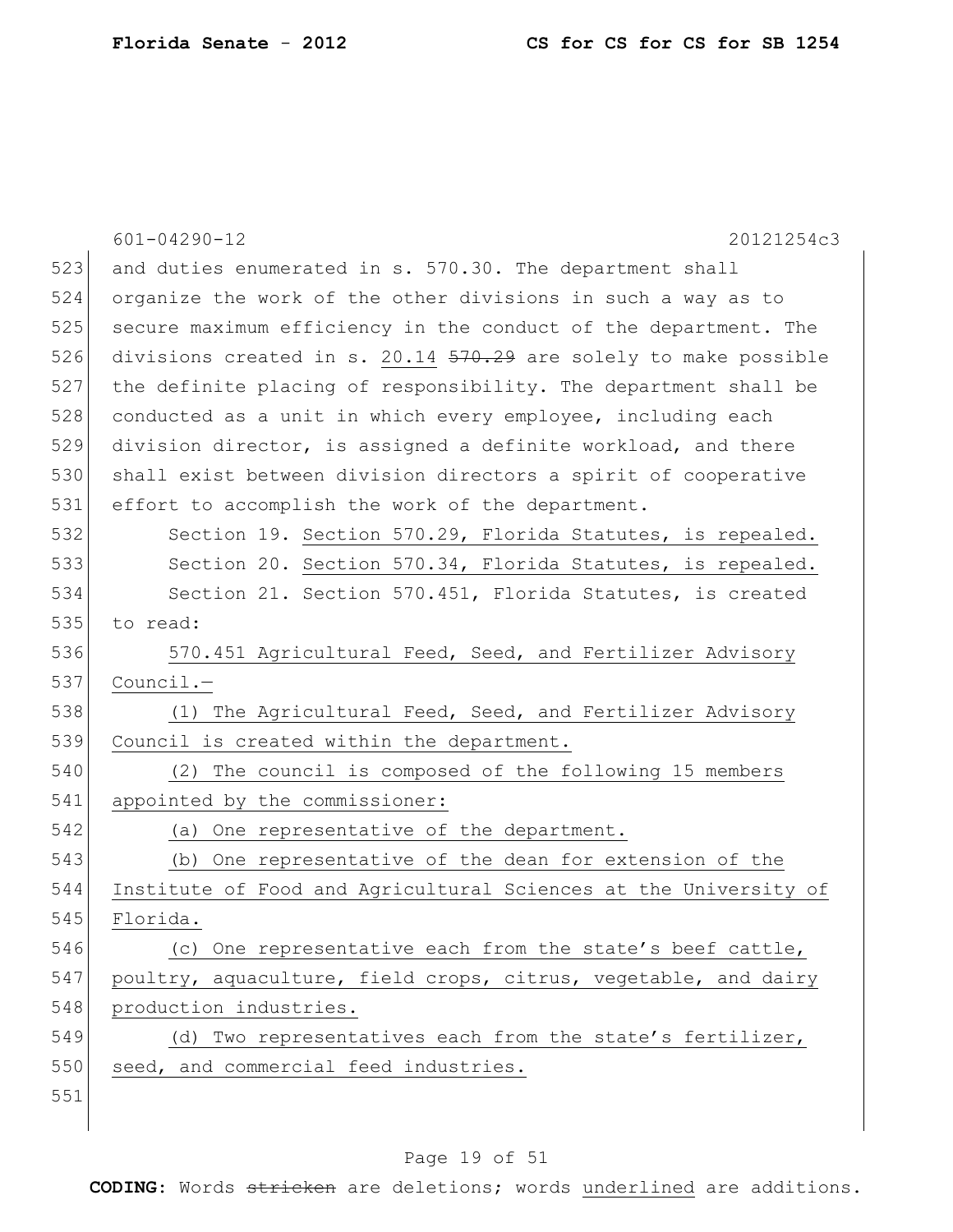|     | $601 - 04290 - 12$<br>20121254c3                                 |
|-----|------------------------------------------------------------------|
| 552 | Each member shall be appointed for a term of not to exceed 4     |
| 553 | years and shall serve until his or her successor is appointed.   |
| 554 | (3) (a) A majority of the council members constitutes a          |
| 555 | quorum for all purposes, and an act by a majority of such quorum |
| 556 | at any meeting constitutes an official act of the council. The   |
| 557 | secretary shall keep a complete record of each meeting, which    |
| 558 | must show the names of members present and the actions taken.    |
| 559 | Such records must be kept on file with the department.           |
| 560 | (b) Members of the council shall meet and organize by            |
| 561 | electing a chair, a vice chair, and a secretary whose terms      |
| 562 | shall be for 2 years each. Council officers may not serve        |
| 563 | consecutive terms.                                               |
| 564 | (c) The council shall meet at the call of its chair, at the      |
| 565 | request of a majority of its members, at the request of the      |
| 566 | department, or at such time as an agricultural or environmental  |
| 567 | emergency arises, but not less than twice per year.              |
| 568 | (d) The meetings, powers and duties, procedures, and             |
| 569 | recordkeeping of the council shall be in accordance with the     |
| 570 | provisions of s. 570.0705 relating to advisory committees        |
| 571 | established within the department.                               |
| 572 | (4) The council shall:                                           |
| 573 | (a) Receive reports of relevant enforcement activity             |
| 574 | conducted by the Division of Agricultural Environmental          |
| 575 | Services, including the number of inspections, the number of     |
| 576 | administrative actions, the number of complaints received and    |
| 577 | investigated, and the dispositions of complaints.                |
| 578 | (b) Provide advice to the department on the conduct of           |
| 579 | relevant enforcement activities.                                 |
| 580 | (c) Receive reports on disciplinary actions.                     |
|     |                                                                  |

# Page 20 of 51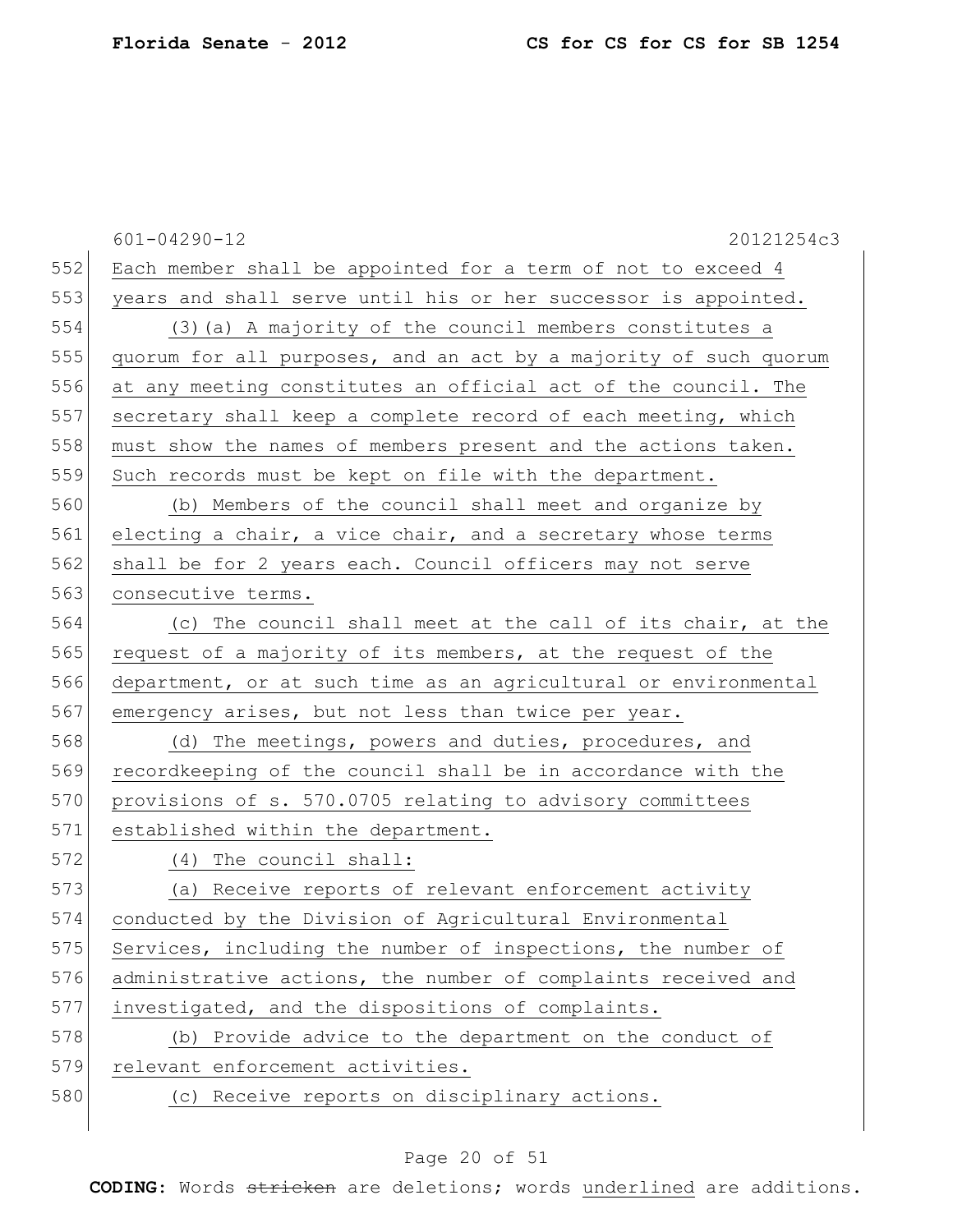|     | $601 - 04290 - 12$<br>20121254c3                                            |
|-----|-----------------------------------------------------------------------------|
| 581 | (d) Make recommendations to the commissioner for actions to                 |
| 582 | be taken with respect to the regulation of agricultural feed,               |
| 583 | seed, and fertilizer.                                                       |
| 584 | Section 22. Paragraph (e) of subsection (6) of section                      |
| 585 | 570.53, Florida Statutes, is amended to read:                               |
| 586 | 570.53 Division of Marketing and Development; powers and                    |
| 587 | duties. The powers and duties of the Division of Marketing and              |
| 588 | Development include, but are not limited to:                                |
| 589 | (6)                                                                         |
| 590 | (e) Extending in every practicable way the distribution and                 |
| 591 | sale of Florida agricultural products throughout the markets of             |
| 592 | the world as required of the department by s. $\frac{1}{2}$ 570.07(7),      |
| 593 | $(8)$ , $(10)$ , and $(11)$ and $570.071$ and chapters 571, 573, and 574.   |
| 594 | Section 23. Subsection (2) of section 570.54, Florida                       |
| 595 | Statutes, is amended to read:                                               |
| 596 | 570.54 Director; duties.-                                                   |
| 597 | (2) It shall be the duty of the director of this division                   |
| 598 | to supervise, direct, and coordinate the activities authorized              |
| 599 | by ss. 570.07(4), (7), (8), (10), (11), (12), (17), (18), and               |
| 600 | $(20)$ , $\frac{570.071}{2}$ , 570.21, 534.47-534.53, and 604.15-604.34 and |
| 601 | chapters 504, 571, 573, and 574 and to exercise other powers and            |
| 602 | authority as authorized by the department.                                  |
| 603 | Section 24. Subsection (7) of section 573.112, Florida                      |
| 604 | Statutes, is amended to read:                                               |
| 605 | 573.112 Advisory council.-                                                  |
| 606 | (7) Notwithstanding any provision of this section, the                      |
| 607 | Citrus Research and Development Foundation, Inc., a direct-                 |
| 608 | support organization of the University of Florida established               |
| 609 | pursuant to s. 1004.28, shall serve as the advisory council for             |
|     |                                                                             |

# Page 21 of 51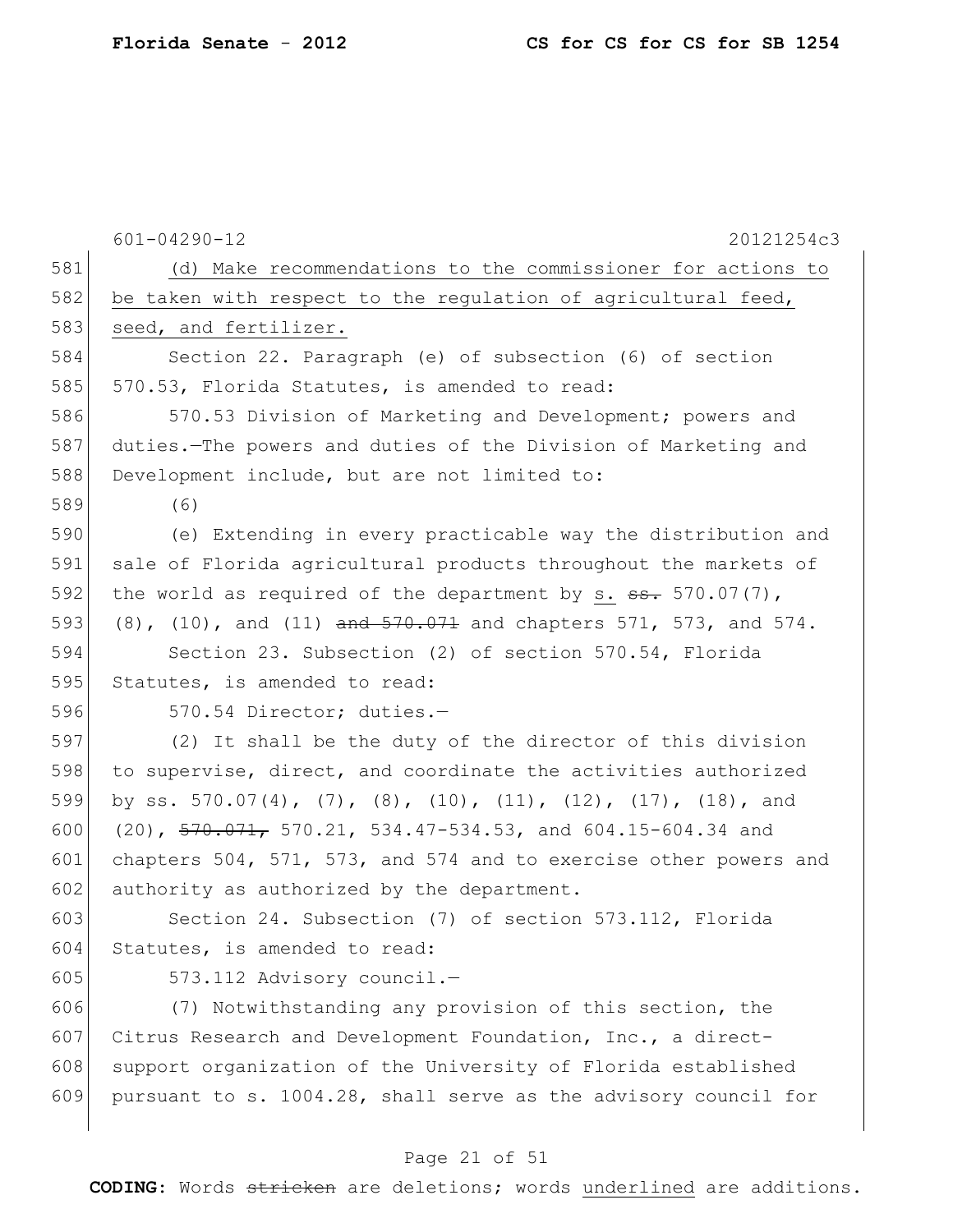|     | $601 - 04290 - 12$<br>20121254c3                                 |  |  |  |  |
|-----|------------------------------------------------------------------|--|--|--|--|
| 610 | a citrus research marketing order, provide the department with   |  |  |  |  |
| 611 | advice on administering the order, and, in accordance with the   |  |  |  |  |
| 612 | order, conduct citrus research and perform other duties assigned |  |  |  |  |
| 613 | by the department. Notwithstanding s. 1004.28(3) or any          |  |  |  |  |
| 614 | provision of this section, the foundation's board of directors   |  |  |  |  |
| 615 | shall be composed of 13 members, including 10 citrus growers, 2  |  |  |  |  |
| 616 | representatives of the university's Institute of Food and        |  |  |  |  |
| 617 | Agricultural Sciences, and 1 member appointed by the             |  |  |  |  |
| 618 | Commissioner of Agriculture, who are each entitled to            |  |  |  |  |
| 619 | reimbursement from the foundation for per diem and travel        |  |  |  |  |
| 620 | expenses as provided in s. 112.061.                              |  |  |  |  |
| 621 | Section 25. Subsection (4) of section 573.118, Florida           |  |  |  |  |
| 622 | Statutes, is amended to read:                                    |  |  |  |  |
| 623 | 573.118 Assessment; funds; review of accounts audit;             |  |  |  |  |
| 624 | $l$ oans. $-$                                                    |  |  |  |  |
| 625 | $(4)$ In the event of levying and collecting of assessments,     |  |  |  |  |
| 626 | for each fiscal year in which assessment funds are received by   |  |  |  |  |
| 627 | the department, the department shall maintain records of         |  |  |  |  |
| 628 | collections and expenditures for each marketing order separately |  |  |  |  |
| 629 | within the state's accounting system. If requested by an         |  |  |  |  |
| 630 | advisory council, department staff shall cause to be made a      |  |  |  |  |
| 631 | thorough review annual audit of the books and accounts by a      |  |  |  |  |
| 632 | certified public accountant, such review audit to be completed   |  |  |  |  |
| 633 | within 60 days after the request is received end of the fiscal   |  |  |  |  |
| 634 | year. The department and all producers and handlers covered by   |  |  |  |  |
| 635 | the marketing order shall be properly advised of the details of  |  |  |  |  |
| 636 | the review annual official audit of the account accounts as      |  |  |  |  |
| 637 | shown by the certified public accountant within 30 days after of |  |  |  |  |
| 638 | the review audit.                                                |  |  |  |  |
|     |                                                                  |  |  |  |  |

# Page 22 of 51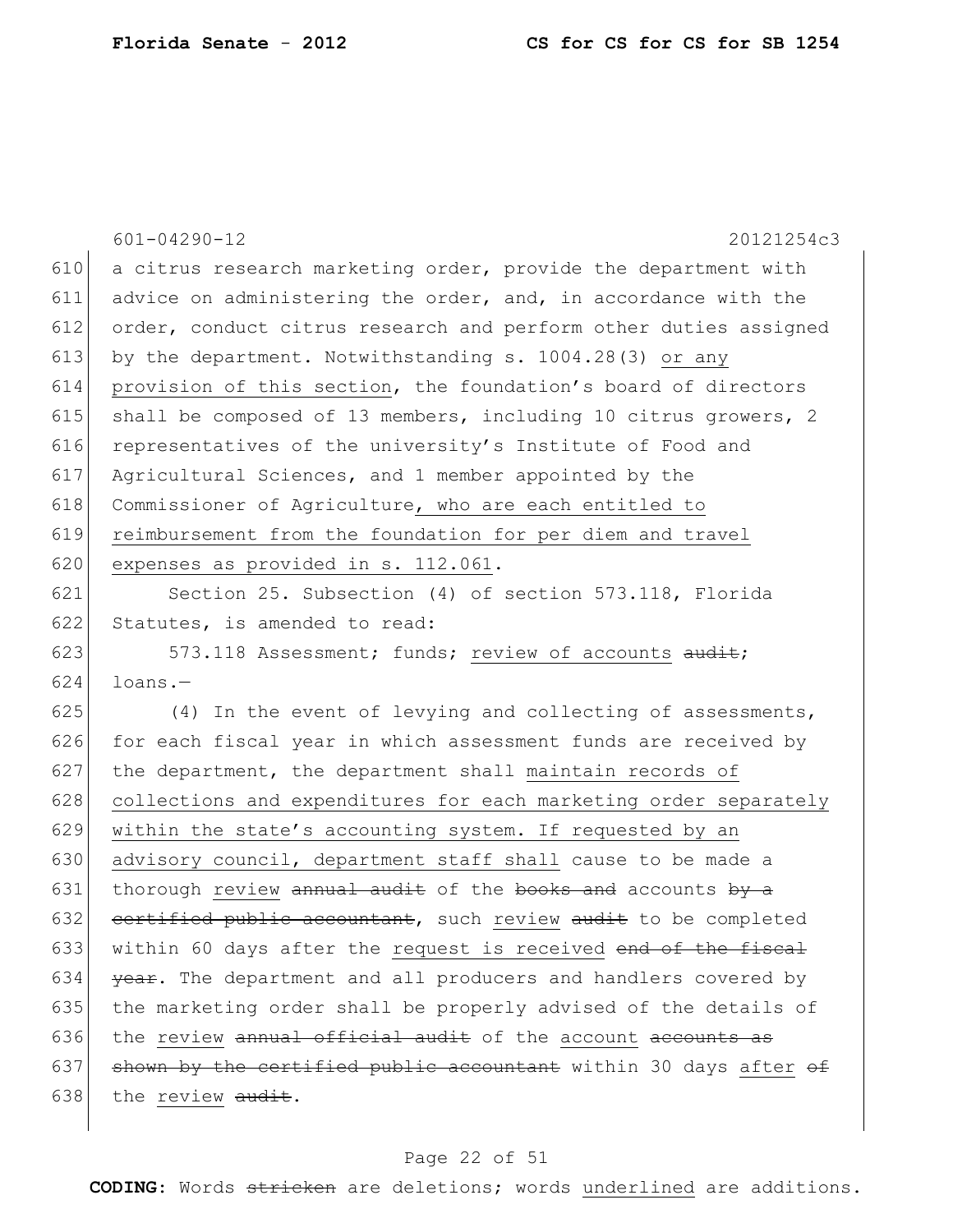|     | $601 - 04290 - 12$<br>20121254c3                                         |  |  |  |  |
|-----|--------------------------------------------------------------------------|--|--|--|--|
| 639 | Section 26. Subsection (8) of section 576.045, Florida                   |  |  |  |  |
| 640 | Statutes, is amended to read:                                            |  |  |  |  |
| 641 | 576.045 Nitrogen and phosphorus; findings and intent; fees;              |  |  |  |  |
| 642 |                                                                          |  |  |  |  |
| 643 | purpose; best management practices; waiver of liability;                 |  |  |  |  |
|     | compliance; rules; exclusions; expiration.-                              |  |  |  |  |
| 644 | (8) EXPIRATION OF PROVISIONS. - Subsections (1), (2), (3),               |  |  |  |  |
| 645 | $(4)$ , and $(6)$ expire on December 31, 2022 $2012$ . Subsections $(5)$ |  |  |  |  |
| 646 | and (7) expire on December 31, 2027 2017.                                |  |  |  |  |
| 647 | Section 27. Section 576.071, Florida Statutes, is amended                |  |  |  |  |
| 648 | to read:                                                                 |  |  |  |  |
| 649 | 576.071 Commercial value. The commercial value used in                   |  |  |  |  |
| 650 | assessing penalties for any deficiency shall be determined by            |  |  |  |  |
| 651 | using annualized plant nutrient values contained in one or more          |  |  |  |  |
| 652 | generally recognized journals recommended by the Fertilizer              |  |  |  |  |
| 653 | Technical Council.                                                       |  |  |  |  |
| 654 | Section 28. Section 576.091, Florida Statutes, is repealed.              |  |  |  |  |
| 655 | Section 29. Section 578.30, Florida Statutes, is repealed.               |  |  |  |  |
| 656 | Section 30. Paragraph (c) of subsection (1) and subsection               |  |  |  |  |
| 657 | (3) of section 580.041, Florida Statutes, are amended to read:           |  |  |  |  |
| 658 | 580.041 Master registration; fee; refusal or cancellation                |  |  |  |  |
| 659 | of registration; reporting.-                                             |  |  |  |  |
| 660 | (1)                                                                      |  |  |  |  |
| 661 | (c) Registration shall be conditioned on the distributor's               |  |  |  |  |
| 662 | compliance with all provisions of this chapter and rules adopted         |  |  |  |  |
| 663 | under this chapter thereof, including:                                   |  |  |  |  |
| 664 | 1. Submitting samples of manufactured feed for testing by                |  |  |  |  |
| 665 | laboratories that have been certified by the department or               |  |  |  |  |
| 666 | obtaining an exemption from the certified laboratory testing             |  |  |  |  |
| 667 | requirement, as provided by this chapter and rules thereof.              |  |  |  |  |
|     |                                                                          |  |  |  |  |

# Page 23 of 51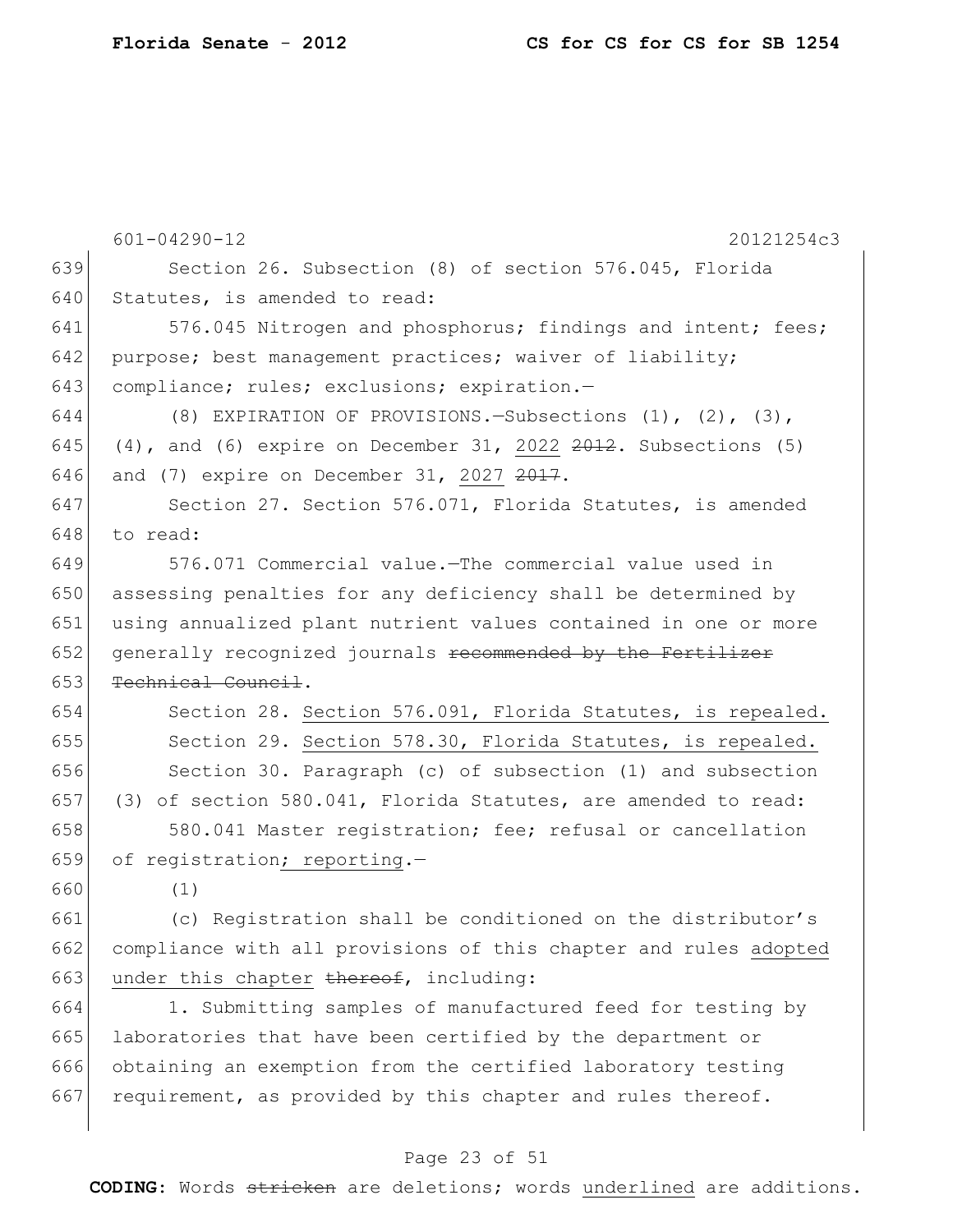|     | $601 - 04290 - 12$<br>20121254c3                                                 |
|-----|----------------------------------------------------------------------------------|
| 668 | 2. Maintaining a bookkeeping system and records necessary                        |
| 669 | to indicate accurately the type and tonnage of commercial feeds                  |
| 670 | sold in this state that will allow the department to verify the                  |
| 671 | accuracy of the reported tonnage.                                                |
| 672 | 3. Reporting within 30 days after the end of each quarter,                       |
| 673 | in the format prescribed by the department, the number of tons                   |
| 674 | of feed distributed in the state during each of the following                    |
| 675 | reporting periods: July through September, October through                       |
| 676 | December, January through March, and April through June.                         |
| 677 | 4.3. Allowing the department to verify the accuracy of                           |
| 678 | reported type and tonnage and to otherwise examine pertinent                     |
| 679 | records at reasonable times.                                                     |
| 680 | (3) The department may refuse, suspend, or cancel the                            |
| 681 | master registration of, or impose one or more of the penalties                   |
| 682 | provided in s. 580.121, against any distributor or registrant                    |
| 683 | who violates or fails to comply with the provisions of this                      |
| 684 | chapter.                                                                         |
| 685 | Section 31. Section 580.131, Florida Statutes, is amended                        |
| 686 | to read:                                                                         |
| 687 | 580.131 Penalty payable to consumer.-                                            |
| 688 | (1) Any consumer who purchases without notice a commercial                       |
| 689 | feed or feedstuff that is has been distributed in violation of                   |
| 690 | this chapter or rules adopted under this chapter shall, in any                   |
| 691 | legal or administrative action that may be instituted, recover                   |
| 692 | penalties as follows:                                                            |
| 693 | (a) $\left(\frac{1}{1}\right)$ If a certified laboratory analysis shows that any |
| 694 | feed bearing a guarantee of 20 percent protein, or less, falls                   |
| 695 | more than 1 percent protein below the quarantee, or if the                       |
| 696 | analysis shows that any feed bearing a guarantee of more than 20                 |

# Page 24 of 51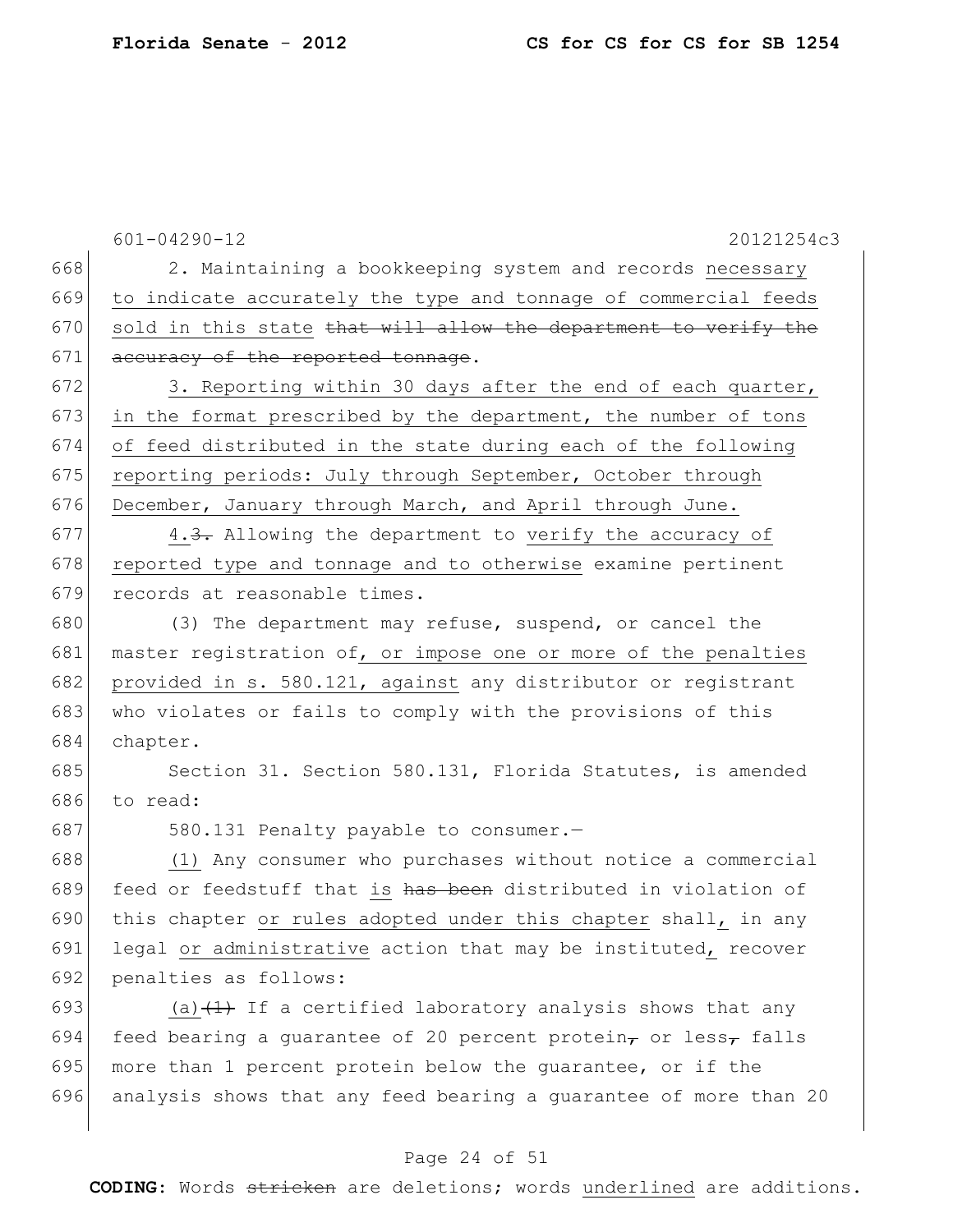601-04290-12 20121254c3 697 percent protein falls more than 2 percent protein below the 698 guarantee, \$4 per ton for each percent protein deficiency shall 699 be assessed against the manufacturer or distributor. 700 (b) $(2)$  If a certified laboratory analysis shows that any 701 feed is deficient in fat by more than  $0.5$  five-tenths percent 702 fat, \$4 per ton for each percent fat deficiency shall be 703 assessed against the manufacturer or distributor. 704 (c) $(3)$  If a certified laboratory analysis shows that any 705 feed bearing a maximum guarantee of not more than 20 percent 706 fiber exceeds this quarantee by more than 1 percent fiber, or if 707 the analysis shows that any feed bearing a maximum guarantee of 708 more than 20 percent fiber exceeds this guarantee by more than 2 709 percent fiber, \$4 per ton for each percent fiber excess shall be 710 assessed against the manufacturer or distributor. 711 (d)  $(4)$  If a certified laboratory analysis shows that any 712 commercial feed is deficient or excessive in the required drug, 713 mineral, or nutritive guarantees other than protein, fat, or 714 fiber, a penalty of \$4 per ton shall be assessed against the 715 manufacturer or distributor for each deficiency or excessive 716 level found. 717 (e)  $\left(6\right)$  If a certified laboratory analysis shows that any 718 commercial feed or feedstuff is found to be adulterated as 719 provided in s. 580.071, a penalty of \$4 per ton shall be 720 assessed against the manufacturer or distributor for each 721 violation found. 722  $(f)$  (f)  $(6)$  If any feed is found by the department to be short 723 in weight, 4 times the invoice value of the actual shortage 724 shall be assessed against the manufacturer or distributor, but

## $725$  in no instance shall the penalty be less than \$25. The

## Page 25 of 51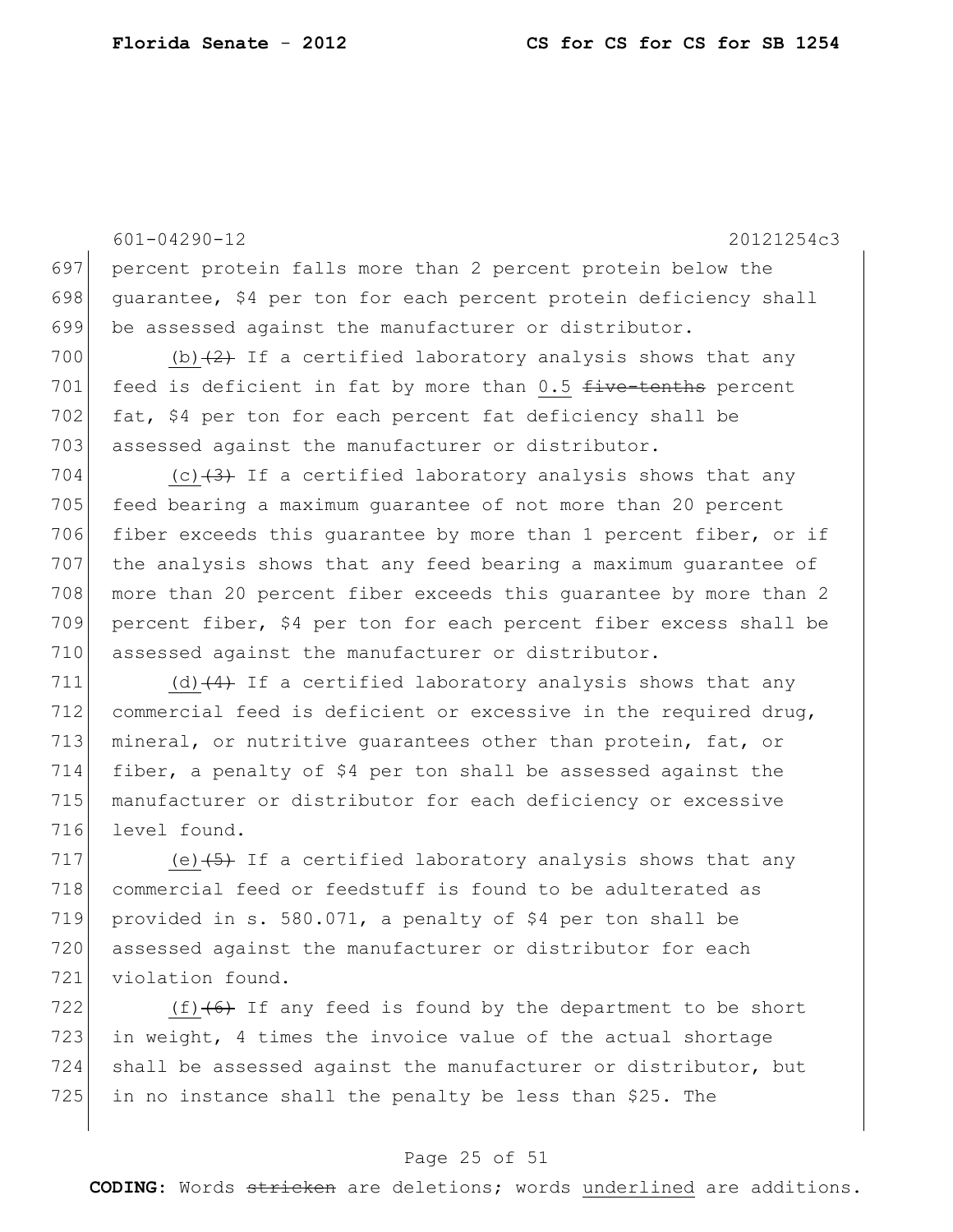|     | $601 - 04290 - 12$<br>20121254c3                                 |
|-----|------------------------------------------------------------------|
| 726 | department by rule may establish variations for short weight.    |
| 727 | $(g)$ $(7)$ In no case shall Any penalty assessed under as       |
| 728 | specified in this section be less than \$10, regardless of the   |
| 729 | monetary value of the violation, must be at least \$10.          |
| 730 | (2) (a) Within 60 days after the department notifies a           |
| 731 | registrant in writing of any penalty assessed under this         |
| 732 | section, the registrant shall pay the penalty to the consumer.   |
| 733 | If the consumer's identity cannot be determined, the registrant  |
| 734 | shall, within the 60-day period, pay the assessed penalty to the |
| 735 | department.                                                      |
| 736 | (b) A registrant who, within the 60-day period, fails to         |
| 737 | pay the full amount of the assessed penalty to the consumer or   |
| 738 | the department, as applicable, in addition to the penalty        |
| 739 | assessed under this section, is also subject to the penalties    |
| 740 | provided in s. 580.121.                                          |
| 741 | (c) The proceeds from any penalties paid to the department       |
| 742 | under this section shall be deposited into the department's      |
| 743 | General Inspection Trust Fund and be used by the department for  |
| 744 | the exclusive purpose of administering this chapter.             |
| 745 | Section 32. Section 580.151, Florida Statutes, is repealed.      |
| 746 | Section 33. Subsection (30) of section 581.011, Florida          |
| 747 | Statutes, is amended to read:                                    |
| 748 | 581.011 Definitions. - As used in this chapter:                  |
| 749 | (30) "Technical council" means the Plant Industry Technical      |
| 750 | Council.                                                         |
| 751 | Section 34. Subsection (3) of section 581.145, Florida           |
| 752 | Statutes, is amended to read:                                    |
| 753 | 581.145 Aquatic plant nursery registration; special permit       |
| 754 | requirements.-                                                   |
|     |                                                                  |

# Page 26 of 51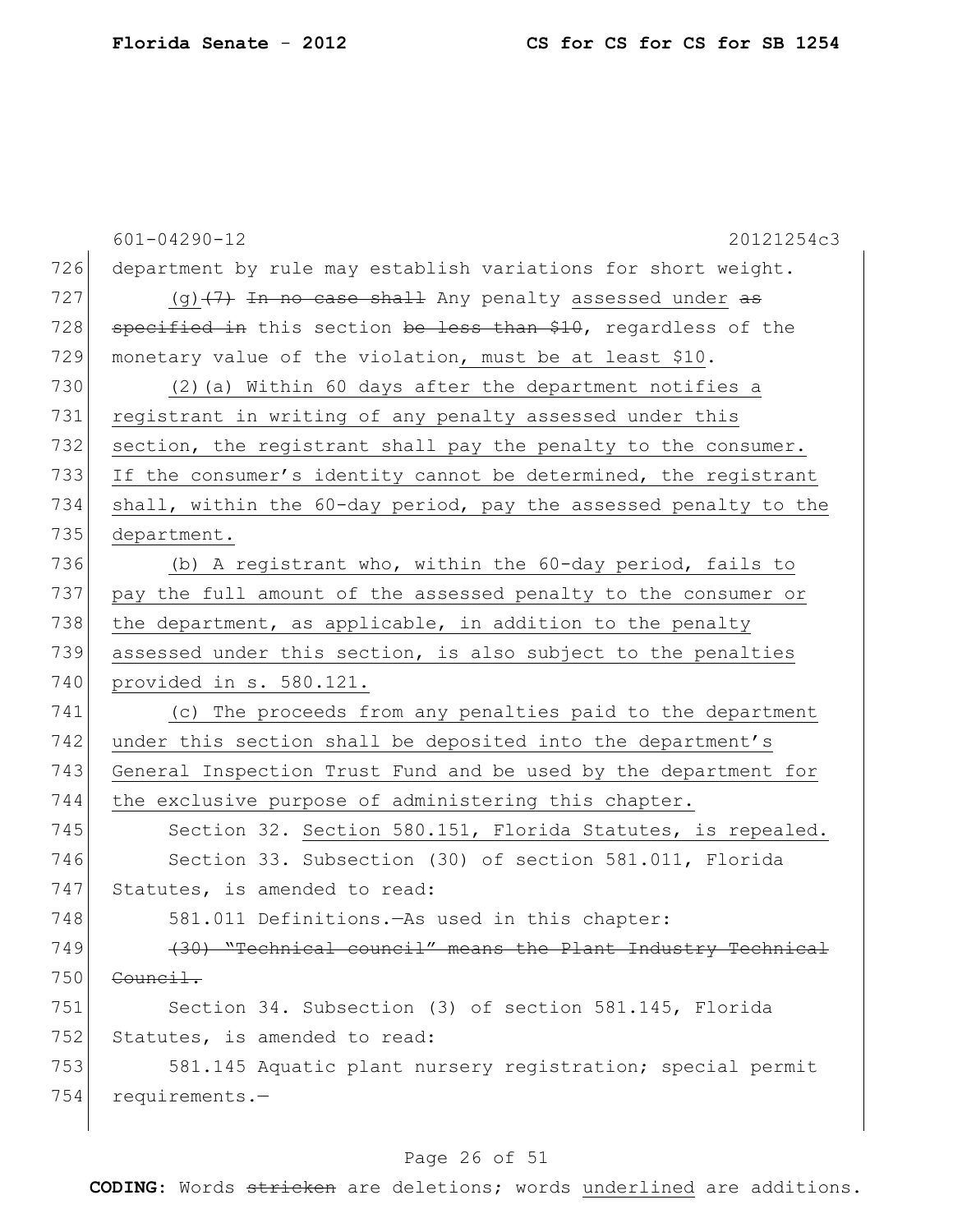601-04290-12 20121254c3 755 (3) Notwithstanding any other provision of state or federal 756 law, the Department of Agriculture and Consumer Services shall 757 issue, by request, a permit to the aquaculture producer to 758 engage in the business of transporting and selling exporting 759 water hyacinths (*Eichhornia spp.*) only to other states or 760 countries that permit such transportation and sale other than 761 the United States and only when such water hyacinths are 762 cultivated in a nursery for the sole purpose of exportation and 763 the aquaculture activities have activity has been certified by 764 the Department of Agriculture and Consumer Services. In 765 accordance with any appropriate state or federal law or United 766 States treaty, a no Florida aquaculture producer may not shall 767 ship water hyacinths to other states or countries other than the 768 United States under such a permit for the purpose of importing 769 water hyacinths back into Florida <del>the United States, nor shall</del> 770 drop shipments be made to any other destination within the 771 United States. This subsection does not provision shall in no 772 way restrict or interfere with the Department of Environmental 773 Protection's efforts of the Fish and Wildlife Conservation 774 Commission, or the efforts those of any other agency or local 775 government with responsibilities for the management of noxious 776 aquatic plants, to control or eradicate noxious nonnursery 777 aquatic plants, including water hyacinths. This subsection may 778 **provision shall** not be considered a consideration in the 779 approval or the release of biological control agents for water 780 hyacinths or any other noxious aquatic plants. 781 Section 35. Section 582.06, Florida Statutes, is amended to 782 read:

783 582.06 Soil and Water Conservation Council; powers and

#### Page 27 of 51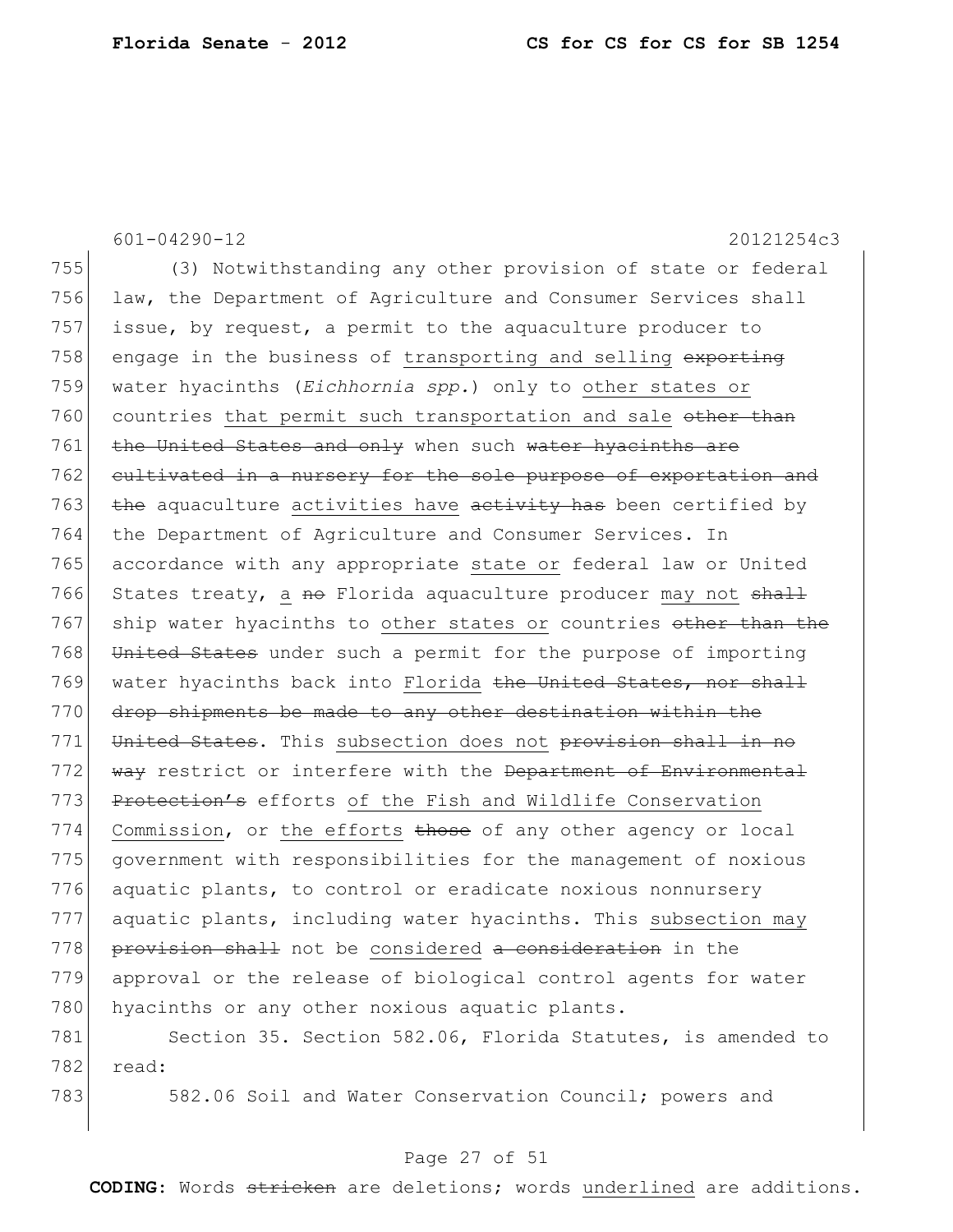601-04290-12 20121254c3 784 duties.— 785 (1) COMPOSITION. 786 (a) The Soil and Water Conservation Council is created in 787 the Department of Agriculture and Consumer Services and shall be 788 composed of 7 23 members as follows: 789  $\left( \text{a} \right)$  Eleven members shall be persons who have been involved 790 in the practice of soil or water conservation, or in the 791 development or implementation of interim measures or best 792 management practices related thereto, and who have been engaged 793 in agriculture or an occupation related to the agricultural 794 industry for at least 5 years at the time of their appointment. 795 (b) Twelve members shall include one representative each 796 from the Department of Environmental Protection, the five water 797 management districts, the Institute of Food and Agricultural 798 Sciences at the University of Florida, the United States 799 Department of Agriculture Natural Resources Conservation 800 Service, the Florida Association of Counties, and the Florida

801 League of Cities and two representatives of environmental  $802$  interests.

803 (b) $\left\{e\right\}$  All members shall be appointed by the commissioner. 804 Members appointed pursuant to paragraph (b) shall be appointed 805 by the commissioner from recommendations provided by the 806 organization or interest represented.

807 (c)  $\left(\frac{d}{dt}\right)$  Members shall serve 4-year terms or until their 808 successors are duly qualified and appointed. If a vacancy 809 occurs, it shall be filled for the remainder of the term in the 810 manner of an initial appointment.

811 (2) POWERS AND DUTIES; MEETINGS; PROCEDURES; RECORDS $\div$ 812 COMPENSATION. The meetings, powers and duties, procedures, and

### Page 28 of 51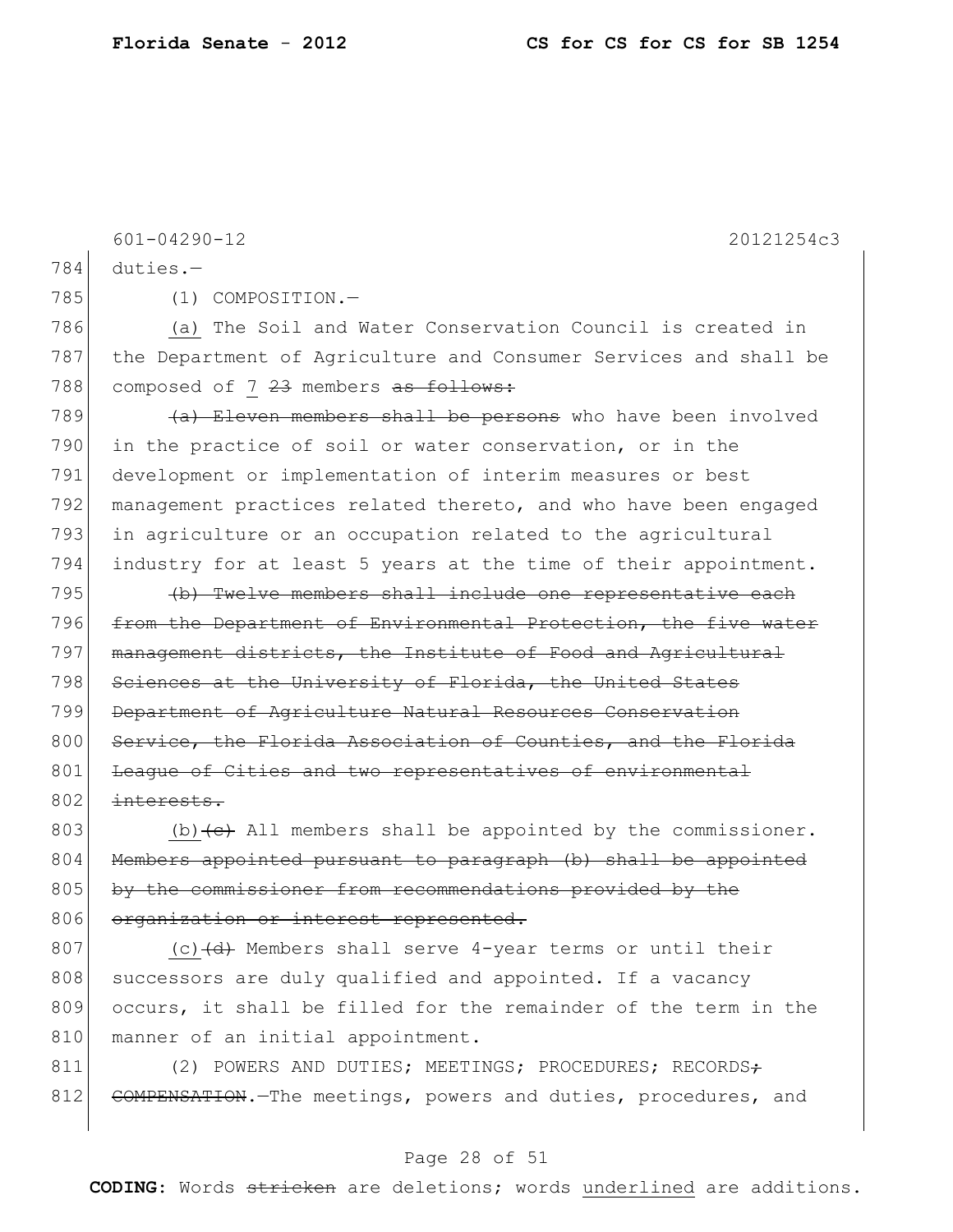601-04290-12 20121254c3 813 recordkeeping of the Soil and Water Conservation Council, and  $814$  per diem and reimbursement of expenses of council members, shall 815 be governed by the provisions of s. 570.0705 relating to 816 advisory committees established within the department. 817 Section 36. Section 582.20, Florida Statutes, is amended to 818 read: 819 582.20 Powers of districts and supervisors.—A soil and 820 water conservation district organized under the provisions of 821 this chapter shall constitute a governmental subdivision of this 822 state, and a public body corporate and politic, exercising 823 public powers, and such district and the supervisors thereof, 824 shall have the following powers, in addition to others granted 825 in other sections of this chapter: 826 (1) To conduct surveys, investigations, and research 827 relating to the character of soil erosion and floodwater and 828 sediment damages, to the conservation, development and 829 utilization of soil and water resources and the disposal of 830 water, and to the preventive and control measures and works of 831 improvement needed; to publish the results of such surveys, 832 investigations, or research; and to disseminate information 833 concerning such preventive and control measures and works of 834 improvement; provided, however, that in order to avoid 835 duplication of research activities, no district shall initiate 836 any research program except in cooperation with the government 837 of this state or any of its agencies, or with the United States

838 or any of its agencies. $\div$ 839 (2) To conduct demonstrational projects within the 840 district's boundaries, territory within another district's 841 boundaries subject to the other district's approval, or

#### Page 29 of 51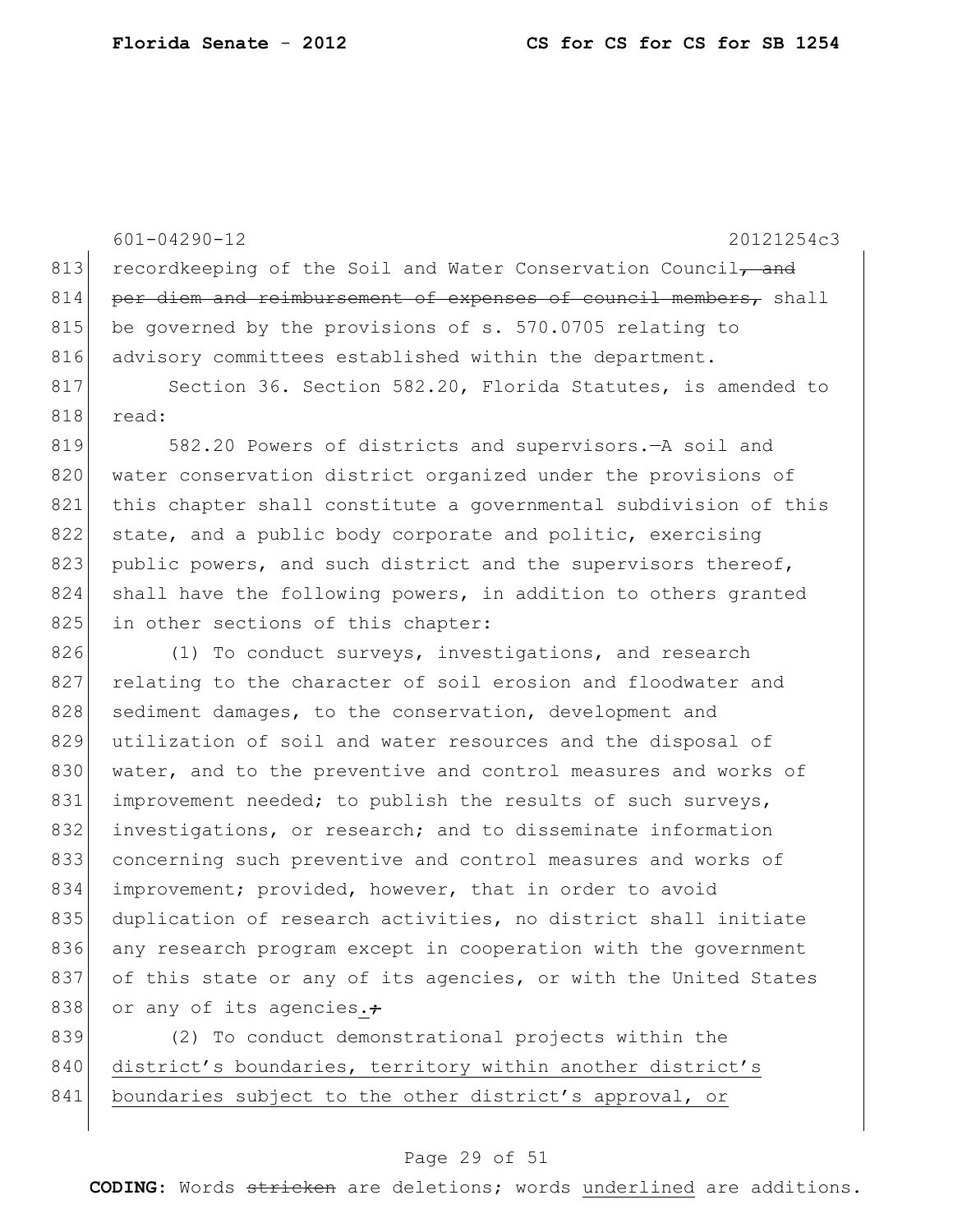601-04290-12 20121254c3 842 territory not contained within any district's boundaries 843 district on lands owned or controlled by this state or any of 844 its agencies, with the cooperation of the agency administering 845 and having jurisdiction thereof, and on any other lands within 846 the district's boundaries, territory within another district's 847 boundaries subject to the other district's approval, or 848 territory not contained within any district's boundaries 849 district upon obtaining the consent of the owner and occupiers 850 of such lands or the necessary rights or interests in such 851 lands, in order to demonstrate by example the means, methods, 852 and measures by which soil and soil resources may be conserved, 853 and soil erosion in the form of soil blowing and soil washing 854 may be prevented and controlled, and works of improvement for 855 flood prevention or the conservation, development and 856 utilization of soil and water resources, and the disposal of 857 water may be carried out. 858 (3) To carry out preventive and control measures and works 859 of improvement for flood prevention or the conservation, 860 development and utilization of soil and water resources, and the 861 disposal of water within the district's boundaries, territory 862 within another district's boundaries subject to the other 863 district's approval, or territory not contained within any 864 district's boundaries district, including, but not limited to, 865 engineering operations, methods of cultivation, the growing of 866 vegetation, changes in use of land, and the measures listed in 867 s. 582.04 on lands owned or controlled by this state or any of 868 its agencies, with the cooperation of the agency administering

869 and having jurisdiction thereof, and on any other lands within 870 the district's boundaries, territory within another district's

#### Page 30 of 51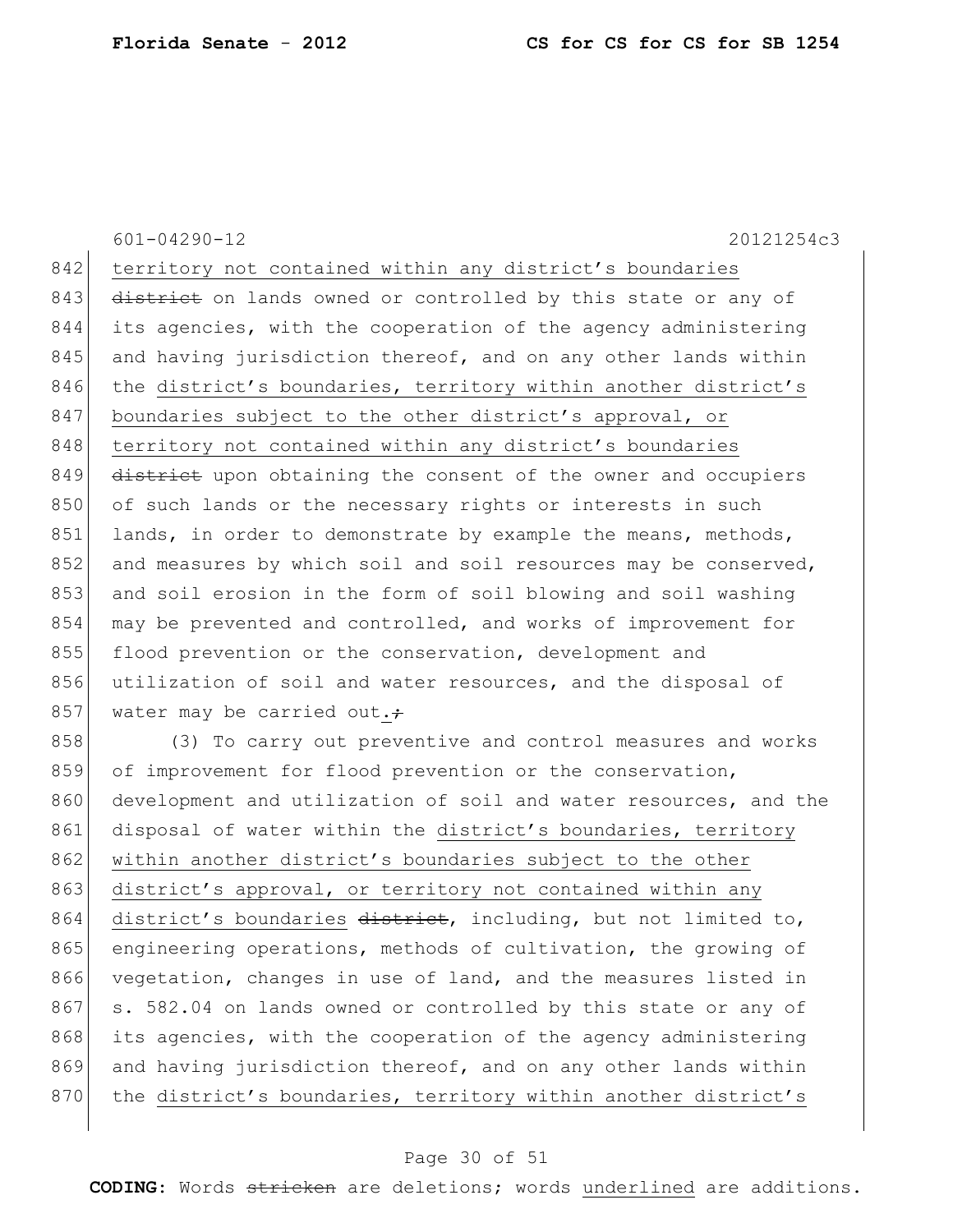601-04290-12 20121254c3 871 boundaries subject to the other district's approval, or 872 territory not contained within any district's boundaries 873 district upon obtaining the consent of the owner and the 874 occupiers of such lands or the necessary rights or interests in 875 such lands. $\div$ 876 (4) To cooperate, or enter into agreements with, and within  $877$  the limits of appropriations duly made available to it by law,

 $878$  to furnish financial or other aid to, any agency, governmental 879 or otherwise, or any owner or occupier of lands within the 880 district's boundaries, territory within another district's 881 boundaries subject to the other district's approval, or 882 territory not contained within any district's boundaries 883 district, in the carrying on of erosion control or prevention 884 operations and works of improvement for flood prevention or the 885 conservation, development and utilization, of soil and water 886 resources and the disposal of water within the district's 887 boundaries, territory within another district's boundaries 888 subject to the other district's approval, or territory not 889 contained within any district's boundaries district, subject to 890 such conditions as the supervisors may deem necessary to advance 891 the purposes of this chapter. $\div$ 

892  $(5)$  To obtain options upon and to acquire, by purchase, 893 exchange, lease, gift, grant, bequest, devise or otherwise, any 894 property, real or personal, or rights or interests therein; to 895 maintain, administer, and improve any properties acquired, to 896 receive income from such properties and to expend such income in 897 carrying out the purposes and provisions of this chapter; and to 898 sell, lease, or otherwise dispose of any of its property or 899 interests therein in furtherance of the purposes and the

#### Page 31 of 51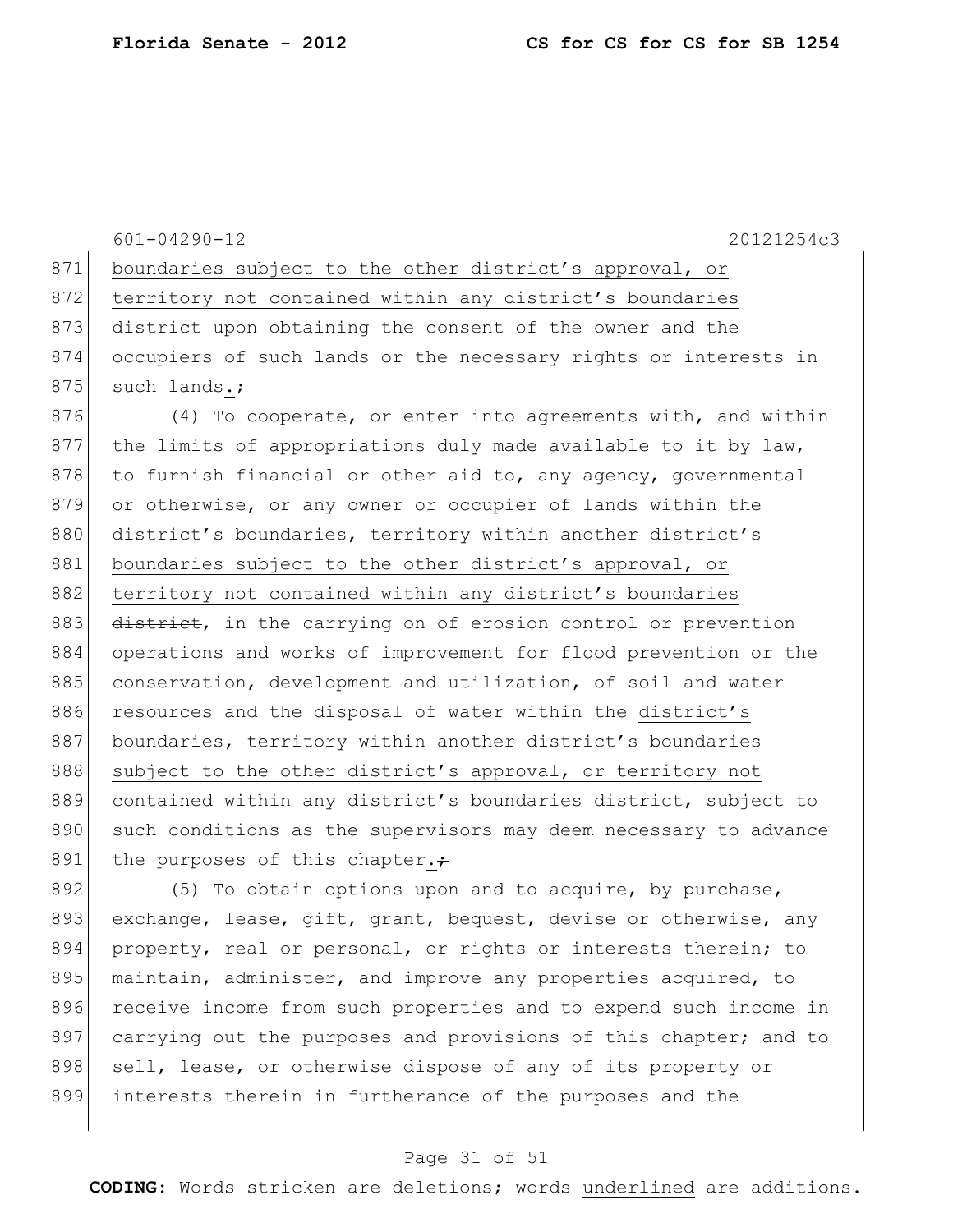601-04290-12 20121254c3

900 provisions of this chapter. $\div$ 

901 (6) To make available, on such terms as it shall prescribe, 902 to landowners and occupiers within the district's boundaries, 903 territory within another district's boundaries subject to the 904 other district's approval, or territory not contained within any 905 district's boundaries district, agricultural and engineering 906 machinery and equipment, fertilizer, seeds and seedlings, and 907 such other material or equipment, as will assist such landowners 908 and occupiers to carry on operations upon their lands for the 909 conservation of soil resources and for the prevention or control 910 of soil erosion and for flood prevention or the conservation, 911 development and utilization, of soil and water resources and the 912 disposal of water. $\div$ 

913 (7) To construct, improve, operate and maintain such 914 structures as may be necessary or convenient for the performance 915 of any of the operations authorized in this chapter. $\div$ 

916 (8) To develop comprehensive plans for the conservation of 917 soil and water resources and for the control and prevention of 918 soil erosion and for flood prevention or the conservation, 919 development and utilization of soil and water resources, and the 920 disposal of water within the district's boundaries, territory 921 within another district's boundaries subject to the other 922 district's approval, or territory not contained within any 923 district's boundaries district, which plans shall specify in 924 such detail as may be possible the acts, procedures, 925 performances, and avoidances which are necessary or desirable 926 for the effectuation of such plans, including the specification 927 of engineering operations, methods of cultivation, the growing 928 of vegetation, cropping programs, tillage practices, and changes

#### Page 32 of 51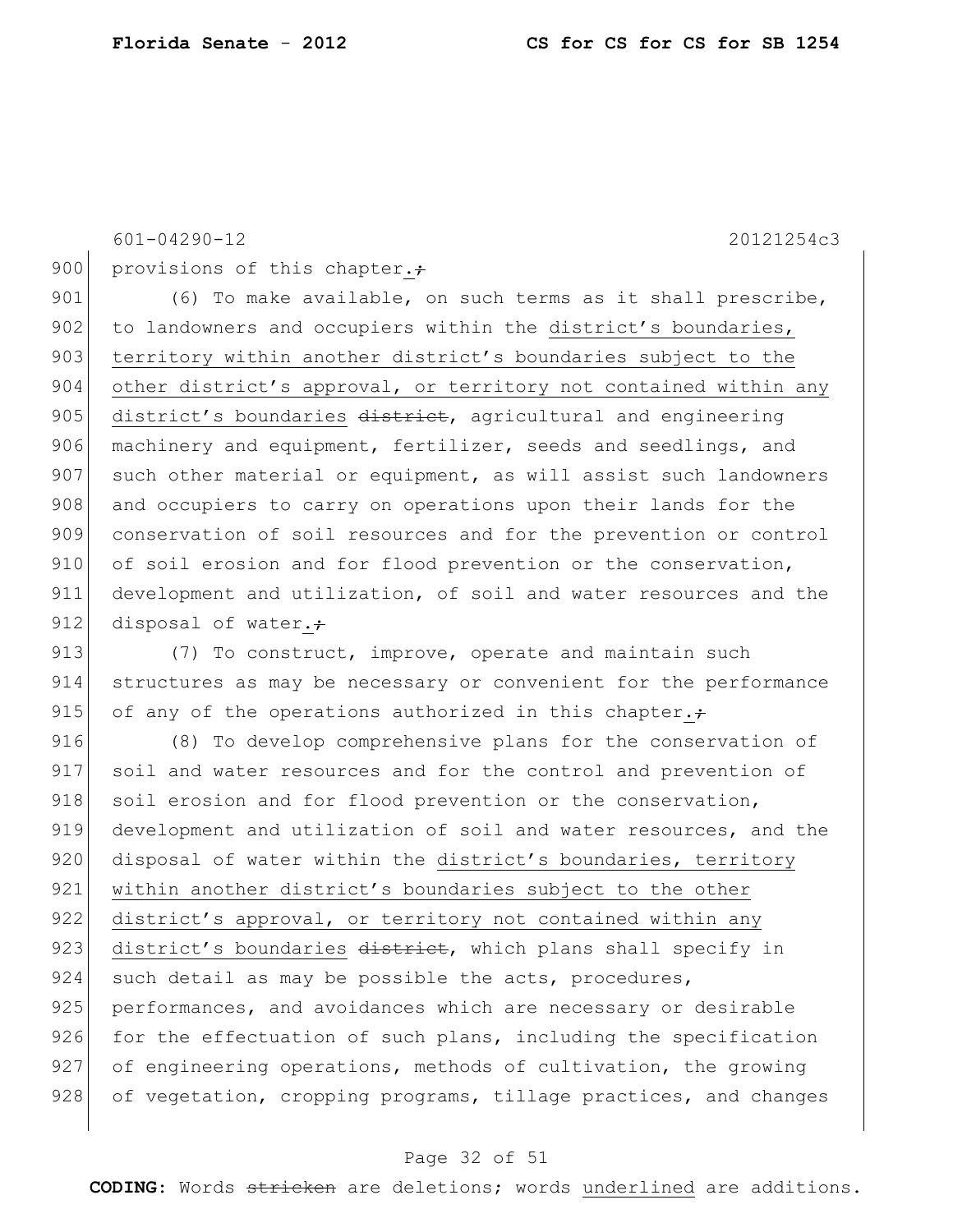601-04290-12 20121254c3 929 in use of land; control of artesian wells; and to publish such 930 plans and information and bring them to the attention of owners 931 and occupiers of lands within the district's boundaries, 932 territory within another district's boundaries subject to the 933 other district's approval, or territory not contained within any 934 district's boundaries. district; 935 (9) To take over, by purchase, lease, or otherwise, and to 936 administer any soil-conservation, erosion-control, erosion-937 prevention project, or any project for flood-prevention or for 938 the conservation, development and utilization of soil and water 939 resources, and the disposal of water, located within the 940 district's  $\pm t$ s boundaries, territory within another district's 941 boundaries subject to the other district's approval, or 942 territory not contained within any district's boundaries, 943 undertaken by the United States or any of its agencies, or by 944 this state or any of its agencies; to manage as agent of the 945 United States or any of its agencies, or of the state or any of 946 its agencies, any soil-conservation, erosion-control, erosion-947 prevention, or any project for flood-prevention or for the 948 conservation, development, and utilization of soil and water 949 resources, and the disposal of water within the district's  $\frac{1}{10}$ 950 boundaries, territory within another district's boundaries 951 subject to the other district's approval, or territory not 952 contained within any district's boundaries; to act as agent for 953 the United States, or any of its agencies, or for the state or 954 any of its agencies, in connection with the acquisition, 955 construction, operation or administration of any soil-956 conservation, erosion-control, erosion-prevention, or any 957 project for flood-prevention or for the conservation,

#### Page 33 of 51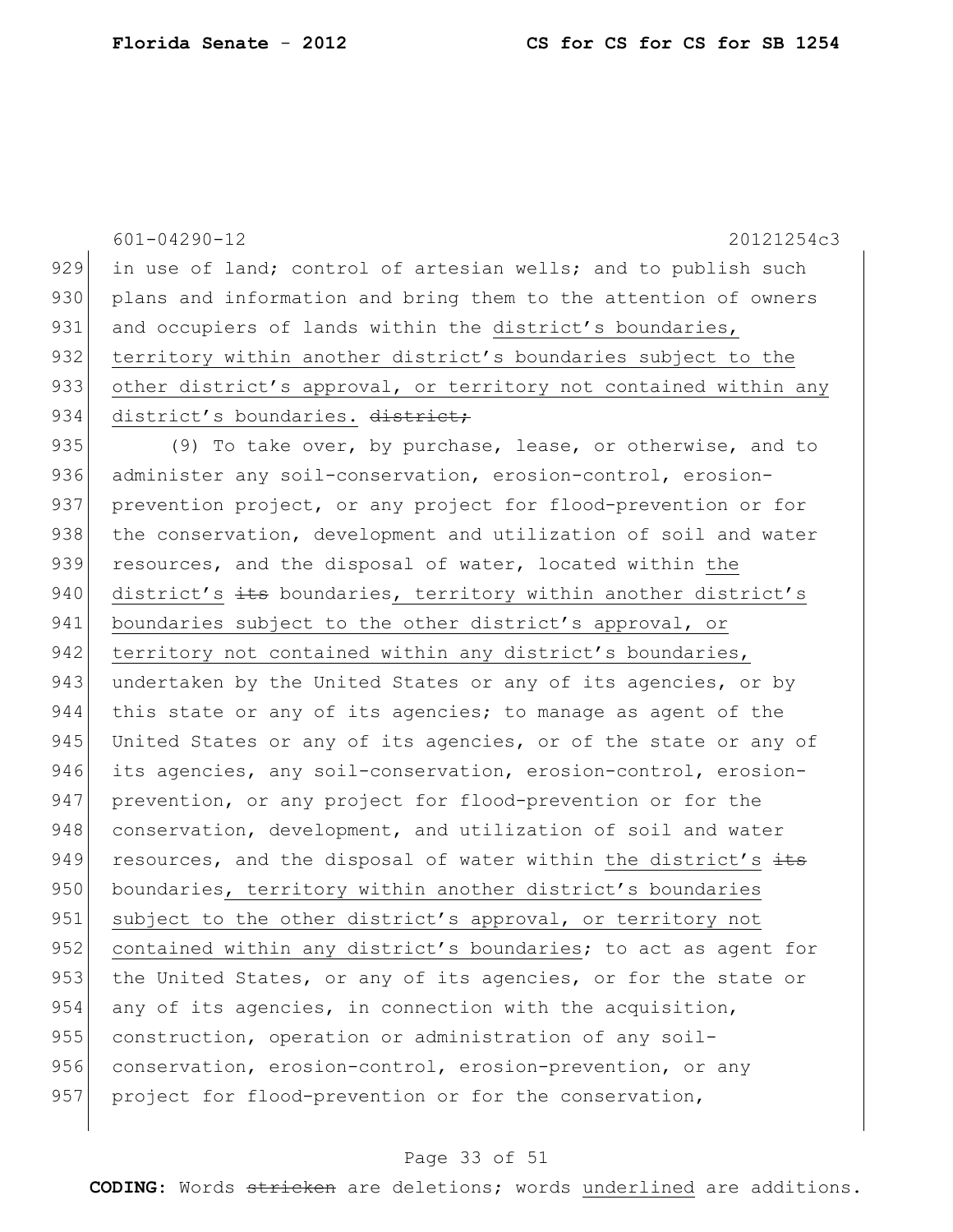601-04290-12 20121254c3 958 development and utilization of soil and water resources, and the 959 disposal of water within the district's  $\pm t$ s boundaries, 960 territory within another district's boundaries subject to the 961 other district's approval, or territory not contained within any 962 district's boundaries; to accept donations, gifts, and 963 contributions in money, services, materials, or otherwise, from 964 the United States or any of its agencies, or from this state or 965 any of its agencies, or from others, and to use or expend such 966 moneys, services, materials or other contributions in carrying 967 on its operations. $\div$ 968 (10) To sue and be sued in the name of the district; to 969 have a seal, which seal shall be judicially noticed; to have

970 perpetual succession unless terminated as provided in this 971 chapter; to make and execute contracts and other instruments 972 necessary or convenient to the exercise of its powers; upon a 973 majority vote of the supervisors of the district, to borrow 974 money and to execute promissory notes and other evidences of 975 indebtedness in connection therewith, and to pledge, mortgage, 976 and assign the income of the district and its personal property 977 as security therefor, the notes and other evidences of 978 indebtedness to be general obligations only of the district and 979 in no event to constitute an indebtedness for which the faith 980 and credit of the state or any of its revenues are pledged; to 981 make, amend, and repeal rules and regulations not inconsistent 982 with this chapter to carry into effect its purposes and powers.

983 (11) As a condition to the extending of any benefits under 984 this chapter to, or the performance of work upon, any lands not 985 owned or controlled by this state or any of its agencies, the 986 supervisors may require contributions in money, services,

#### Page 34 of 51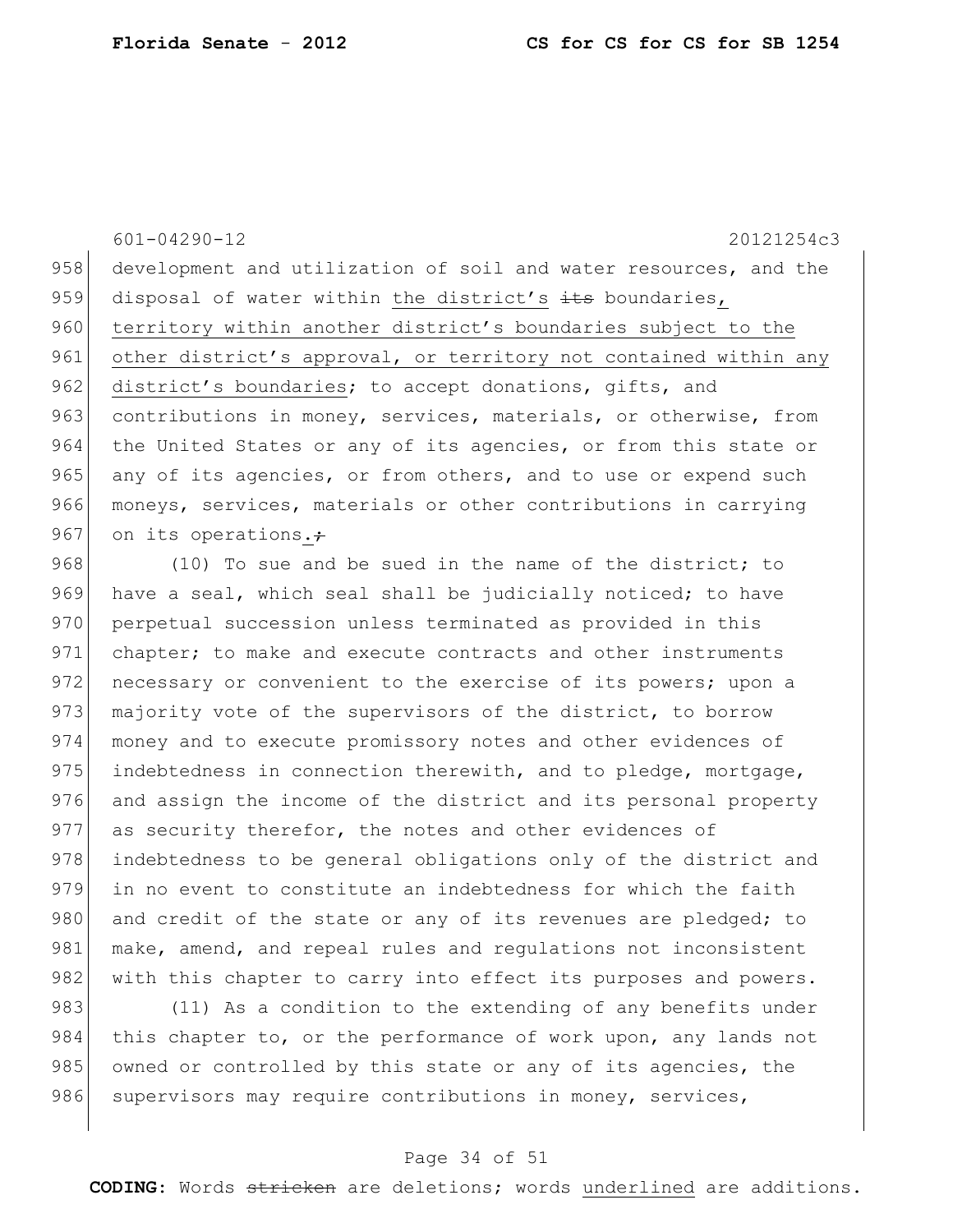601-04290-12 20121254c3 987 materials, or otherwise to any operations conferring such 988 benefits, and may require landowners and occupiers to enter into 989 and perform such agreements or covenants as to the permanent use 990 of such lands as will tend to prevent or control erosion and 991 prevent floodwater and sediment damages thereon. $\div$ 992 (12) No provisions with respect to the acquisition, 993 operation, or disposition of property by public bodies of this 994 state shall be applicable to a district organized hereunder 995 unless the Legislature shall specifically so state. The property 996 and property rights of every kind and nature acquired by any 997 district organized under the provisions of this chapter shall be 998 exempt from state, county, and other taxation. 999 Section 37. Section 582.29, Florida Statutes, is amended to 1000 read: 1001 582.29 State agencies to cooperate.—Agencies of this state 1002 which shall have jurisdiction over, or be charged with, the 1003 administration of any state-owned lands, and of any county, or 1004 other governmental subdivision of the state, which shall have 1005 | jurisdiction over, or be charged with the administration of, any 1006 county-owned or other publicly owned lands, lying within the 1007 boundaries of any district organized under this chapter, the 1008 boundaries of another district subject to that district's 1009 approval, or territory not contained within the boundaries of 1010 any district organized under this chapter, shall cooperate to

1011 the fullest extent with the supervisors of such districts in the 1012 effectuation of programs and operations undertaken by the 1013 supervisors under the provisions of this chapter. The 1014 supervisors of such districts shall be given free access to 1015 enter and perform work upon such publicly owned lands. The

#### Page 35 of 51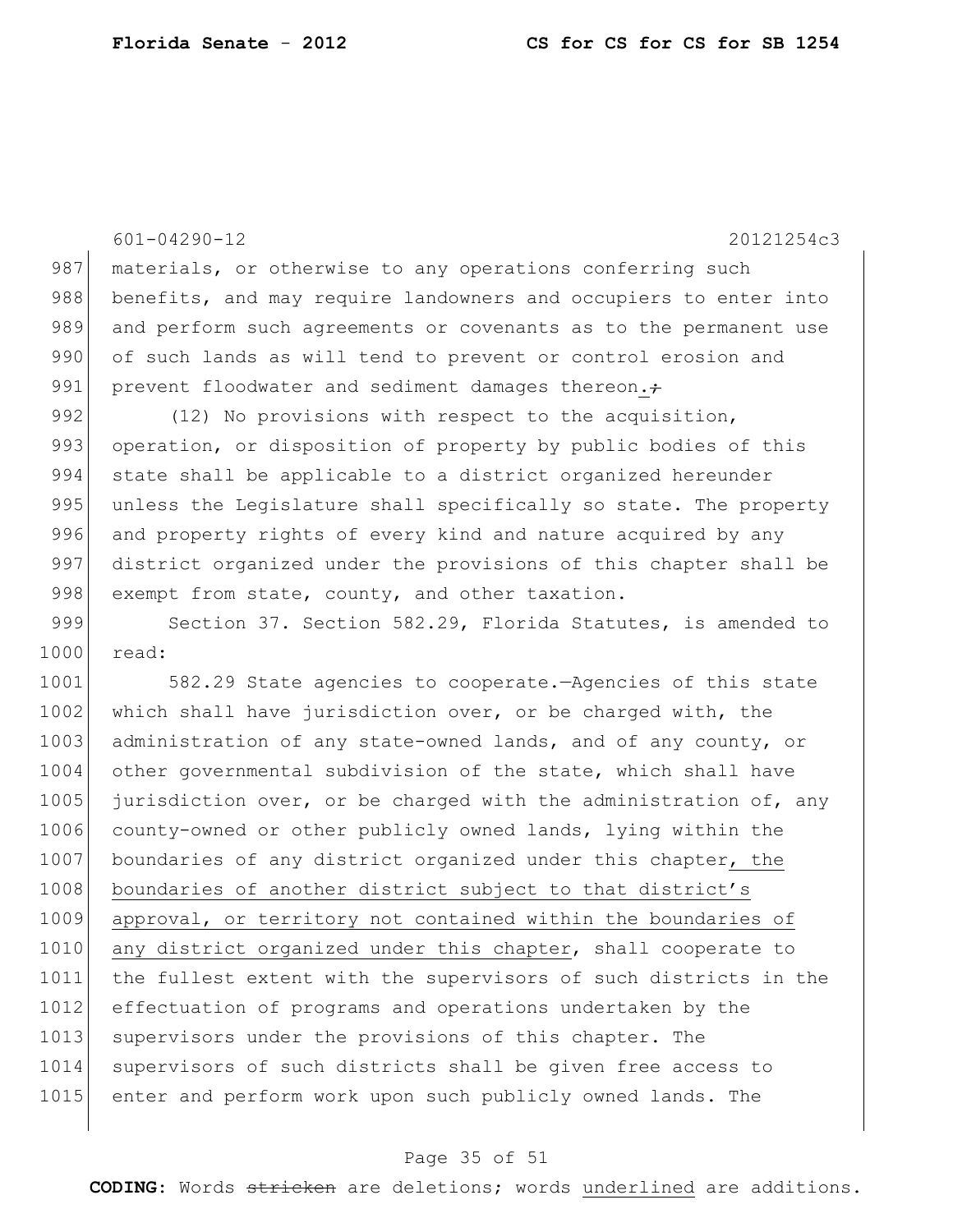|      | $601 - 04290 - 12$<br>20121254c3                                 |  |  |  |  |  |
|------|------------------------------------------------------------------|--|--|--|--|--|
| 1016 | provisions of land use regulations adopted shall be in all       |  |  |  |  |  |
| 1017 | respects observed by the agencies administering such publicly    |  |  |  |  |  |
| 1018 | owned lands.                                                     |  |  |  |  |  |
| 1019 | Section 38. Subsection (3) of section 582.30, Florida            |  |  |  |  |  |
| 1020 | Statutes, is amended, and subsections (4) and (5) are added to   |  |  |  |  |  |
| 1021 | that section, to read:                                           |  |  |  |  |  |
| 1022 | 582.30 Discontinuance of districts; referendum;                  |  |  |  |  |  |
| 1023 | commissioner's authority.-                                       |  |  |  |  |  |
| 1024 | (3) In the alternative, upon review and recommendation of        |  |  |  |  |  |
| 1025 | the Soil and Water Conservation Council regarding the continued  |  |  |  |  |  |
| 1026 | viability of a district, the Commissioner of Agriculture may     |  |  |  |  |  |
| 1027 | dissolve or discontinue a such district if: the commissioner     |  |  |  |  |  |
| 1028 | certifies that the continued operation of the district is not    |  |  |  |  |  |
| 1029 | administratively practicable and feasible.                       |  |  |  |  |  |
| 1030 | (a) Upon review and recommendation of the Soil and Water         |  |  |  |  |  |
| 1031 | Conservation Council, the council determines that the continued  |  |  |  |  |  |
| 1032 | operation of the district is not administratively practicable    |  |  |  |  |  |
| 1033 | and feasible under the provisions of this chapter;               |  |  |  |  |  |
| 1034 | (b) The $H^+$ district fails has failed to comply with any       |  |  |  |  |  |
| 1035 | of the audit or and financial reporting requirement requirements |  |  |  |  |  |
| 1036 | of chapter 189 and, the commissioner, after review and           |  |  |  |  |  |
| 1037 | confirmation by the department's inspector general reviews and   |  |  |  |  |  |
| 1038 | confirms in writing that the district has failed to comply with  |  |  |  |  |  |
| 1039 | such requirement; or, may certify dissolution or discontinuance  |  |  |  |  |  |
| 1040 | of such district without prior review and recommendation of the  |  |  |  |  |  |
| 1041 | Soil and Water Conservation Council.                             |  |  |  |  |  |
| 1042 | (c) The department receives a resolution adopted by the          |  |  |  |  |  |
| 1043 | supervisors of the district requesting that the commissioner     |  |  |  |  |  |
| 1044 | issue a certificate determining that the continued operation of  |  |  |  |  |  |
|      |                                                                  |  |  |  |  |  |

# Page 36 of 51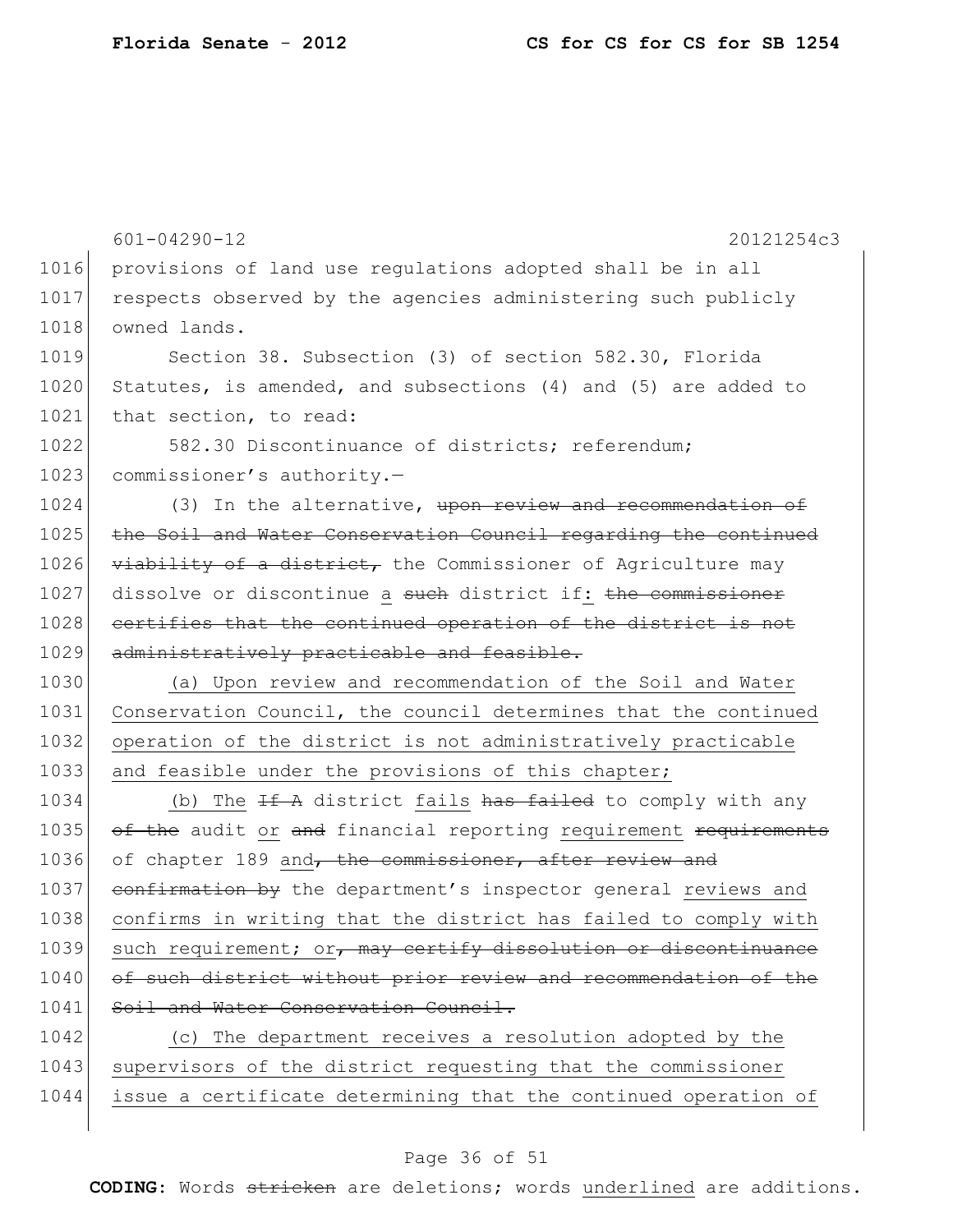|      | $601 - 04290 - 12$<br>20121254c3                                       |
|------|------------------------------------------------------------------------|
| 1045 | the district is not administratively practicable and feasible          |
| 1046 | under the provisions of this chapter.                                  |
| 1047 | (4) If the requirements for dissolution or discontinuance              |
| 1048 | of a district are satisfied under subsection (1), subsection           |
| 1049 | $(2)$ , or subsection $(3)$ , the department shall publish notice of a |
| 1050 | such proposed certification determining that the continued             |
| 1051 | operation of the district is not administratively practicable          |
| 1052 | and feasible under the provisions of this chapter. The notice of       |
| 1053 | dissolution or discontinuance shall be published once a week for       |
| 1054 | 2 weeks in a newspaper of general circulation within the county        |
| 1055 | or counties in which wherein the district is located, stating          |
| 1056 | the name of the district and a general description of the              |
| 1057 | territory included in the district, and requiring that any             |
| 1058 | comments or objections to the proposed certification,                  |
| 1059 | dissolution or any claims against the assets of the district,          |
| 1060 | must be filed with the department clerk not later than 60 days         |
| 1061 | after following the date of last publication.                          |
| 1062 | (5) (a) Upon expiration of the 60-day period after the date            |
| 1063 | of last publication, the commissioner, upon review of any              |
| 1064 | comments or objections received under subsection $(4)$ , may issue     |
| 1065 | a certificate determining that the continued operation of the          |
| 1066 | district is not administratively practicable and feasible under        |
| 1067 | the provisions of this chapter.                                        |
| 1068 | (b) If the commissioner issues a certificate determining               |
| 1069 | that the continued operation of a district is not                      |
| 1070 | administratively practicable and feasible under the provisions         |
| 1071 | of this chapter, the department shall file the original                |
| 1072 | certificate with the Department of State and shall provide a           |
| 1073 | copy of the certificate to the supervisors of the district at          |
|      |                                                                        |

# Page 37 of 51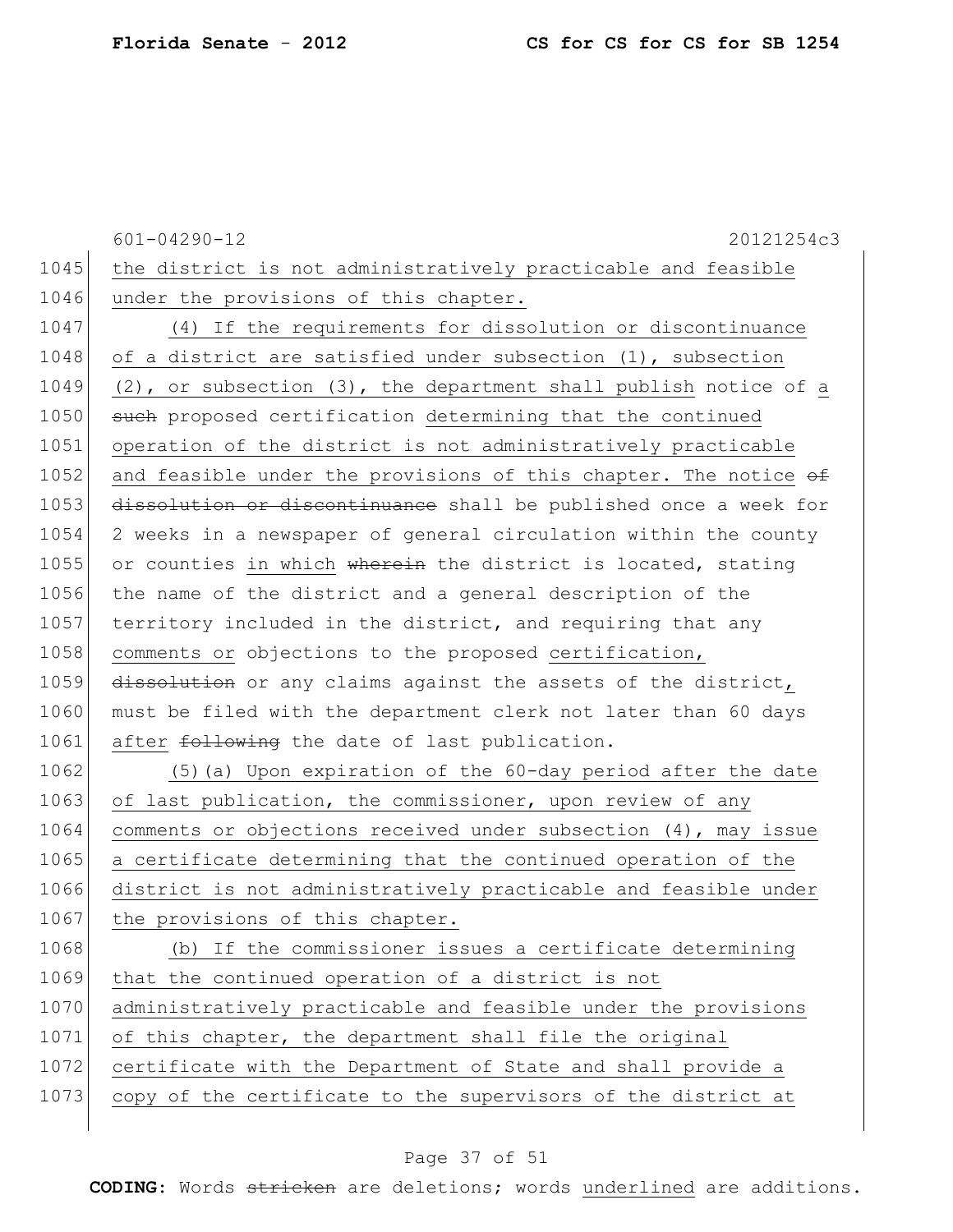601-04290-12 20121254c3

|  | 1074 the district's principal office designated under s. |  |  |  |
|--|----------------------------------------------------------|--|--|--|
|  | $1075$ 582.15(1)(c).                                     |  |  |  |

1076 Section 39. Section 582.31, Florida Statutes, is amended to 1077 read:

1078 582.31 Certification of results of referendum; 1079 dissolution.—Upon receipt from the Department of Agriculture and 1080 Consumer Services of a certification that the department has 1081 determined that the continued operation of the district is not 1082 administratively practicable and feasible, pursuant to the 1083 provisions of this chapter, the supervisors shall forthwith 1084 proceed to terminate the affairs of the district. The 1085 supervisors shall dispose of all property belonging to the 1086 district at public auction and shall pay over the proceeds of 1087 such sale to be converted into the State Treasury, which amount 1088 shall be placed to the credit of the district department for the 1089 purpose of liquidating any legal obligations the said district 1090 may have at the time of its discontinuance. The supervisors 1091 shall thereupon file an application, duly verified, with the 1092 Department of State for the discontinuance of the such district, 1093 and shall transmit with such application the certificate of the 1094 Department of Agriculture and Consumer Services setting forth 1095 the determination of the department that the continued operation 1096 of the such district is not administratively practicable and 1097 feasible. The application shall recite that the property of the 1098 district has been disposed of and the proceeds paid over as in 1099 this section provided, and shall set forth a full accounting of 1100 such properties and proceeds of the sale. The Department of 1101 State shall issue to the supervisors a certificate of 1102 dissolution and shall record such certificate in an appropriate

#### Page 38 of 51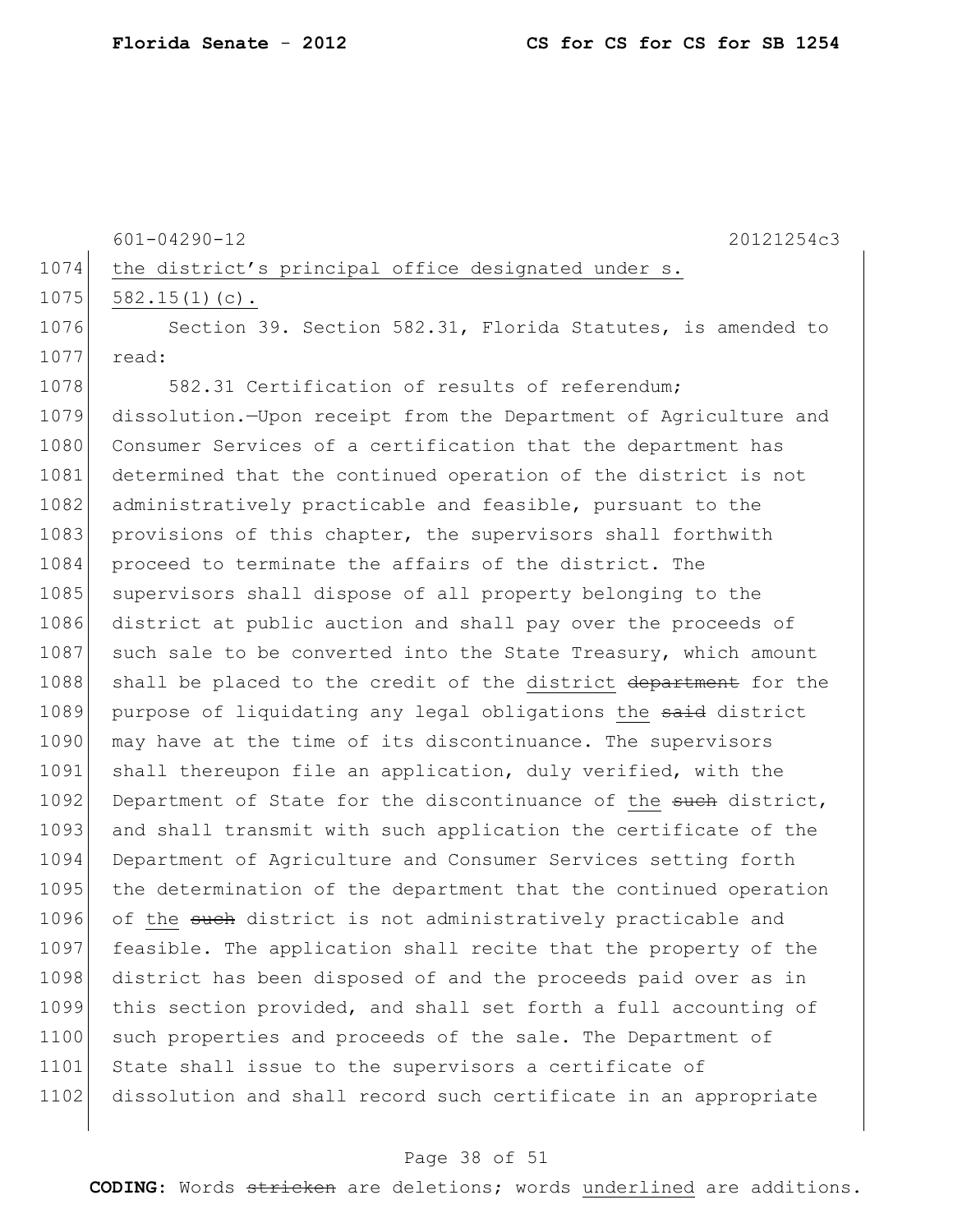|      | $601 - 04290 - 12$<br>20121254c3                                 |  |  |  |  |
|------|------------------------------------------------------------------|--|--|--|--|
| 1103 | book of record in its office.                                    |  |  |  |  |
| 1104 | Section 40. Subsection (1) of section 582.32, Florida            |  |  |  |  |
| 1105 | Statutes, is amended to read:                                    |  |  |  |  |
| 1106 | 582.32 Continuance of existing contracts, etc.-                  |  |  |  |  |
| 1107 | (1) Upon issuance of a certificate of dissolution, s.            |  |  |  |  |
| 1108 | 189.4045(2) applies, and all land use regulations theretofore    |  |  |  |  |
| 1109 | adopted and in force within such districts shall be of no        |  |  |  |  |
| 1110 | further force and effect. All contracts theretofore entered      |  |  |  |  |
| 1111 | into, to which the district or supervisors are parties, shall    |  |  |  |  |
| 1112 | remain in force and effect for the period provided in such       |  |  |  |  |
| 1113 | contracts. The Department of Agriculture and Consumer Services   |  |  |  |  |
| 1114 | shall be substituted for the district or supervisors as party to |  |  |  |  |
| 1115 | such contracts. The department shall be entitled to all benefits |  |  |  |  |
| 1116 | and subject to all liabilities under such contracts and shall    |  |  |  |  |
| 1117 | have the same right and liability to perform, to require         |  |  |  |  |
| 1118 | performance, and to modify or terminate such contracts by mutual |  |  |  |  |
| 1119 | consent or otherwise, as the supervisors of the district would   |  |  |  |  |
| 1120 | have had. Such dissolution shall not affect the lien of any      |  |  |  |  |
| 1121 | judgment entered under the provisions of this chapter, nor the   |  |  |  |  |
| 1122 | pendency of any action instituted under the provisions of this   |  |  |  |  |
| 1123 | chapter, and the department shall succeed to all the rights and  |  |  |  |  |
| 1124 | obligations of the district or supervisors as to such liens and  |  |  |  |  |
| 1125 | actions.                                                         |  |  |  |  |
| 1126 | Section 41. Section 585.155, Florida Statutes, is repealed.      |  |  |  |  |
| 1127 | Section 42. Section 589.03, Florida Statutes, is repealed.       |  |  |  |  |
| 1128 | Section 43. Section 589.19, Florida Statutes, is amended to      |  |  |  |  |
| 1129 | read:                                                            |  |  |  |  |
| 1130 | 589.19 Creation of certain state forests; naming of certain      |  |  |  |  |
| 1131 | state forests.-                                                  |  |  |  |  |

# Page 39 of 51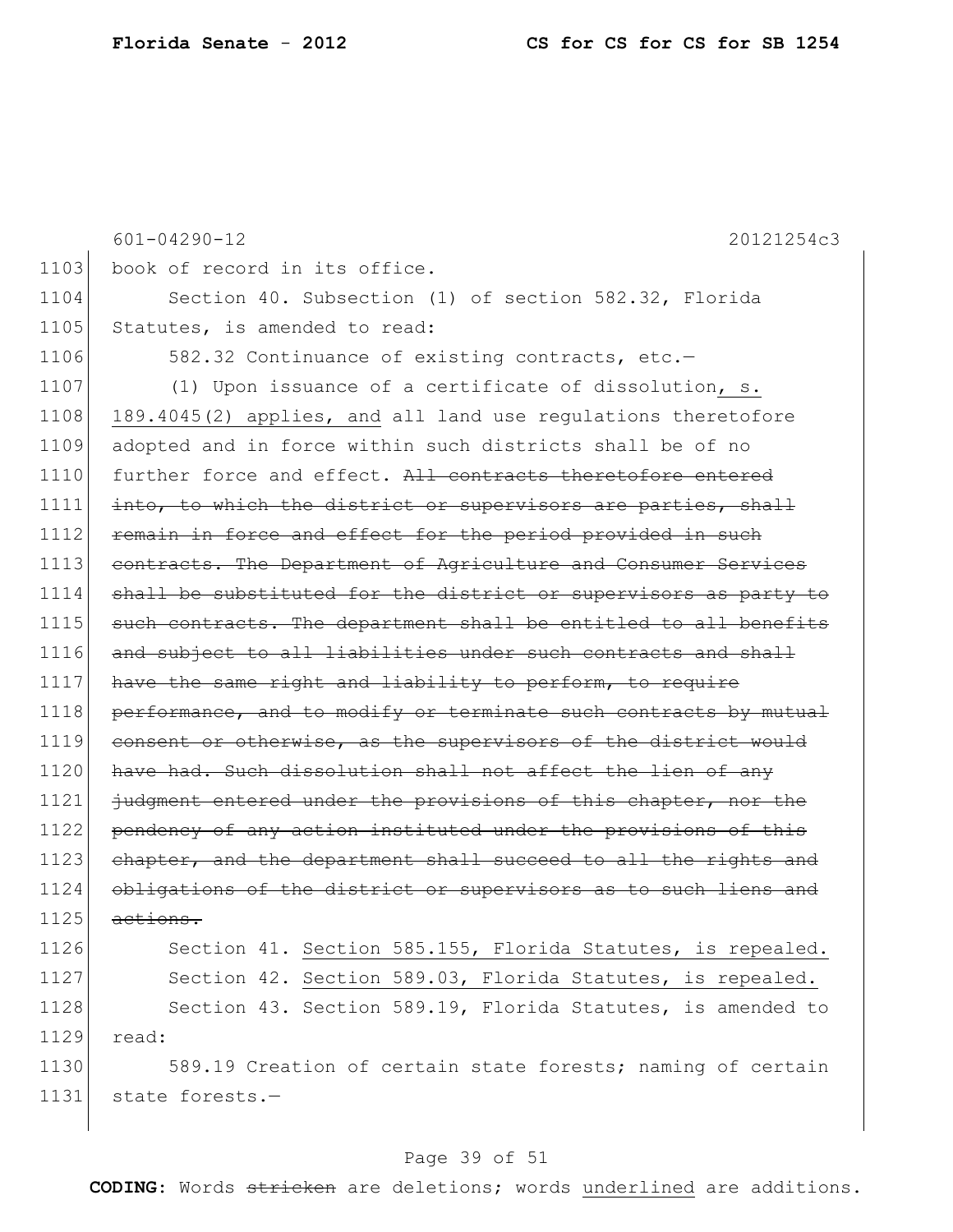601-04290-12 20121254c3

1132 (1) When the Board of Trustees of the Internal Improvement 1133 Trust Fund, any state agency, or any agency created by state 1134 law, authorized to accept reforestation lands in the name of the 1135 state, approves the recommendations of the Florida Forest 1136 Service Division of Forestry in reference to the acquisition of 1137 land and acquires acquire such land, the said board, state 1138 agency, or agency created by state law<sub> $\tau$ </sub> may formally designate 1139 and dedicate any area as a reforestation project, or state 1140 forest, and where so designated and dedicated such area shall be 1141 under the administration of the Florida Forest Service, division 1142 which is shall be authorized to manage and administer such said 1143 area according to the purpose for which it was designated and 1144 dedicated.

1145 (2) The first state forest acquired by the Board of 1146 Trustees of the Internal Improvement Trust Fund in Baker County 1147 is to be named the John M. Bethea State Forest. This is to honor 1148 Mr. John M. Bethea who was Florida's fourth state forester and 1149 whose distinguished career in state government spanned 46 years 1150 and who is a native of Baker County.

1151 (3) The state forest managed by the Florida Forest Service 1152 Division of Forestry in Seminole County is to be named the 1153 Charles H. Bronson State Forest to honor Charles H. Bronson, the 1154 tenth Commissioner of Agriculture, for his distinguished 1155 contribution to this state's agriculture and natural resources.

1156 (4)(a) The Florida Forest Service <del>Division of Forestry</del> 1157 shall designate one or more areas of state forests as an 1158 "Operation Outdoor Freedom a "Wounded Warrior Special Hunt Area" 1159 to honor wounded veterans and servicemembers. The purpose of 1160 such designated areas is to provide special outdoor recreational

#### Page 40 of 51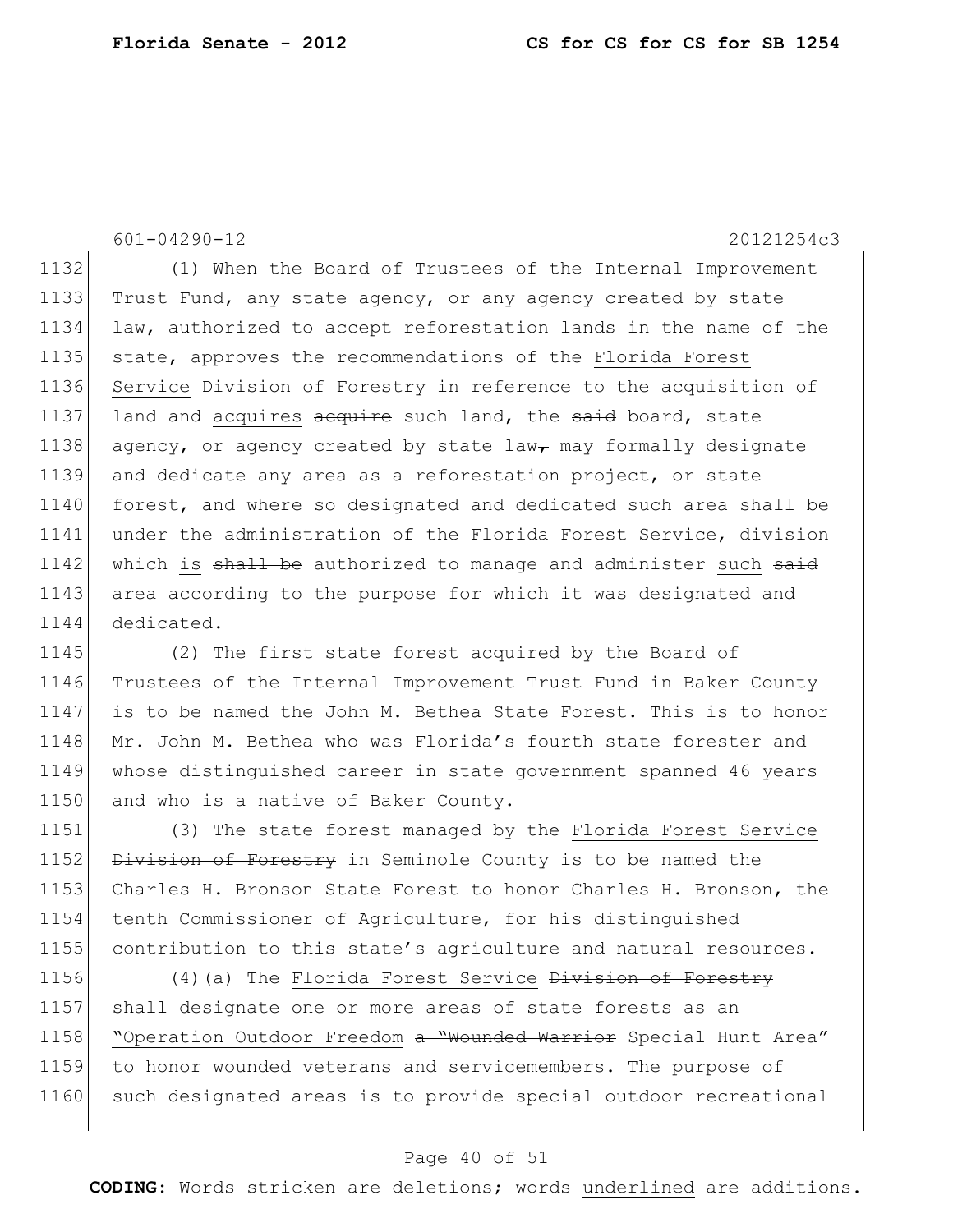601-04290-12 20121254c3 1161 opportunities for eligible veterans and servicemembers. 1162 (b) The Florida Forest Service division shall limit guest 1163 admittance to such designated areas to any person who: 1164 1. Is an active duty member of any branch of the United 1165 States Armed Forces and has a combat-related injury as 1166 determined by his or her branch of the United States Armed 1167 Forces; or 1168 2. Is a veteran who served during a period of wartime 1169 service as defined in s. 1.01(14) or peacetime service as 1170 defined in s. 296.02 and: 1171 a. Has a service-connected disability as determined by the 1172 United States Department of Veterans Affairs; or 1173 b. Was discharged or released from military service because 1174 of a disability acquired or aggravated while serving on active 1175 duty. 1176 (c) The Florida Forest Service division may grant 1177 admittance to such designated areas to a person who is not an 1178 eligible veteran or servicemember for purposes of accompanying 1179 an eligible veteran or servicemember who requires the person's 1180 assistance to use such designated areas. 1181 (d) Funding required for specialized accommodations shall 1182 be provided through the Friends of Florida State Forests Program 1183 created under s. 589.012. 1184 (e) The Florida Forest Service division may adopt rules to 1185 administer this subsection. 1186 Section 44. Section 589.277, Florida Statutes, is amended 1187 to read: 1188 589.277 Tree planting programs.-1189 (1) The Division of Forestry of the Florida Forest Service

#### Page 41 of 51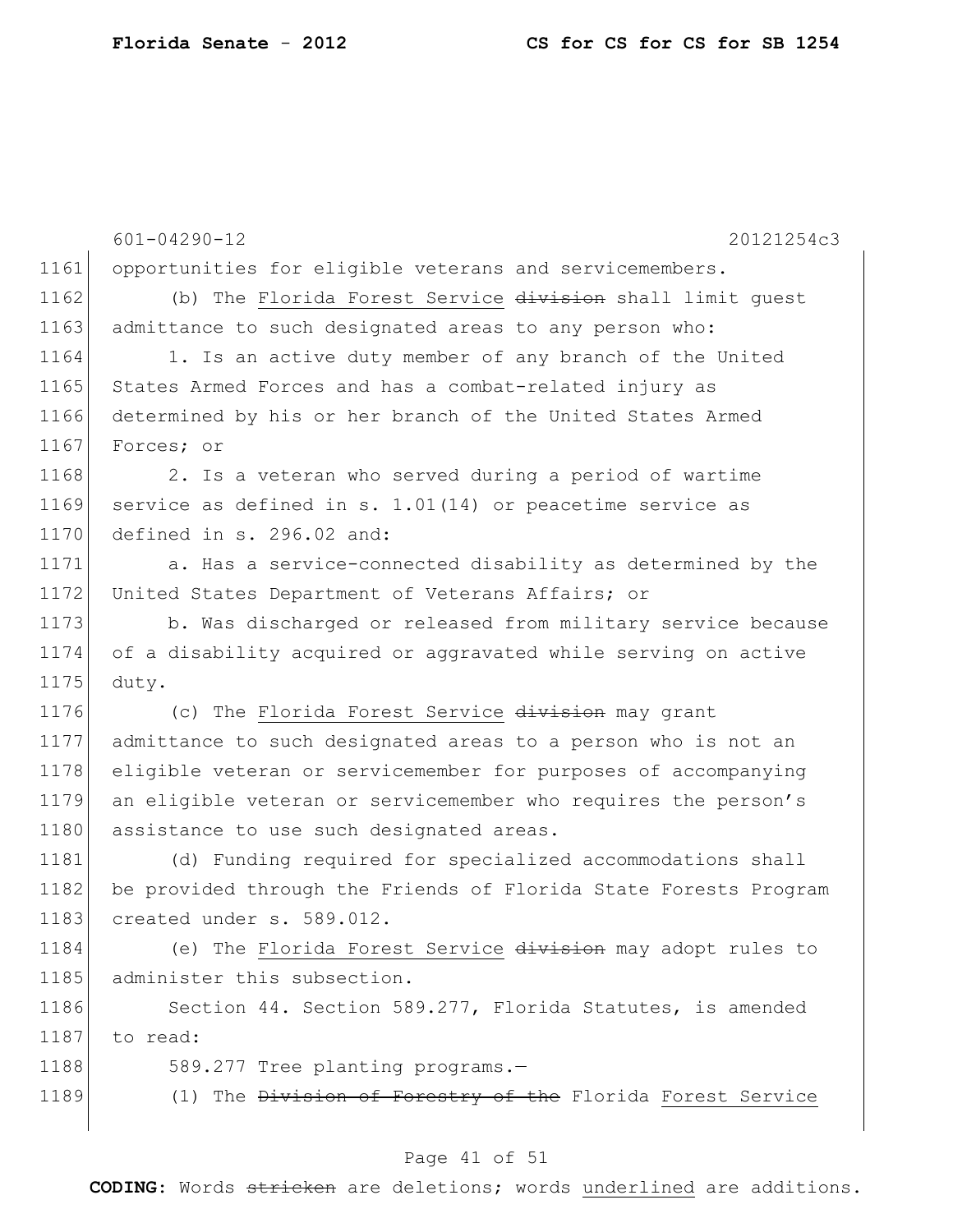601-04290-12 20121254c3 1190 Department of Agriculture and Consumer Services shall administer 1191 federal, state, and privately sponsored tree planting programs 1192 designed to assist private rural landowners and urban 1193 communities. 1194 (2) Contributions from governmental and private sources for 1195 tree planting programs may be accepted into the Federal Grants 1196 Trust Fund or the Incidental Trust Fund of the Florida Forest 1197 Service. 1198 (3) The Florida Forest Service shall <del>Division of Forestry</del> 1199 is authorized and directed to develop and implement quidelines 1200 and procedures under which the financial resources of the fund 1201 allocated for tree planting programs may be utilized for urban 1202 and rural reforestation. 1203 (4) Grants to municipalities, counties, nonprofit 1204 organizations, and qualifying private landowners may be made 1205 from allocated moneys in the fund for the purpose of purchasing, 1206 planting, and maintaining native tree species. 1207 (5) The Florida Forest Service Division of Forestry shall 1208 assist the Department of Education in developing programs that 1209 teach the importance of trees in the urban, rural, and global 1210 environment. 1211 Section 45. Section 590.02, Florida Statutes, is amended to 1212 read: 1213 590.02 Florida Forest Service; Division powers, authority, 1214 and duties; liability; building structures; Florida Center for 1215 Wildfire and Forest Resources Management Training.-1216 (1) The Florida Forest Service division has the following 1217 powers, authority, and duties: 1218 (a) To enforce the provisions of this chapter;

#### Page 42 of 51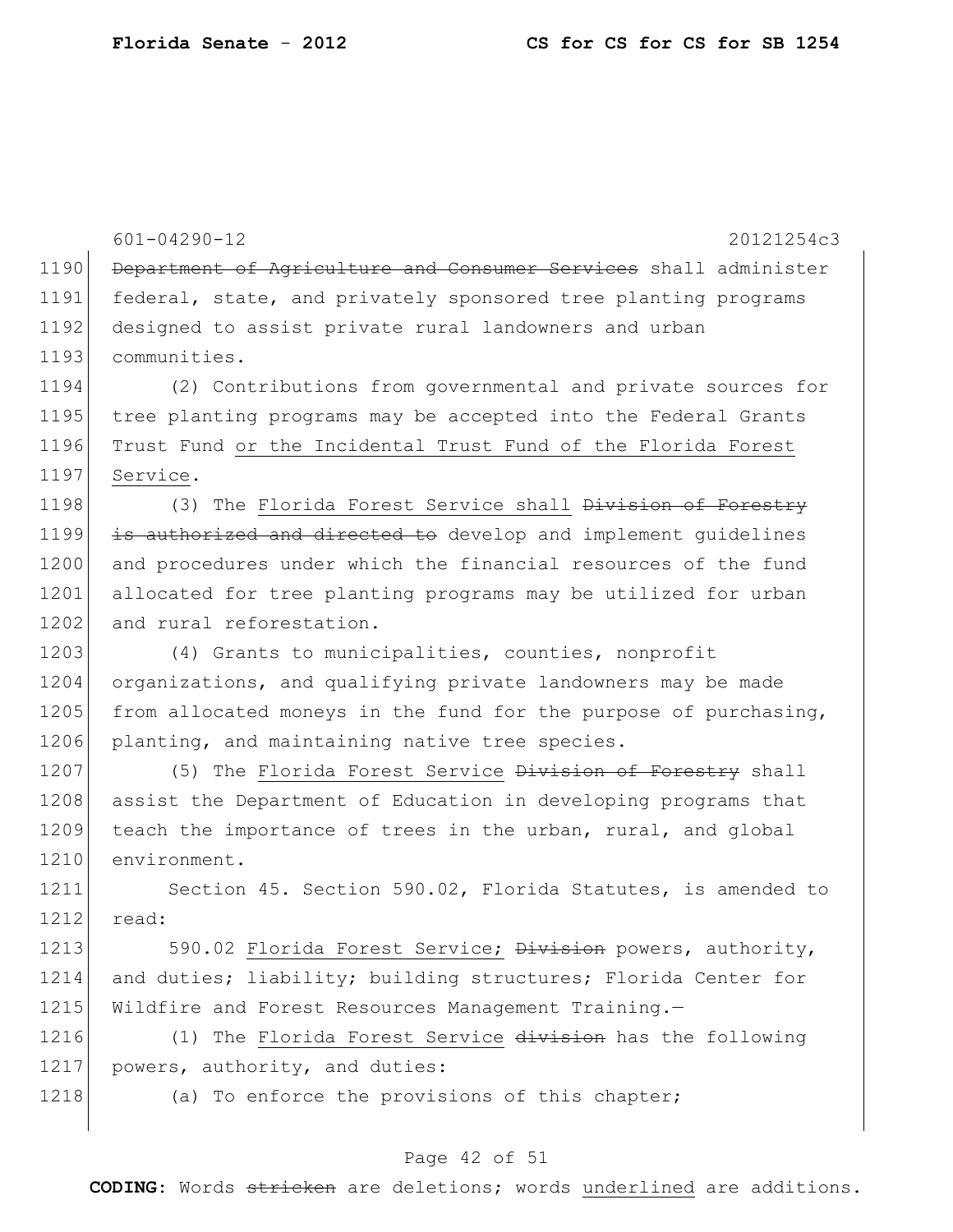601-04290-12 20121254c3 1219 (b) To prevent, detect, suppress, and extinguish wildfires 1220 wherever they may occur on public or private land in this state 1221 and to do all things necessary in the exercise of such powers, 1222 authority, and duties; 1223 (c) To provide firefighting crews, who shall be under the 1224 control and direction of the Florida Forest Service division and 1225 its designated agents; 1226 (d) To appoint center managers, forest area supervisors,

1227 forestry program administrators, a forest protection bureau 1228 chief, a forest protection assistant bureau chief, a field 1229 operations bureau chief, deputy chiefs of field operations, 1230 district managers, forest operations administrators, senior 1231 forest rangers, investigators, forest rangers, firefighter 1232 rotorcraft pilots, and other employees who may, at the Florida 1233 Forest Service's division's discretion, be certified as forestry 1234 firefighters pursuant to s. 633.35(4). Other provisions of law 1235 notwithstanding, center managers, district managers, forest 1236 protection assistant bureau chief, and deputy chiefs of field 1237 operations shall have Selected Exempt Service status in the 1238 state personnel designation;

1239 (e) To develop a training curriculum for forestry 1240 firefighters which must contain the basic volunteer structural 1241 fire training course approved by the Florida State Fire College 1242 of the Division of State Fire Marshal and a minimum of 250 hours 1243 of wildfire training;

1244 (f) To make rules to accomplish the purposes of this 1245 chapter;

1246 (g) To provide fire management services and emergency 1247 response assistance and to set and charge reasonable fees for

#### Page 43 of 51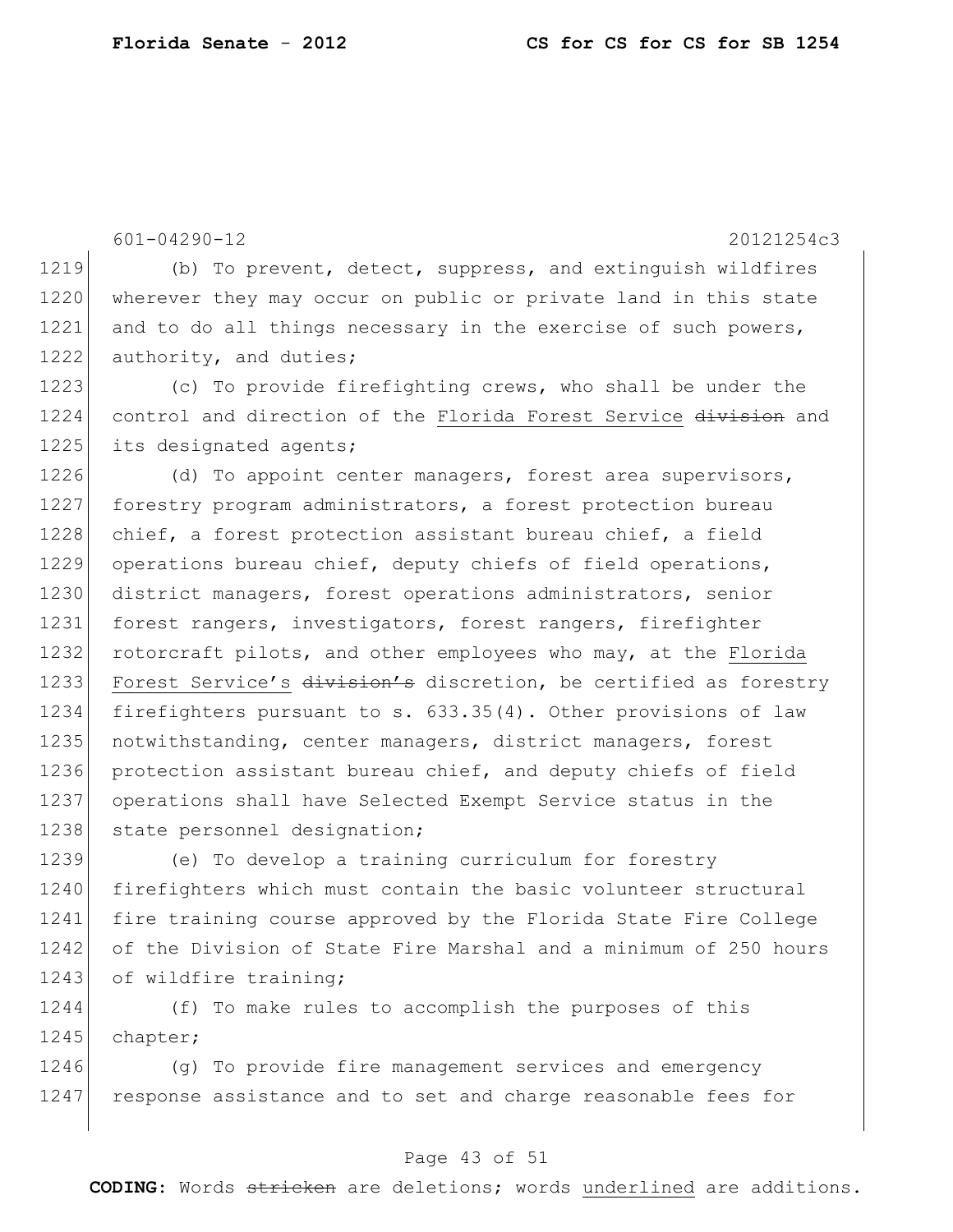601-04290-12 20121254c3 1248 performance of those services. Moneys collected from such fees 1249 shall be deposited into the Incidental Trust Fund of the Florida 1250 Forest Service division; and

1251 (h) To require all state, regional, and local government 1252 agencies operating aircraft in the vicinity of an ongoing 1253 wildfire to operate in compliance with the applicable state 1254 Wildfire Aviation Plan.

1255 (2) The Florida Forest Service's Division employees, and 1256 the firefighting crews under their control and direction, may 1257 enter upon any lands for the purpose of preventing and 1258 suppressing wildfires and investigating smoke complaints or open 1259 burning not in compliance with authorization and to enforce the 1260 provisions of this chapter.

1261 (3) Employees of the Florida Forest Service division and of 1262 federal, state, and local agencies, and all other persons and 1263 entities that are under contract or agreement with the Florida 1264 Forest Service division to assist in firefighting operations as 1265 well as those entities, called upon by the Florida Forest 1266 Service division to assist in firefighting may, in the 1267 performance of their duties, set counterfires, remove fences and 1268 other obstacles, dig trenches, cut firelines, use water from 1269 public and private sources, and carry on all other customary 1270 activities in the fighting of wildfires without incurring 1271 liability to any person or entity.

1272 (4)(a) The department may build structures, notwithstanding 1273 chapters 216 and 255, not to exceed a cost of \$50,000 per 1274 structure from existing resources on forest lands, federal 1275 excess property, and unneeded existing structures. These 1276 structures must meet all applicable building codes.

#### Page 44 of 51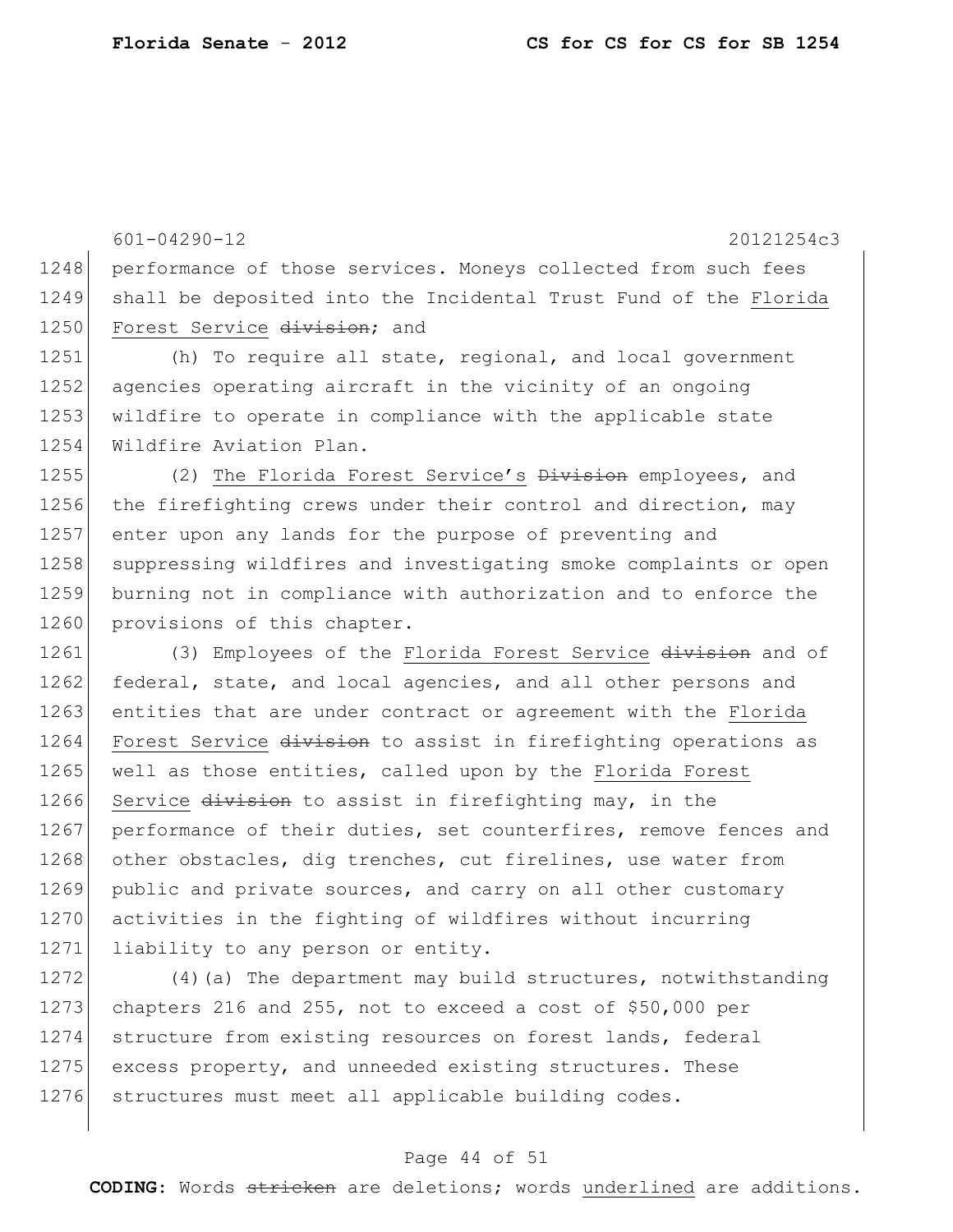601-04290-12 20121254c3 1277 (b) Notwithstanding s. 553.80(1), the department shall 1278 exclusively enforce the Florida Building Code as it pertains to

1280 of the department. 1281 (5) The Florida Forest Service division shall organize its 1282 operational units to most effectively prevent, detect, and 1283 suppress wildfires, and to that end, may employ the necessary 1284 personnel to manage its activities in each unit. The Florida 1285 Forest Service division may construct lookout towers, roads, 1286 bridges, firelines, and other facilities and may purchase or 1287 fabricate tools, supplies, and equipment for firefighting. The 1288 Florida Forest Service division may reimburse the public and 1289 private entities that it engages to assist in the suppression of 1290 | wildfires for their personnel and equipment, including aircraft.

1279 wildfire and law enforcement facilities under the jurisdiction

1291 (6) The Florida Forest Service division shall undertake 1292 privatization alternatives for fire prevention activities 1293 including constructing fire lines and conducting prescribed 1294 burns and, where appropriate, entering into agreements or 1295 contracts with the private sector to perform such activities.

1296 (7) The Florida Forest Service division may organize, 1297 staff, equip, and operate the Florida Center for Wildfire and 1298 Forest Resources Management Training. The center shall serve as 1299 a site where fire and forest resource managers can obtain 1300 current knowledge, techniques, skills, and theory as they relate 1301 to their respective disciplines.

1302 (a) The center may establish cooperative efforts involving 1303 federal, state, and local entities; hire appropriate personnel; 1304 and engage others by contract or agreement with or without 1305 compensation to assist in carrying out the training and

#### Page 45 of 51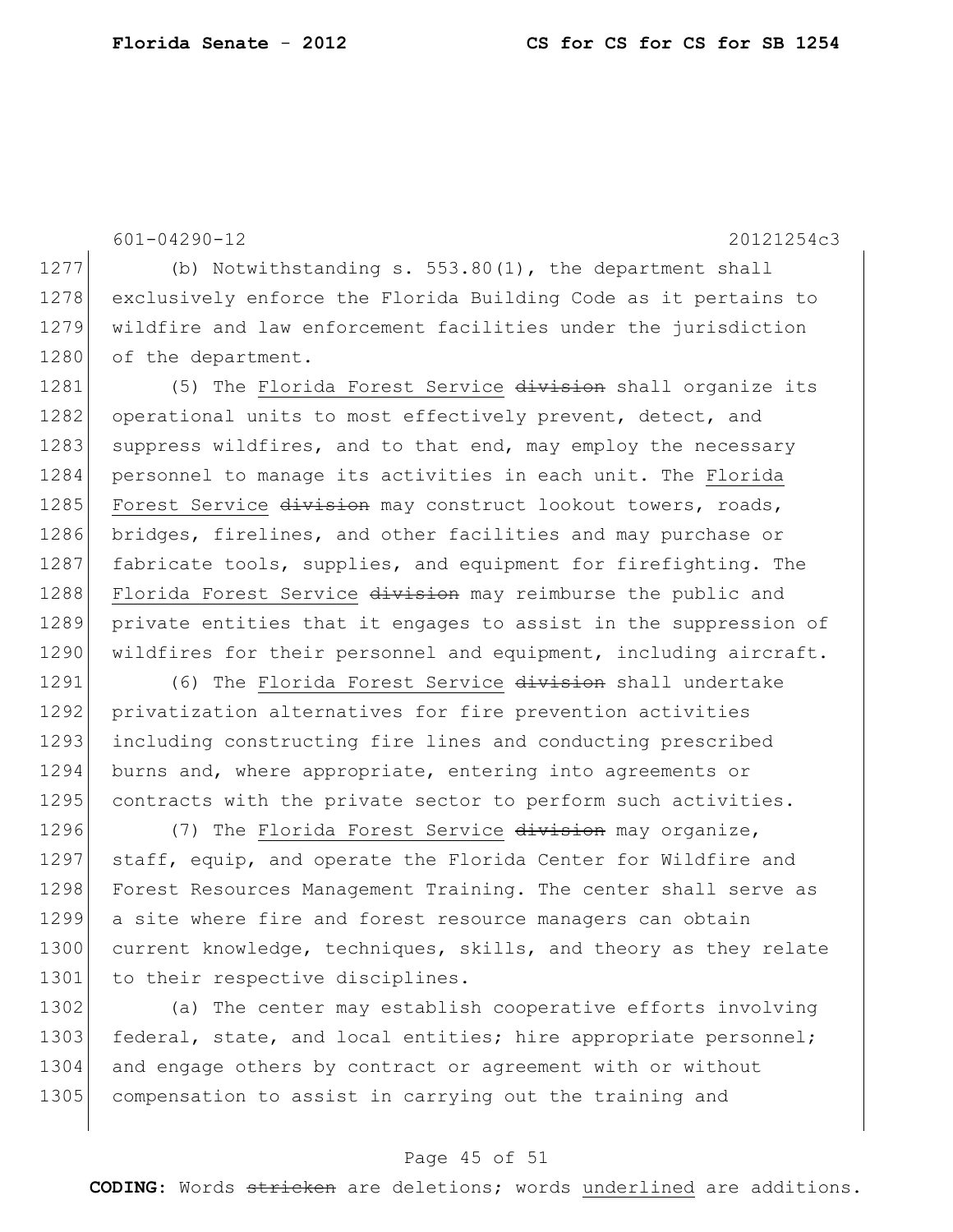601-04290-12 20121254c3 1306 operations of the center. 1307 (b) The center shall provide wildfire suppression training 1308 opportunities for rural fire departments, volunteer fire 1309 departments, and other local fire response units. 1310 (c) The center will focus on curriculum related to, but not 1311 limited to, fuel reduction, an incident management system, 1312 prescribed burning certification, multiple-use land management, 1313 water quality, forest health, environmental education, and 1314 wildfire suppression training for structural firefighters. 1315 (d) The center may assess appropriate fees for food, 1316 lodging, travel, course materials, and supplies in order to meet 1317 its operational costs and may grant free meals, room, and 1318 scholarships to persons and other entities in exchange for 1319 instructional assistance. 1320 (e) An advisory committee consisting of the following 1321 individuals or their designees must review program curriculum, 1322 course content, and scheduling: the director of the Florida 1323 Forest Service Division of Forestry; the assistant director of 1324 the Florida Forest Service <del>Division of Forestry</del>; the director of 1325 the School of Forest Resources and Conservation of the 1326 University of Florida; the director of the Division of 1327 Recreation and Parks of the Department of Environmental 1328 Protection; the director of the Division of the State Fire 1329 Marshal; the director of the Florida Chapter of The Nature 1330 Conservancy; the executive vice president of the Florida 1331 Forestry Association; the president of the Florida Farm Bureau 1332 Federation; the executive director of the Fish and Wildlife 1333 Conservation Commission; the executive director of a water 1334 management district as appointed by the Commissioner of

### Page 46 of 51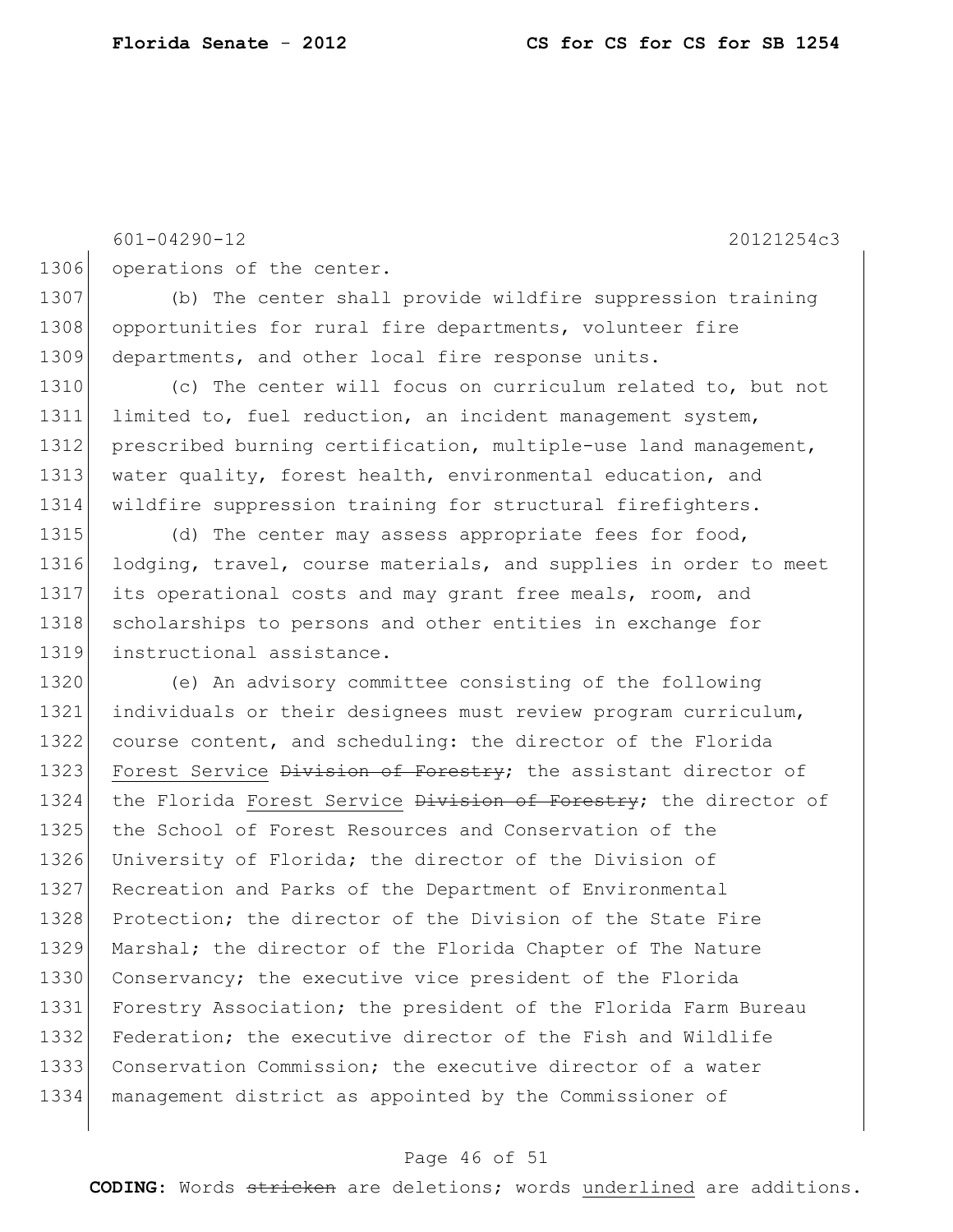601-04290-12 20121254c3 1335 Agriculture; the supervisor of the National Forests in Florida; 1336 the president of the Florida Fire Chief's Association; and the 1337 executive director of the Tall Timbers Research Station. 1338 (8) The Cross City Work Center shall be named the L. Earl 1339 Peterson Forestry Station. This is to honor Mr. L. Earl 1340 Peterson, Florida's sixth state forester, whose distinguished 1341 career in state government has spanned 44 years, and who is a 1342 native of Dixie County. 1343 (9)(a) Notwithstanding ss. 273.055 and 287.16, the 1344 department may retain, transfer, warehouse, bid, destroy, scrap, 1345 or otherwise dispose of surplus equipment and vehicles that are 1346 used for wildland firefighting. 1347 (b) All money received from the disposition of state-owned 1348 equipment and vehicles that are used for wildland firefighting 1349 shall be retained by the department. Money received pursuant to 1350 this section is appropriated for and may be disbursed for the 1351 acquisition of exchange and surplus equipment used for wildland 1352 firefighting, and for all necessary operating expenditures 1353 related to such equipment, in the same fiscal year and the 1354 fiscal year following the disposition. The department shall 1355 maintain records of the accounts into which the money is 1356 deposited. 1357 (10) (a) The Florida Forest Service division has exclusive 1358 authority to require and issue authorizations for broadcast 1359 burning and agricultural and silvicultural pile burning. An 1360 agency, commission, department, county, municipality, or other 1361 political subdivision of the state may not adopt or enforce 1362 laws, regulations, rules, or policies pertaining to broadcast

## 1363 burning or agricultural and silvicultural pile burning unless an

#### Page 47 of 51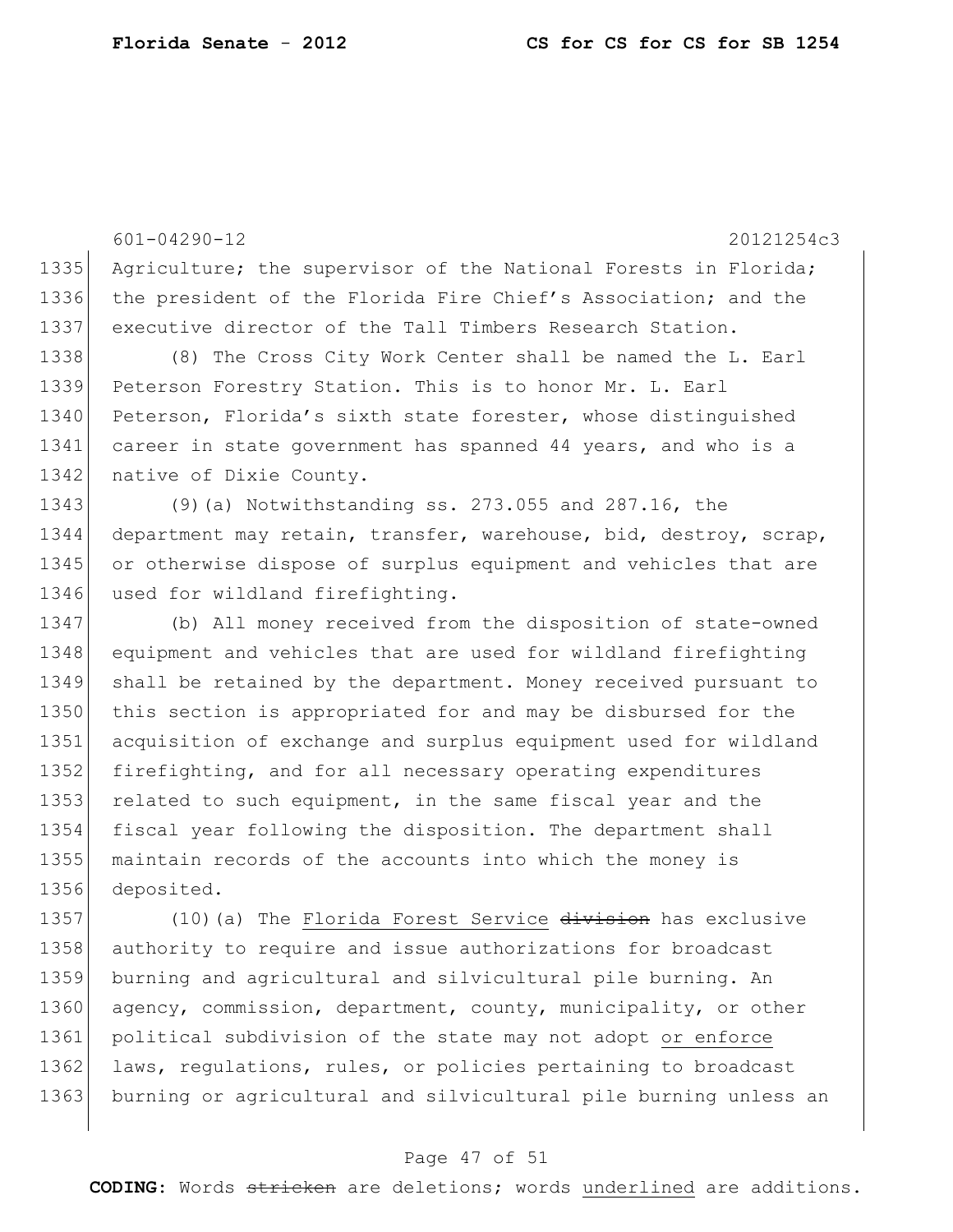601-04290-12 20121254c3 1364 emergency order is declared in accordance with s. 252.38(3). 1365 (b) The Florida Forest Service division may delegate to a 1366 county or municipality its authority, as delegated by the 1367 Department of Environmental Protection pursuant to ss. 1368 403.061(28) and 403.081, to require and issue authorizations for 1369 the burning of yard trash and debris from land clearing 1370 operations in accordance with s. 590.125(6). 1371 Section 46. Subsection (3) of section 597.0021, Florida 1372 Statutes, is amended to read: 1373 597.0021 Legislative intent. 1374 (3) It is the intent of the Legislature that the 1375 Aquaculture Review Council is and the Aquaculture Interagency 1376 Coordinating Council are established to provide a means of 1377 communication between the aquaculture industry and the 1378 regulatory agencies. 1379 Section 47. Paragraphs (b) and (d) of subsection (1) of 1380 section 597.003, Florida Statutes, are amended to read: 1381 597.003 Powers and duties of Department of Agriculture and 1382 Consumer Services.-1383 (1) The department is hereby designated as the lead agency 1384 in encouraging the development of aquaculture in the state and 1385 shall have and exercise the following functions, powers, and 1386 duties with regard to aquaculture: 1387 (b) Coordinate the development, annual revision, and 1388 implementation of a state aquaculture plan. The plan shall 1389 include prioritized recommendations for research and development 1390 as suggested by the Aquaculture Review Council, the Aquaculture 1391 <del>Interagency Coordinating Council,</del> and public and private 1392 institutional research, extension, and service programs.

#### Page 48 of 51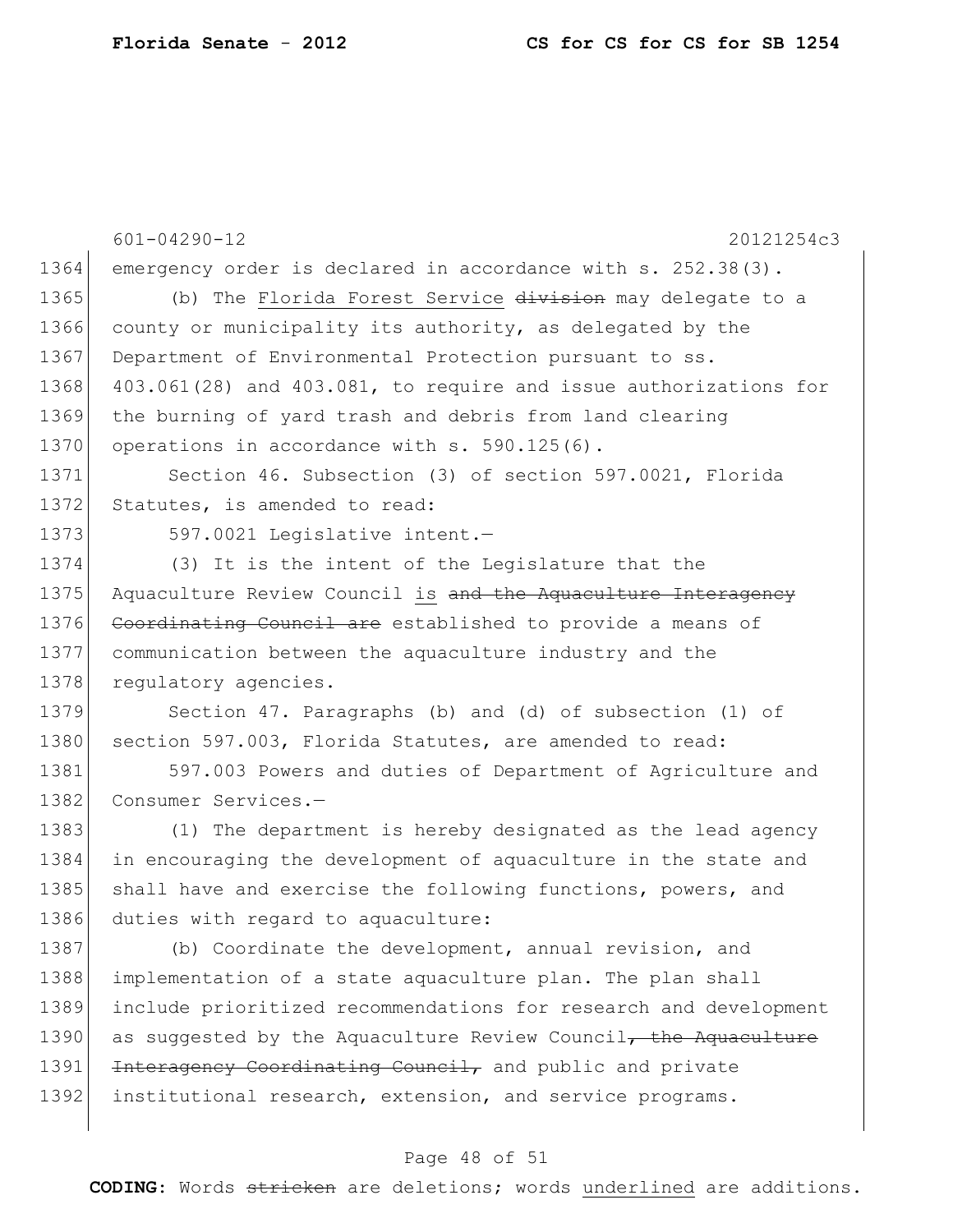601-04290-12 20121254c3 1393 (d) Provide staff for the Aquaculture Review Council and 1394 the Aquaculture Interagency Coordinating Council. 1395 Section 48. Paragraph (h) of subsection (1) of section 1396 597.004, Florida Statutes, is amended to read: 1397 597.004 Aquaculture certificate of registration. 1398 (1) CERTIFICATION.—Any person engaging in aquaculture must 1399 be certified by the department. The applicant for a certificate 1400 of registration shall submit the following to the department: 1401 (h) An <del>One-hundred dollar</del> annual registration fee of \$100. 1402 The annual registration fee is waived for each elementary, 1403 middle, or high school and each vocational school that 1404 participates in the aquaculture certification program. 1405 Section 49. Subsection (1), paragraphs (a) and (b) of 1406 subsection (2), and paragraph (h) of subsection (3) of section 1407 597.005, Florida Statutes, are amended to read: 1408 597.005 Aquaculture Review Council. 1409 (1) COMPOSITION.—There is created within the department the 1410 Aquaculture Review Council to consist of eight nine members as 1411 follows: the chair of the State Agricultural Advisory Council or 1412 designee<del>; the chair of the Aquaculture Interagency Coordinating</del> 1413 Council; and seven additional members to be appointed by the 1414 commissioner, including an alligator farmer, a food fish farmer, 1415 a shellfish farmer, a tropical fish farmer, an aquatic plant 1416 farmer, a representative of the commercial fishing industry, and 1417 a representative of the aquaculture industry at large. Members 1418 shall be appointed for 4-year terms. Each member shall be 1419 selected from no fewer than two or more than three nominees 1420 submitted by recognized statewide organizations representing 1421 each industry segment or the aquaculture industry at large. In

#### Page 49 of 51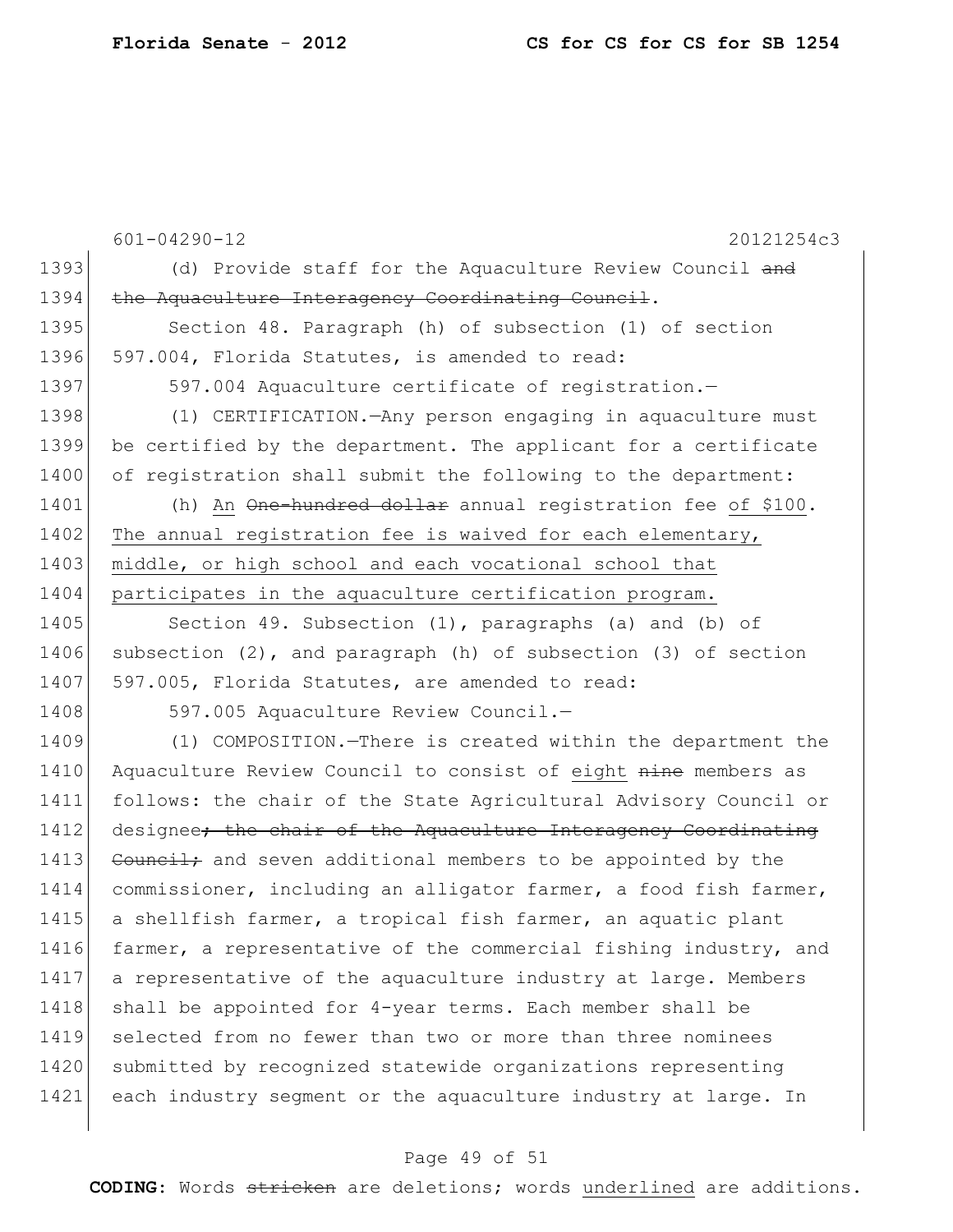601-04290-12 20121254c3 1422 the absence of nominees, the commissioner shall appoint persons 1423 who otherwise meet the qualifications for appointment to the 1424 council. Members shall serve until their successors are duly 1425 qualified and appointed. An appointment to fill a vacancy shall 1426 be for the unexpired portion of the term. 1427 (2) MEETINGS; PROCEDURES; RECORDS.-1428 (a) The members of the council shall meet at least 1429 quarterly; shall elect a chair, a vice chair, and a secretary-1430 and an industry representative to the Aquaculture Interagency 1431 Coordinating Council; and shall use accepted rules of procedure. 1432 The terms of such officers shall be for 1 year. 1433 (b) The council shall meet at the call of its chair, at the 1434 request of a majority of its membership, at the request of the 1435 department, or at such times as may be prescribed by its rules 1436 of procedure. However, the council shall hold a joint annual 1437 | meeting with the Aquaculture Interagency Coordinating Council. 1438 (3) RESPONSIBILITIES.—The primary responsibilities of the 1439 Aquaculture Review Council are to: 1440 (h) For any problem that cannot be solved through simple 1441 cooperation or negotiation, provide an issue analysis to the 1442 Aquaculture Interagency Coordinating Council and to the chairs 1443 of the legislative agriculture appropriations committees. The 1444 analysis shall include, but not be limited to, specific facts 1445 and industry hardships, regulatory provisions, questions 1446 relative to the issue, and suggestions for solving the problem. 1447 Section 50. Section 597.006, Florida Statutes, is repealed. 1448 Section 51. Subsection (12) is added to section 604.21, 1449 Florida Statutes, to read: 1450 604.21 Complaint; investigation; hearing.

#### Page 50 of 51